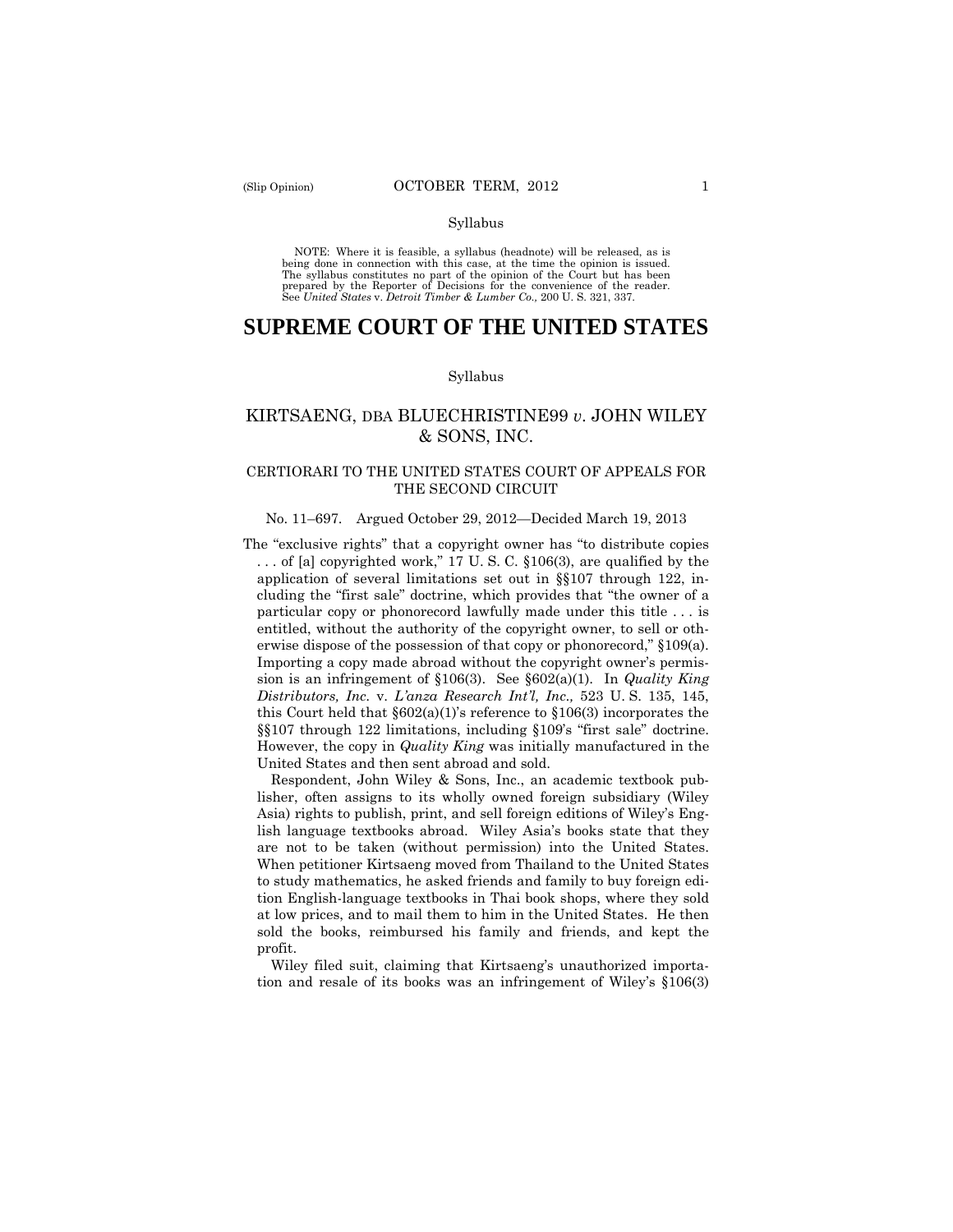exclusive right to distribute and §602's import prohibition. Kirtsaeng replied that because his books were "lawfully made" and acquired legitimately, §109(a)'s "first sale" doctrine permitted importation and resale without Wiley's further permission. The District Court held that Kirtsaeng could not assert this defense because the doctrine does not apply to goods manufactured abroad. The jury then found that Kirtsaeng had willfully infringed Wiley's American copyrights and assessed damages. The Second Circuit affirmed, concluding that §109(a)'s "lawfully made under this title" language indicated that the "first sale" doctrine does not apply to copies of American copyrighted works manufactured abroad.

*Held*: The "first sale" doctrine applies to copies of a copyrighted work lawfully made abroad. Pp. 7–33.

 Wiley Asia's books. Kirtsaeng, however, reads the phrase as impos-(a) Wiley reads "lawfully made under this title" to impose a *geographical* limitation that prevents §109(a)'s doctrine from applying to ing the *non-*geographical limitation made "in accordance with" or "in compliance with" the Copyright Act, which would permit the doctrine to apply to copies manufactured abroad with the copyright owner's permission. Pp. 7–8.

(b) Section 109(a)'s language, its context, and the "first sale" doctrine's common-law history favor Kirtsaeng's reading. Pp. 8–24.

(1) Section 109(a) says nothing about geography. "Under" can logically mean "in accordance with." And a nongeographical interpretation provides each word in the phrase "lawfully made under this title" with a distinct purpose: "lawfully made" suggests an effort to distinguish copies that were made lawfully from those that were not, and "under this title" sets forth the standard of "lawful[ness]" (*i.e.,*  the U. S. Copyright Act). This simple reading promotes the traditional copyright objective of combatting piracy and makes word-byword linguistic sense.

In contrast, the geographical interpretation bristles with linguistic difficulties. Wiley first reads "under" to mean "in conformance with the Copyright Act *where the Copyright Act is applicable*." Wiley then argues that the Act *"*is applicable" only in the United States. However, neither "under" nor any other word in "lawfully made under this title" means "where." Nor can a geographical limitation be read into the word "applicable." The fact that the Act does not instantly protect an American copyright holder from unauthorized piracy taking place abroad does not mean the Act is inapplicable to copies made abroad. Indeed, §602(a)(2) makes foreign-printed pirated copies subject to the Copyright Act. And §104 says that works "subject to protection" include unpublished works "without regard to the [author's] nationality or domicile," and works "first published" in any of the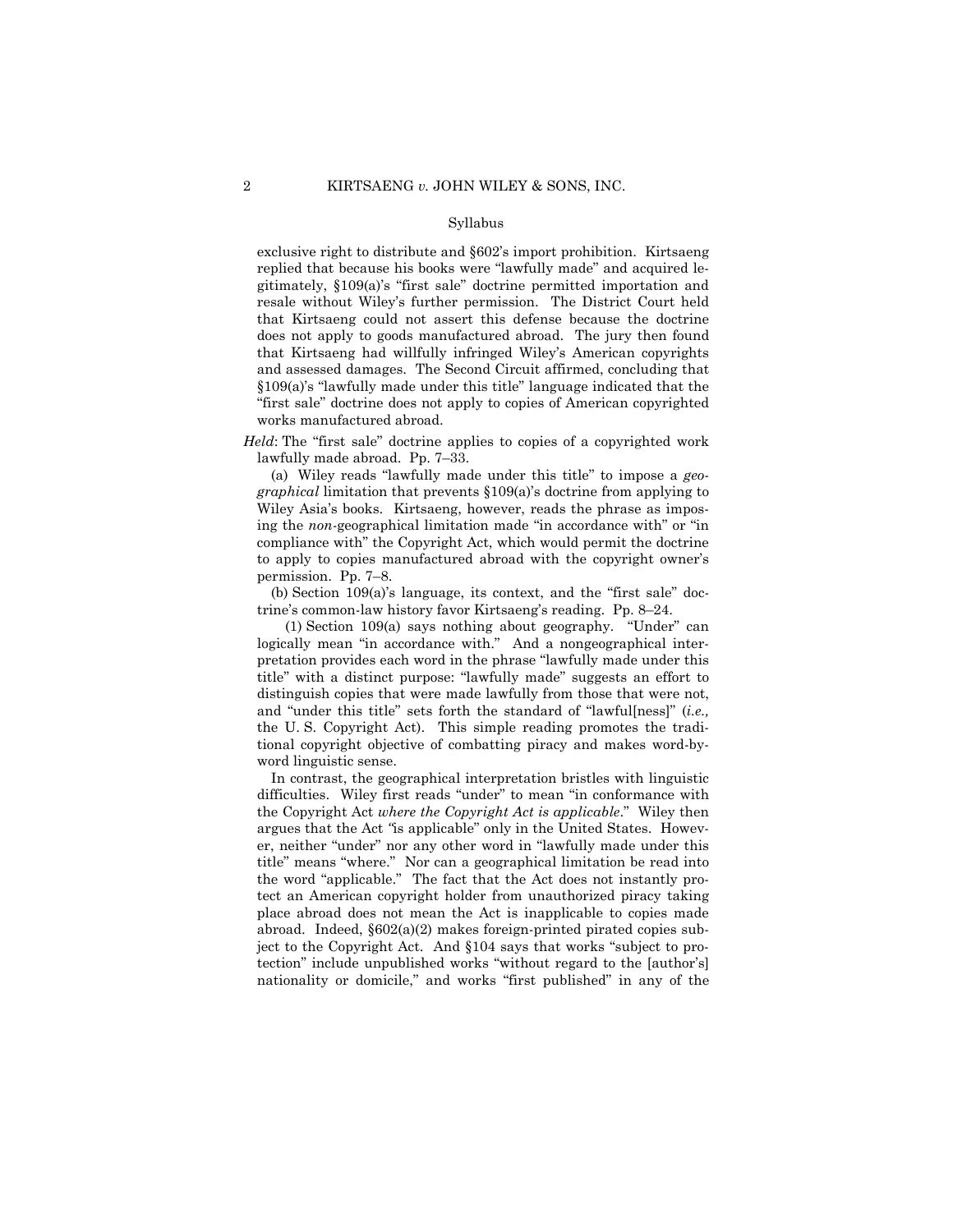nearly 180 nations that have signed a copyright treaty with the United States. Pp. 8–12.

 former version referred to those who are not owners of a copy, but (2) Both historical and contemporary statutory context indicate that Congress did not have geography in mind when writing the present version of  $\S109(a)$ . A comparison of the language in  $\S109(a)$ 's predecessor and the present provision supports this conclusion. The mere possessors who "lawfully obtained" a copy, while the present version covers only owners of a "lawfully made" copy. This new language, including the five words at issue, makes clear that a lessee of a copy will not receive "first sale" protection but one who owns a copy will be protected, provided that the copy was *"*lawfully made." A nongeographical interpretation is also supported by other provisions of the present statute. For example, the "manufacturing clause," which limited importation of many copies printed outside the United States, was phased out in an effort to equalize treatment of copies made in America and copies made abroad. But that "equal treatment" principle is difficult to square with a geographical interpretation that would grant an American copyright holder permanent control over the American distribution chain in respect to copies printed abroad but not those printed in America. Finally, the Court normally presumes that the words "lawfully made under this title" carry the same meaning when they appear in different but related sections, and it is unlikely that Congress would have intended the consequences produced by a geographical interpretation*.* Pp. 12–16.

(3) A nongeographical reading is also supported by the canon of statutory interpretation that "when a statute covers an issue previously governed by the common law," it is presumed that "Congress intended to retain the substance of the common law." *Samantar* v. *Yousuf*, 560 U.S. \_\_, \_\_\_. The common-law "first sale" doctrine, which has an impeccable historic pedigree, makes no geographical distinctions. Nor can such distinctions be found in *Bobbs-Merrill Co.*  v. *Straus*, 210 U. S. 339, where this Court first applied the "first sale" doctrine, or in §109(a)'s predecessor provision, which Congress enacted a year later. Pp. 17–19.

(4) Library associations, used-book dealers, technology companies, consumer-goods retailers, and museums point to various ways in which a geographical interpretation would fail to further basic constitutional copyright objectives, in particular "promot[ing] the Progress of Science and useful Arts," Art. I, §8, cl. 8. For example, a geographical interpretation of the first-sale doctrine would likely require libraries to obtain permission before circulating the many books in their collections that were printed overseas. Wiley counters that such problems have not occurred in the 30 years since a federal court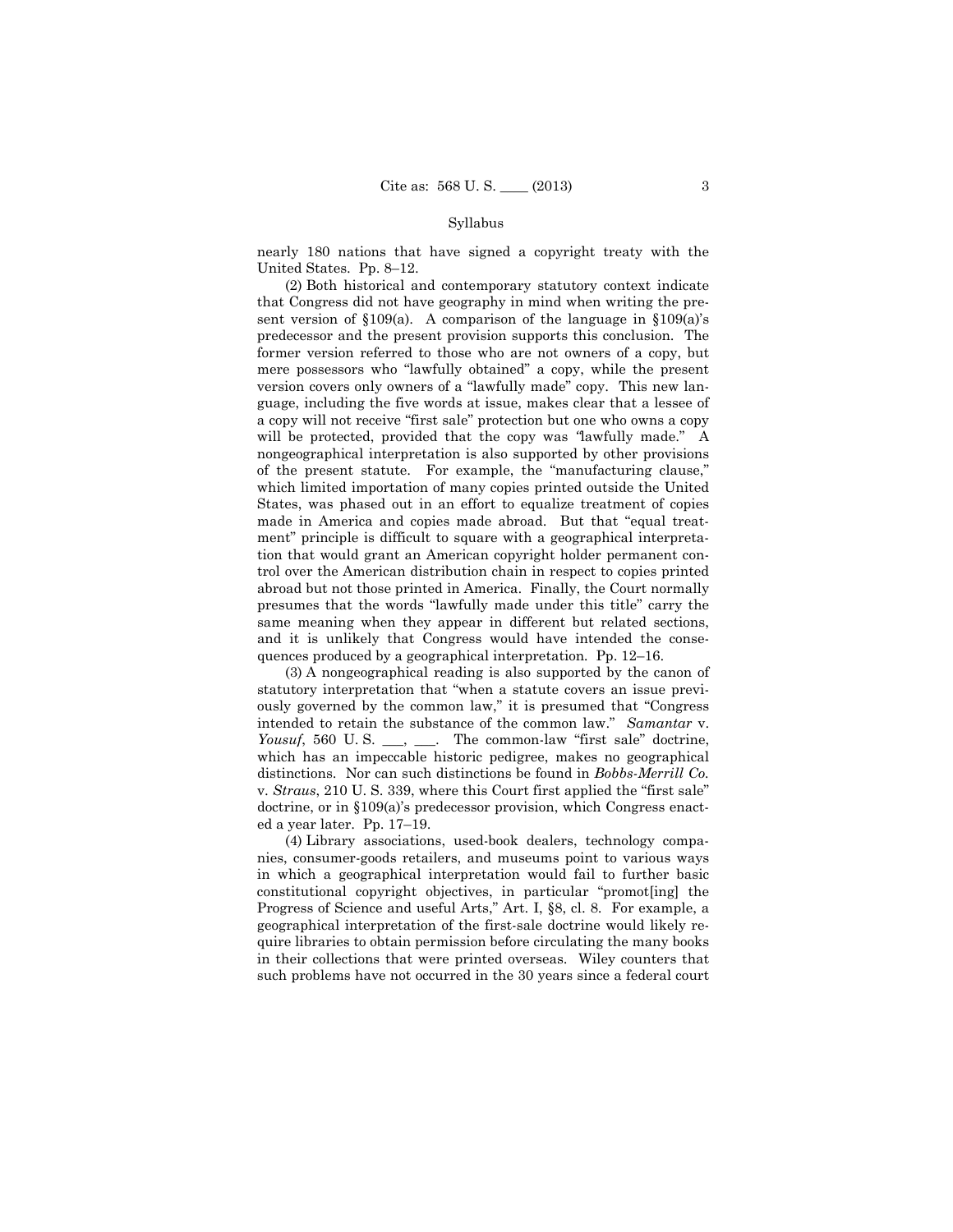first adopted a geographical interpretation. But the law has not been settled for so long in Wiley's favor. The Second Circuit in this case was the first Court of Appeals to adopt a purely geographical interpretation. Reliance on the "first sale" doctrine is also deeply embedded in the practices of booksellers, libraries, museums, and retailers, who have long relied on its protection. And the fact that harm has proved limited so far may simply reflect the reluctance of copyright holders to assert geographically based resale rights. Thus, the practical problems described by petitioner and his *amici* are too serious, extensive, and likely to come about to be dismissed as insignificant particularly in light of the ever-growing importance of foreign trade to America. Pp. 19–24.

(c) Several additional arguments that Wiley and the dissent make in support of a geographical interpretation are unpersuasive. Pp. 24– 33.

654 F. 3d 210, reversed and remanded.

 C. J., and THOMAS, ALITO, SOTOMAYOR, and KAGAN, JJ., joined. KAGAN, BREYER, J., delivered the opinion of the Court, in which ROBERTS, J., filed a concurring opinion, in which ALITO, J., joined. GINSBURG, J., filed a dissenting opinion, in which KENNEDY, J., joined, and in which SCALIA, J., joined except as to Parts III and V–B–1.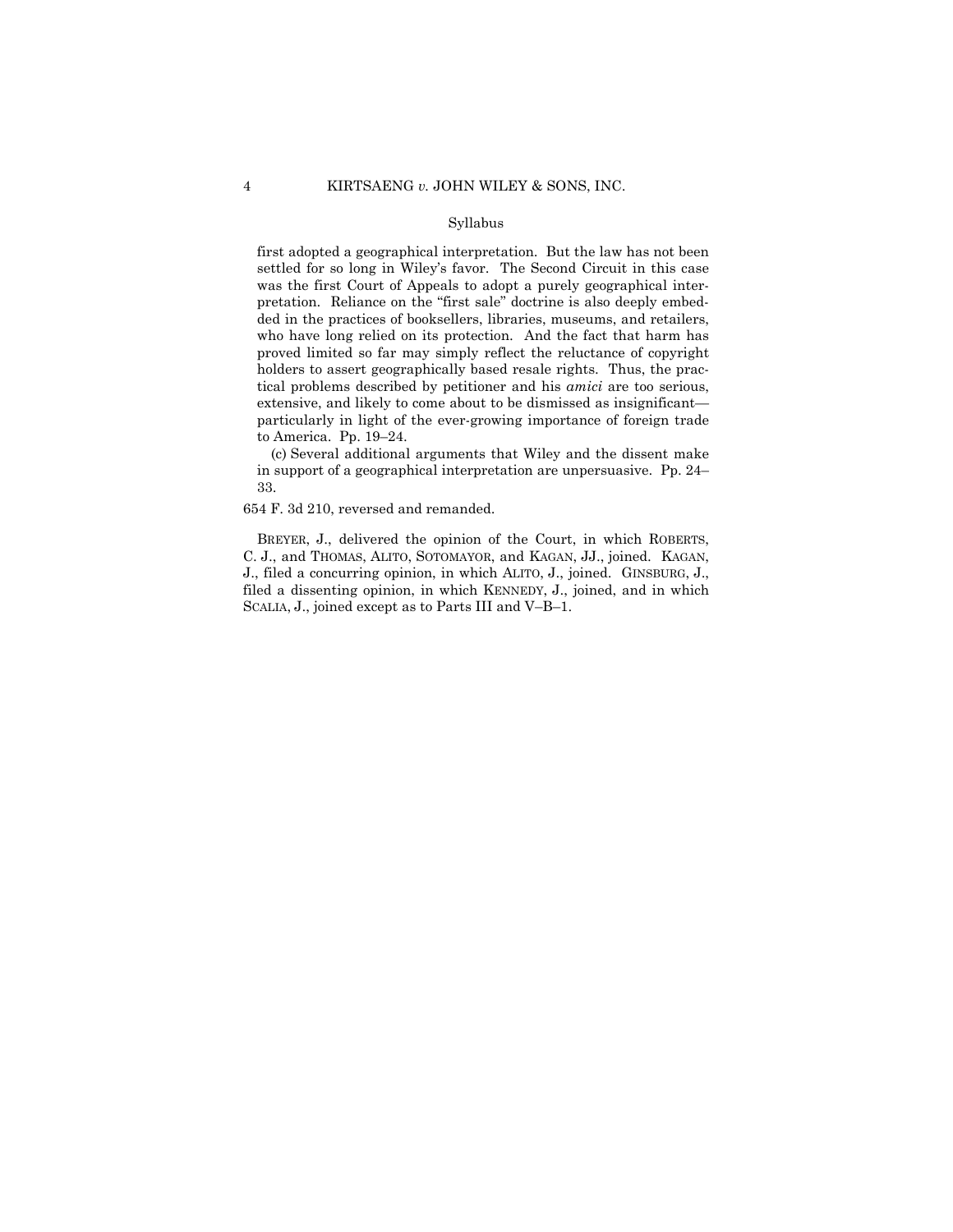preliminary print of the United States Reports. Readers are requested to notify the Reporter of Decisions, Supreme Court of the United States, Wash- ington, D. C. 20543, of any typographical or other formal errors, in order that corrections may be made before the preliminary print goes to press. NOTICE: This opinion is subject to formal revision before publication in the

# $\frac{1}{2}$  , where  $\frac{1}{2}$ **SUPREME COURT OF THE UNITED STATES**

#### $\frac{1}{2}$  ,  $\frac{1}{2}$  ,  $\frac{1}{2}$  ,  $\frac{1}{2}$  ,  $\frac{1}{2}$  ,  $\frac{1}{2}$ No. 11–697

# SUPAP KIRTSAENG, DBA BLUECHRISTINE99, PETITIONER *v.* JOHN WILEY & SONS, INC.

# ON WRIT OF CERTIORARI TO THE UNITED STATES COURT OF APPEALS FOR THE SECOND CIRCUIT

#### [March 19, 2013]

# JUSTICE BREYER delivered the opinion of the Court.

Section 106 of the Copyright Act grants "the owner of copyright under this title" certain "exclusive rights," including the right "to distribute copies . . . of the copyrighted work to the public by sale or other transfer of ownership." 17 U. S. C. §106(3). These rights are qualified, however, by the application of various limitations set forth in the next several sections of the Act, §§107 through 122. Those sections, typically entitled "Limitations on exclusive rights," include, for example, the principle of "fair use" (§107), permission for limited library archival reproduction, (§108), and the doctrine at issue here, the "first sale" doctrine (§109).

Section 109(a) sets forth the "first sale" doctrine as follows:

"Notwithstanding the provisions of section 106(3) [the section that grants the owner exclusive distribution rights], the owner of a particular copy or phonorecord *lawfully made under this title* . . . is entitled, without the authority of the copyright owner, to sell or otherwise dispose of the possession of that copy or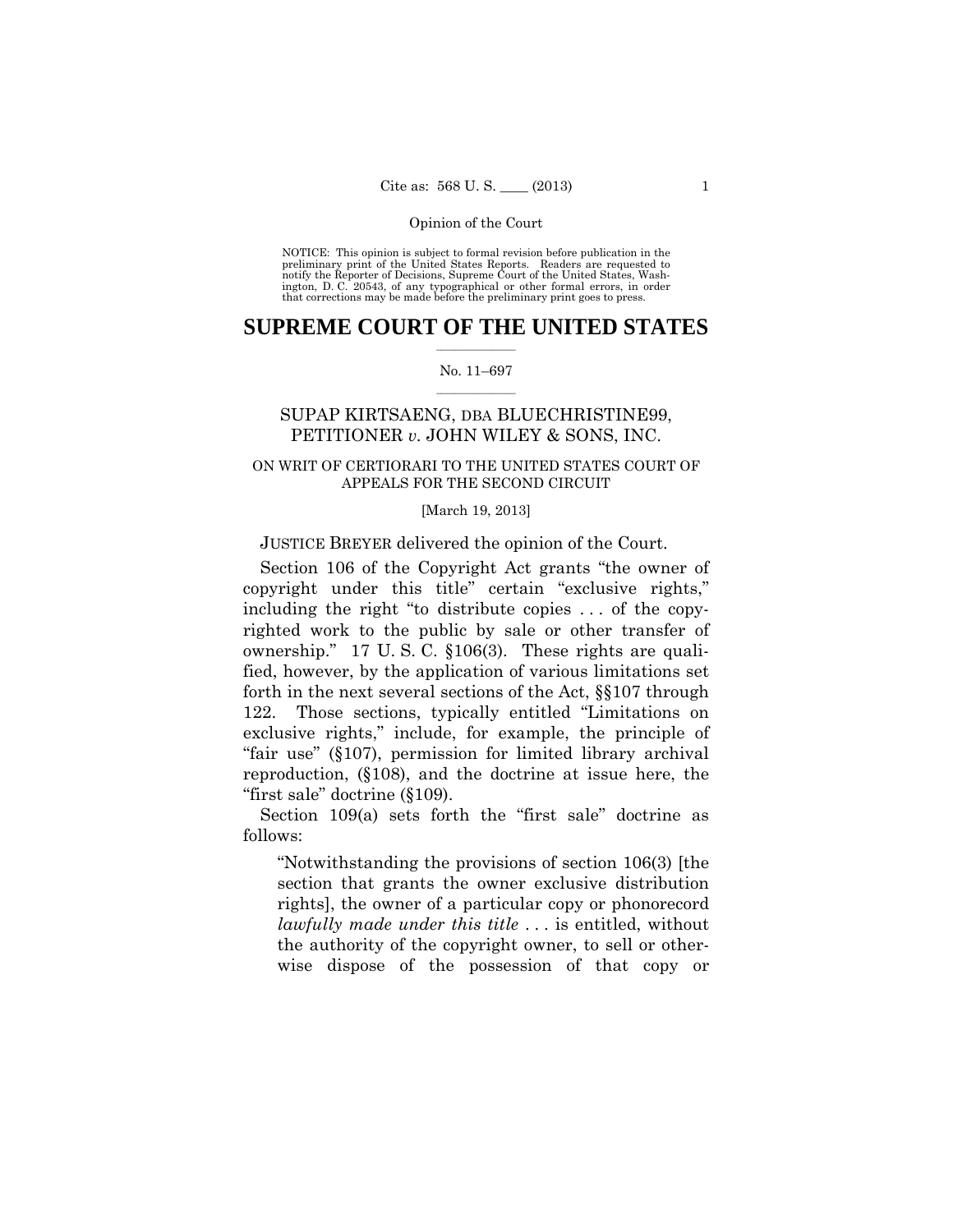# phonorecord." (Emphasis added.)

Thus, even though §106(3) forbids distribution of a copy of, say, the copyrighted novel Herzog without the copyright owner's permission, §109(a) adds that, once a copy of Herzog has been lawfully sold (or its ownership otherwise lawfully transferred), the buyer of *that copy* and subsequent owners are free to dispose of it as they wish. In copyright jargon, the "first sale" has "exhausted" the copyright owner's §106(3) exclusive distribution right.

What, however, if the copy of Herzog was printed abroad and then initially sold with the copyright owner's permission? Does the "first sale" doctrine still apply? Is the buyer, like the buyer of a domestically manufactured copy, free to bring the copy into the United States and dispose of it as he or she wishes?

To put the matter technically, an "importation" provision,  $§602(a)(1)$ , says that

"[i]mportation into the United States, without the authority of the owner of copyright under this title*,* of copies . . . of a work that have been acquired outside the United States is an infringement of the exclusive right to distribute copies . . . *under section 106* . . . ." 17 U. S. C. §602(a)(1) (2006 ed., Supp. V) (emphasis added).

Thus  $\S 602(a)(1)$  makes clear that importing a copy without permission violates the owner's exclusive distribution right. But in doing so,  $\S602(a)(1)$  refers explicitly to the *§106(3)* exclusive distribution right. As we have just said, §106 is by its terms "[s]ubject to" the various doctrines and principles contained in §§107 through 122, including §109(a)'s "first sale" limitation. Do those same modifications apply—in particular, does the "first sale" modification apply—when considering whether  $\S 602(a)(1)$ prohibits importing a copy?

In *Quality King Distributors, Inc.* v. *L'anza Research*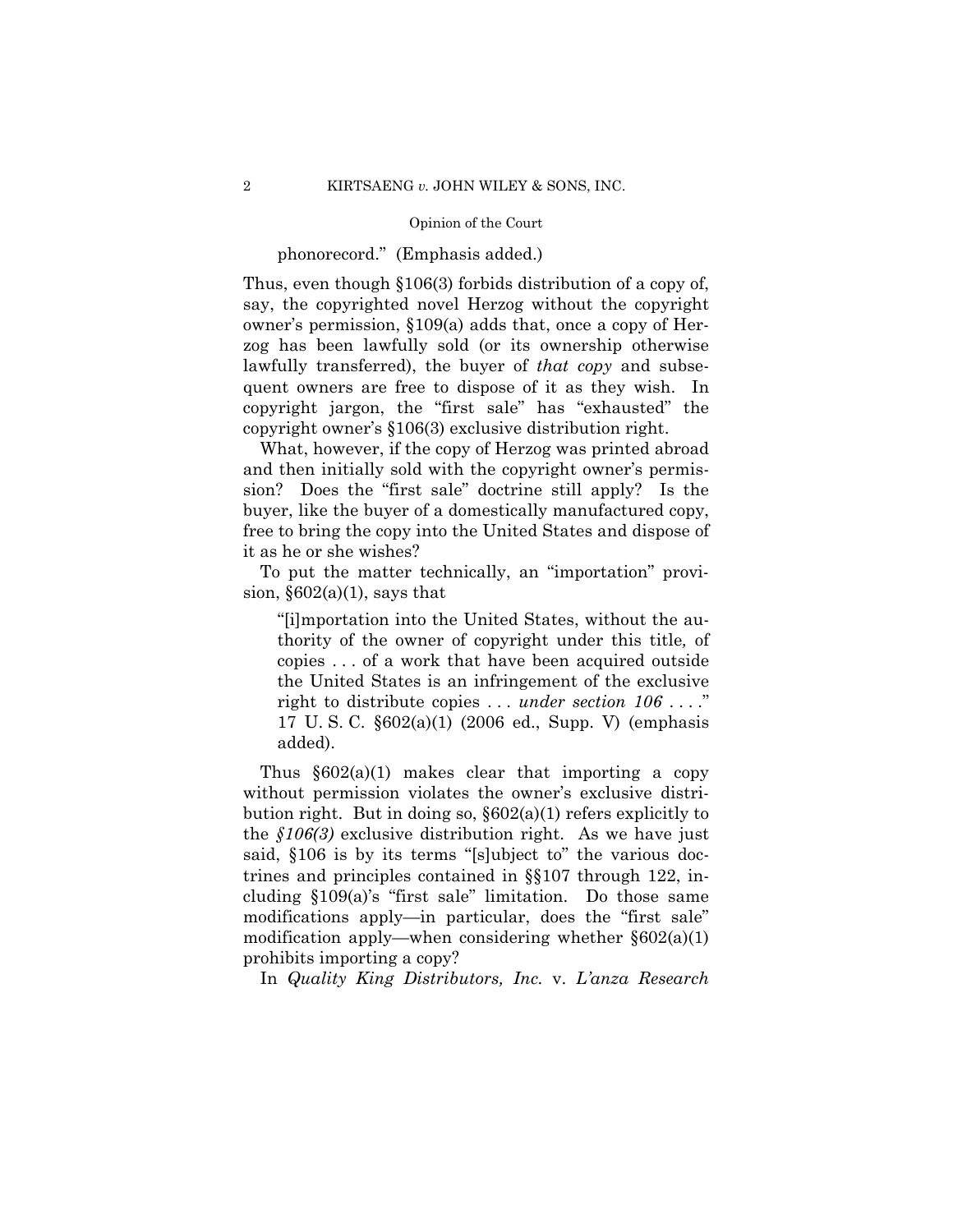*Int'l, Inc.,* 523 U. S. 135, 145 (1998), we held that  $§602(a)(1)'s$  reference to  $§106(3)'s$  exclusive distribution right incorporates the later subsections' limitations, including, in particular, the "first sale" doctrine of §109. Thus, it might seem that,  $\S602(a)(1)$  notwithstanding, one who buys a copy abroad can freely import that copy into the United States and dispose of it, just as he could had he bought the copy in the United States.

But *Quality King* considered an instance in which the copy, though purchased abroad, was initially manufactured in the United States (and then sent abroad and sold). This case is like *Quality King* but for one important fact. The copies at issue here were manufactured abroad. That fact is important because §109(a) says that the "first sale" doctrine applies to "a particular copy or phonorecord *lawfully made under this title*." And we must decide here whether the five words, "lawfully made under this title," make a critical legal difference.

Putting section numbers to the side, we ask whether the "first sale" doctrine applies to protect a buyer or other lawful owner of a copy (of a copyrighted work) lawfully manufactured abroad. Can that buyer bring that copy into the United States (and sell it or give it away) without obtaining permission to do so from the copyright owner? Can, for example, someone who purchases, say at a used bookstore, a book printed abroad subsequently resell it without the copyright owner's permission?

In our view, the answers to these questions are, yes. We hold that the "first sale" doctrine applies to copies of a copyrighted work lawfully made abroad.

Respondent, John Wiley & Sons, Inc., publishes academic textbooks. Wiley obtains from its authors various foreign and domestic copyright assignments, licenses and

I

A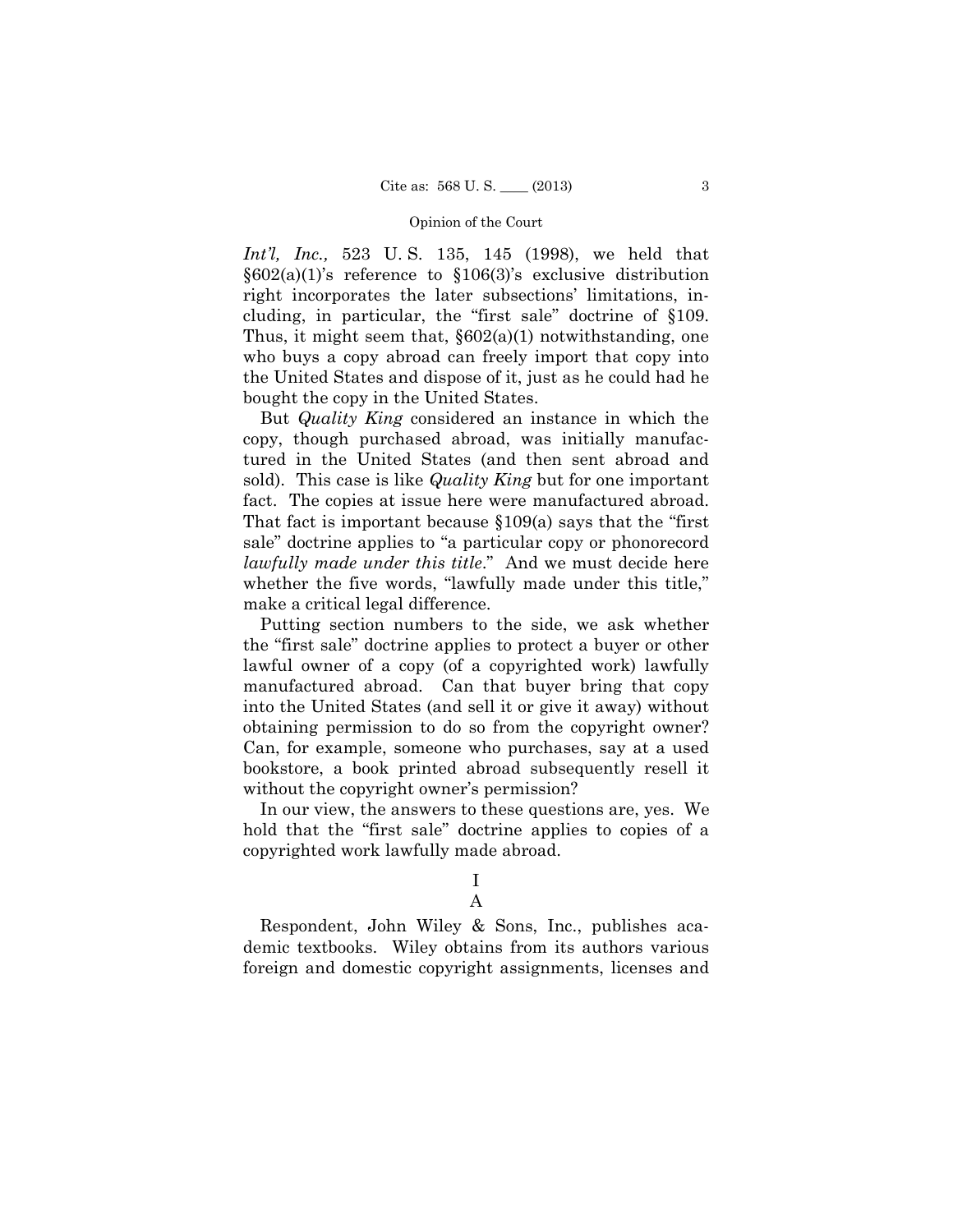permissions—to the point that we can, for present purposes, refer to Wiley as the relevant American copyright owner. See 654 F. 3d 210, 213, n. 6 (CA2 2011). Wiley often assigns to its wholly owned foreign subsidiary, John Wiley & Sons (Asia) Pte Ltd., rights to publish, print, and sell Wiley's English language textbooks abroad. App. to Pet. for Cert. 47a–48a. Each copy of a Wiley Asia foreign edition will likely contain language making clear that the copy is to be sold only in a particular country or geographical region outside the United States. 654 F. 3d, at 213.

For example, a copy of Wiley's American edition says, "Copyright © 2008 John Wiley & Sons, Inc. All rights reserved. . . . Printed in the United States of America." J. Walker, Fundamentals of Physics, p. vi (8th ed. 2008). A copy of Wiley Asia's Asian edition of that book says:

"Copyright © 2008 John Wiley & Sons (Asia) Pte Ltd[.] All rights reserved. This book is authorized for sale in Europe, Asia, Africa, and the Middle East only and may be not exported out of these territories. Exportation from or importation of this book to another region without the Publisher's authorization is illegal and is a violation of the Publisher's rights. The Publisher may take legal action to enforce its rights.... Printed in Asia." J. Walker, Fundamentals of Physics, p. vi (8th ed. 2008 Wiley Int'l Student ed.).

Both the foreign and the American copies say:

"No part of this publication may be reproduced, stored in a retrieval system, or transmitted in any form or by any means . . . except as permitted under Sections 107 or 108 of the 1976 United States Copyright Act." Compare, *e.g., ibid.* (Int'l ed.), with Walker, *supra,* at vi (American ed.).

The upshot is that there are two essentially equivalent versions of a Wiley textbook, 654 F. 3d, at 213, each ver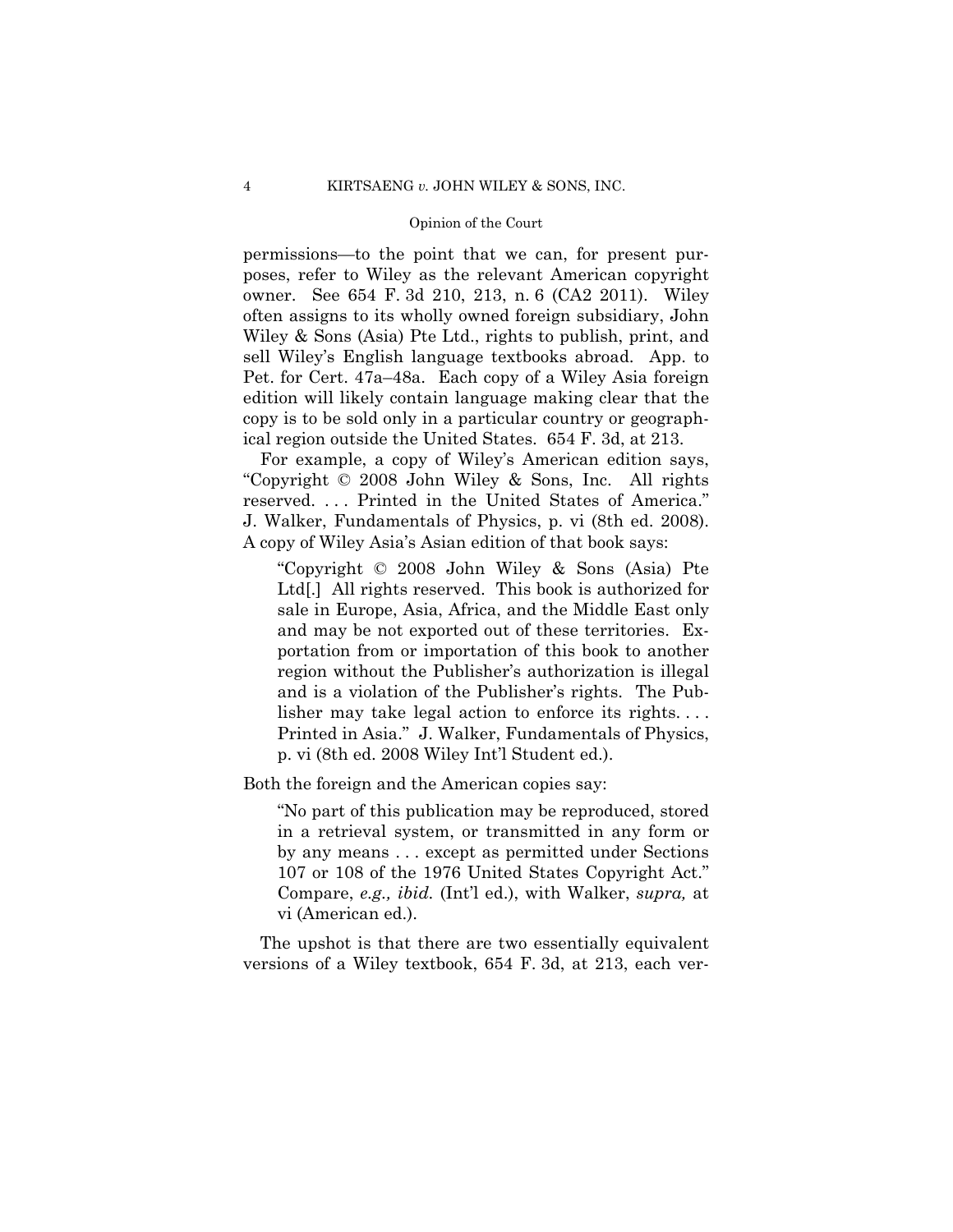sion manufactured and sold with Wiley's permission: (1) an American version printed and sold in the United States, and (2) a foreign version manufactured and sold abroad. And Wiley makes certain that copies of the second version state that they are not to be taken (without permission) into the United States. *Ibid.* 

Petitioner, Supap Kirtsaeng, a citizen of Thailand, moved to the United States in 1997 to study mathematics at Cornell University. *Ibid.* He paid for his education with the help of a Thai Government scholarship which required him to teach in Thailand for 10 years on his return. Brief for Petitioner 7. Kirtsaeng successfully completed his undergraduate courses at Cornell, successfully completed a Ph. D. program in mathematics at the University of Southern California, and then, as promised, returned to Thailand to teach. *Ibid.* While he was studying in the United States, Kirtsaeng asked his friends and family in Thailand to buy copies of foreign edition Englishlanguage textbooks at Thai book shops, where they sold at low prices, and mail them to him in the United States. *Id.,* at 7–8. Kirtsaeng would then sell them, reimburse his family and friends, and keep the profit. App. to Pet. for Cert. 48a–49a.

B

In 2008 Wiley brought this federal lawsuit against Kirtsaeng for copyright infringement. 654 F. 3d, at 213. Wiley claimed that Kirtsaeng's unauthorized importation of its books and his later resale of those books amounted to an infringement of Wiley's §106(3) exclusive right to distribute as well as §602's related import prohibition. 17 U. S. C. §§106(3) (2006 ed.), 602(a) (2006 ed., Supp. V). See also §501 (2006 ed.) (authorizing infringement action). App. 204–211. Kirtsaeng replied that the books he had acquired were "'lawfully made'" and that he had acquired them legitimately. Record in No. 1:08–CV–7834–DCP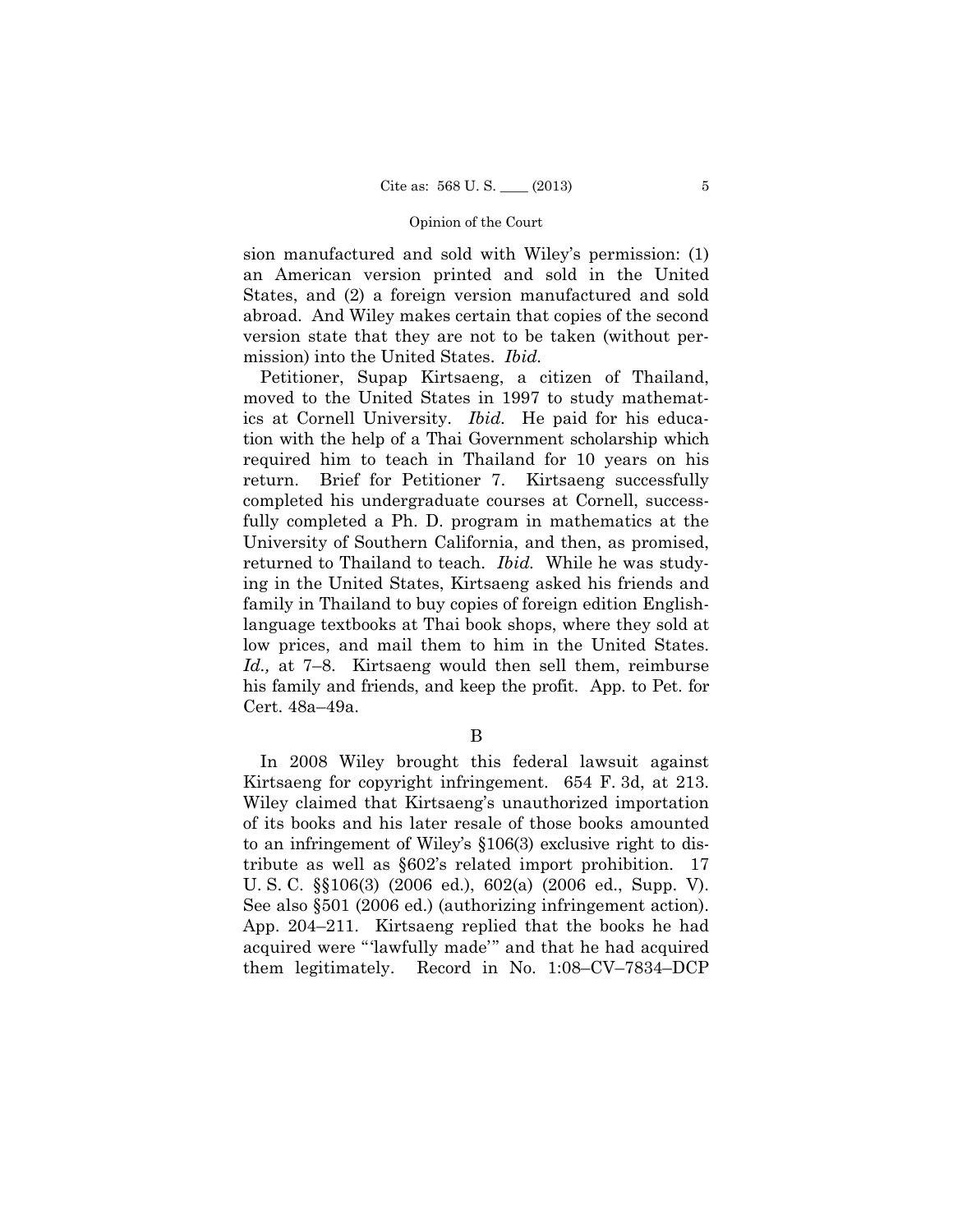$(SDNY)$ , Doc. 14, p. 3. Thus, in his view,  $$109(a)$ 's "first" sale" doctrine permitted him to resell or otherwise dispose of the books without the copyright owner's further permission. *Id.*, at 2–3.

The District Court held that Kirtsaeng could not assert the "first sale" defense because, in its view, that doctrine does not apply to "foreign-manufactured goods" (even if made abroad with the copyright owner's permission). App. to Pet. for Cert. 72a. The jury then found that Kirtsaeng had willfully infringed Wiley's American copyrights by selling and importing without authorization copies of eight of Wiley's copyrighted titles. And it assessed statutory damages of \$600,000 (\$75,000 per work). 654 F. 3d, at 215.

 with the District Court. *Id.,* at 222. It pointed out that On appeal, a split panel of the Second Circuit agreed §109(a)'s "first sale" doctrine applies only to "the owner of a particular copy . . . *lawfully made under this title.*" *Id.,*  at 218–219 (emphasis added). And, in the majority's view, this language means that the "first sale" doctrine does not apply to copies of American copyrighted works manufactured abroad. *Id.,* at 221. A dissenting judge thought that the words "lawfully made under this title" do not refer "to a place of manufacture" but rather "focu[s] on whether a particular copy was manufactured lawfully under" America's copyright statute, and that "the lawfulness of the manufacture of a particular copy should be judged by U. S. copyright law." *Id.*, at 226 (opinion of Murtha, J.).

We granted Kirtsaeng's petition for certiorari to consider this question in light of different views among the Circuits. Compare *id.,* at 221 (case below) ("first sale" doctrine does not apply to copies manufactured outside the United States), with *Omega S. A.* v. *Costco Wholesale Corp.*, 541 F. 3d 982, 986 (CA9 2008) ("first sale" doctrine applies to copies manufactured outside the United States only if an authorized first sale occurs within the United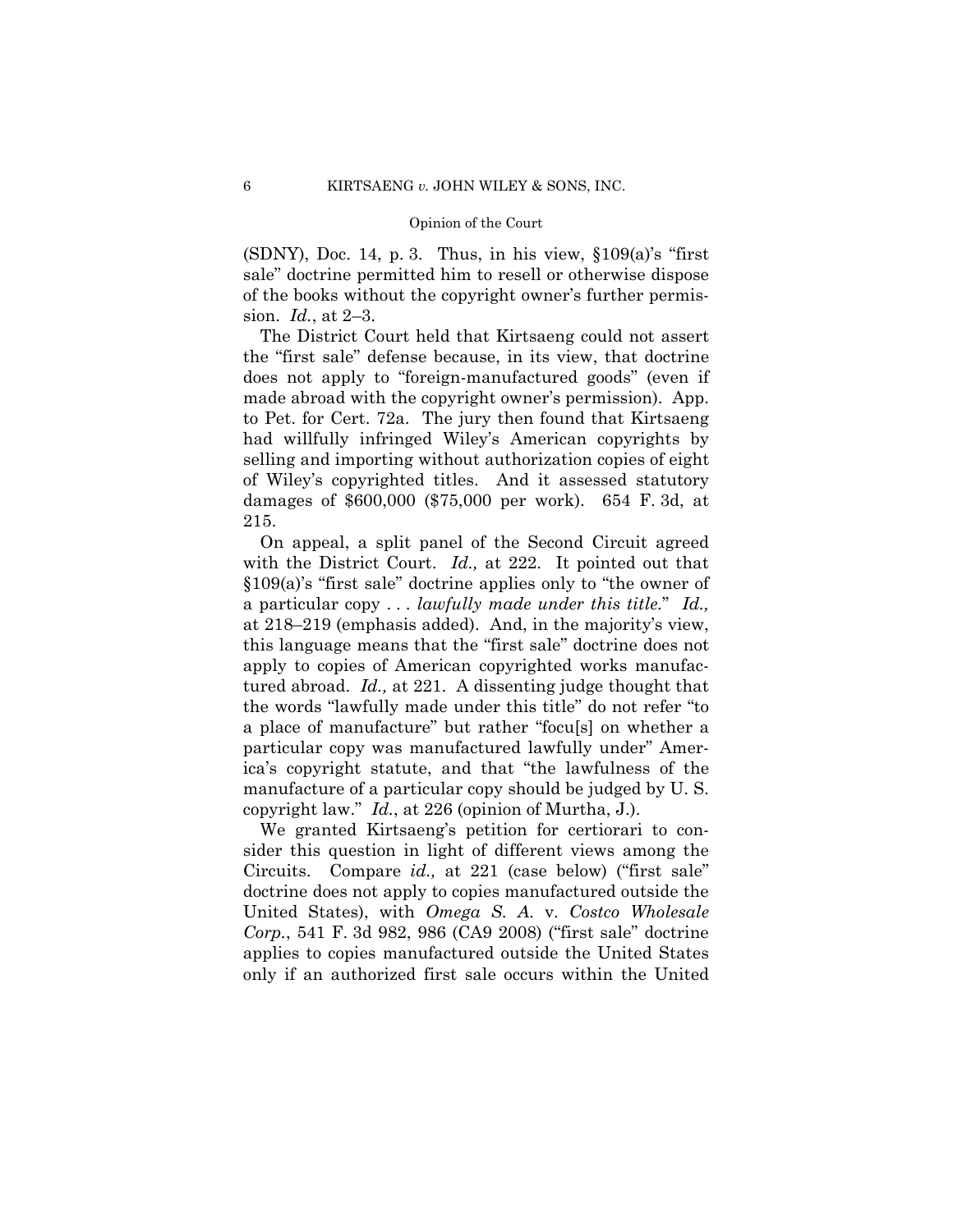States), aff'd by an equally divided court, 562 U.S. (2010), and *Sebastian Int'l, Inc.* v. *Consumer Contacts (PTY) Ltd.*, 847 F. 2d 1093, 1098, n. 1 (CA3 1988) (limitation of the first sale doctrine to copies made within the United States "does not fit comfortably within the scheme of the Copyright Act").

# II

We must decide whether the words "lawfully made under this title" restrict the scope of §109(a)'s "first sale" doctrine geographically. The Second Circuit, the Ninth Circuit, Wiley, and the Solicitor General (as *amicus*) all read those words as imposing a form of *geographical* limitation. The Second Circuit held that they limit the "first sale" doctrine to particular copies "made in territories *in which the Copyright Act is law*," which (the Circuit says) are copies "manufactured domestically," not "outside of the United States." 654 F. 3d, at 221–222 (emphasis added). Wiley agrees that those five words limit the "first sale" doctrine "to copies made in conformance with the [United States] Copyright Act *where the Copyright Act is applicable*," which (Wiley says) means it does not apply to copies made "outside the United States" and at least not to "foreign production of a copy for distribution exclusively abroad." Brief for Respondent 15–16. Similarly, the Solicitor General says that those five words limit the "first sale" doctrine's applicability to copies "'*made subject to* and in compliance with [the Copyright Act],'" which (the Solicitor General says) are copies "made in the United States." Brief for United States as *Amicus Curiae* 5 (hereinafter Brief for United States) (emphasis added). And the Ninth Circuit has held that those words limit the "first sale" doctrine's applicability (1) to copies lawfully made in the United States, and (2) to copies lawfully made outside the United States but initially sold in the United States with the copyright owner's permission. *Denbicare*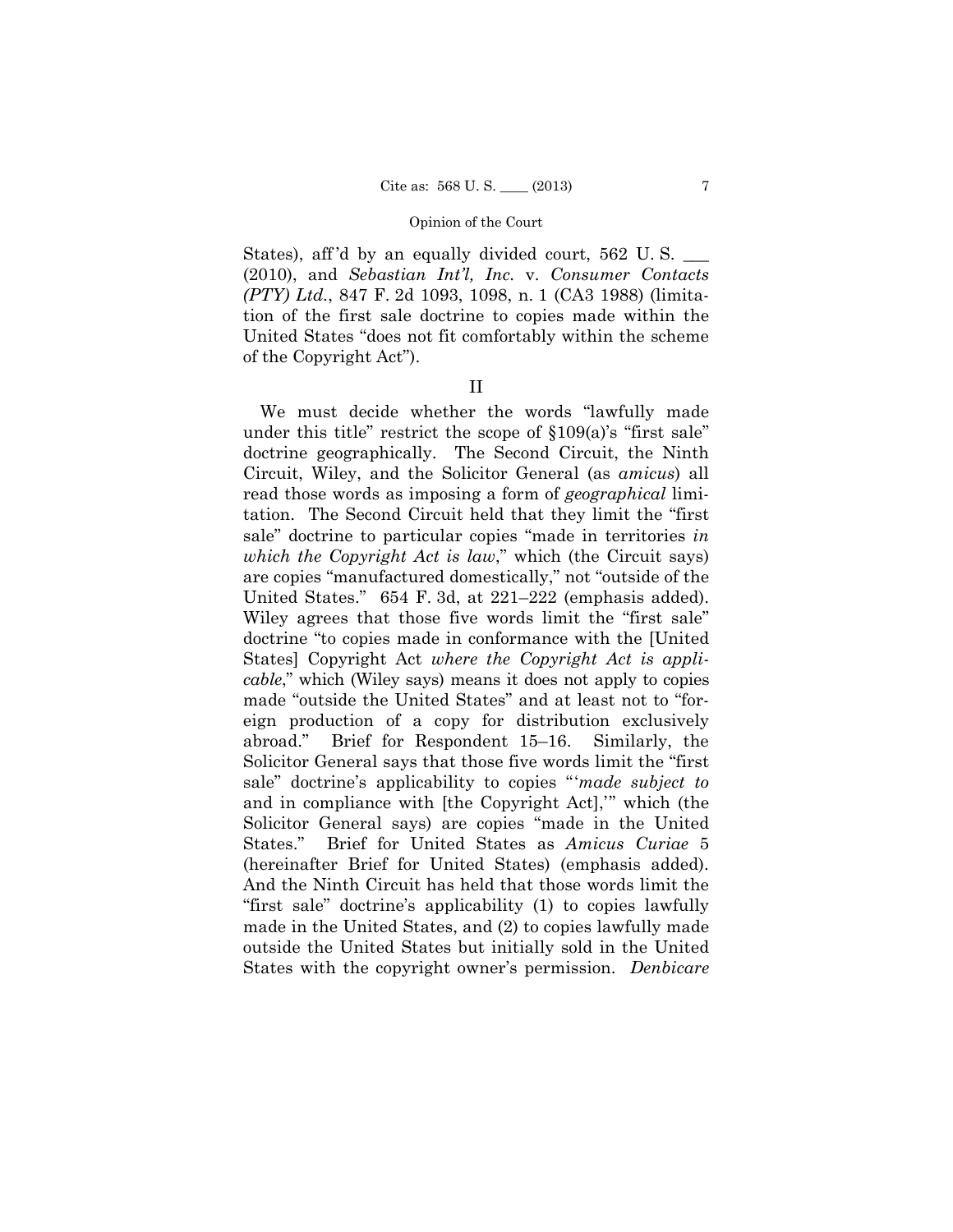*U. S. A. Inc.* v. *Toys "R" Us, Inc.*, 84 F. 3d 1143, 1149–1150 (1996).

Under any of these geographical interpretations, §109(a)'s "first sale" doctrine would not apply to the Wiley Asia books at issue here. And, despite an American copyright owner's permission to *make* copies abroad, one who *buys* a copy of any such book or other copyrighted work whether at a retail store, over the Internet, or at a library sale—could not resell (or otherwise dispose of) that particular copy without further permission.

Kirtsaeng, however, reads the words "lawfully made under this title" as imposing a *non-*geographical limitation. He says that they mean made "in accordance with" or "in compliance with" the Copyright Act. Brief for Petitioner 26. In that case, §109(a)'s "first sale" doctrine would apply to copyrighted works as long as their manufacture met the requirements of American copyright law. In particular, the doctrine would apply where, as here, copies are manufactured abroad with the permission of the copyright owner. See §106 (referring to the owner's right to authorize).

In our view, §109(a)'s language, its context, and the common-law history of the "first sale" doctrine, taken together, favor a *non*-geographical interpretation. We also doubt that Congress would have intended to create the practical copyright-related harms with which a geographical interpretation would threaten ordinary scholarly, artistic, commercial, and consumer activities. See Part II– D, *infra*. We consequently conclude that Kirtsaeng's nongeographical reading is the better reading of the Act.

The language of §109(a) read literally favors Kirtsaeng's nongeographical interpretation, namely, that "lawfully made under this title" means made "in accordance with" or "in compliance with" the Copyright Act. The language of

A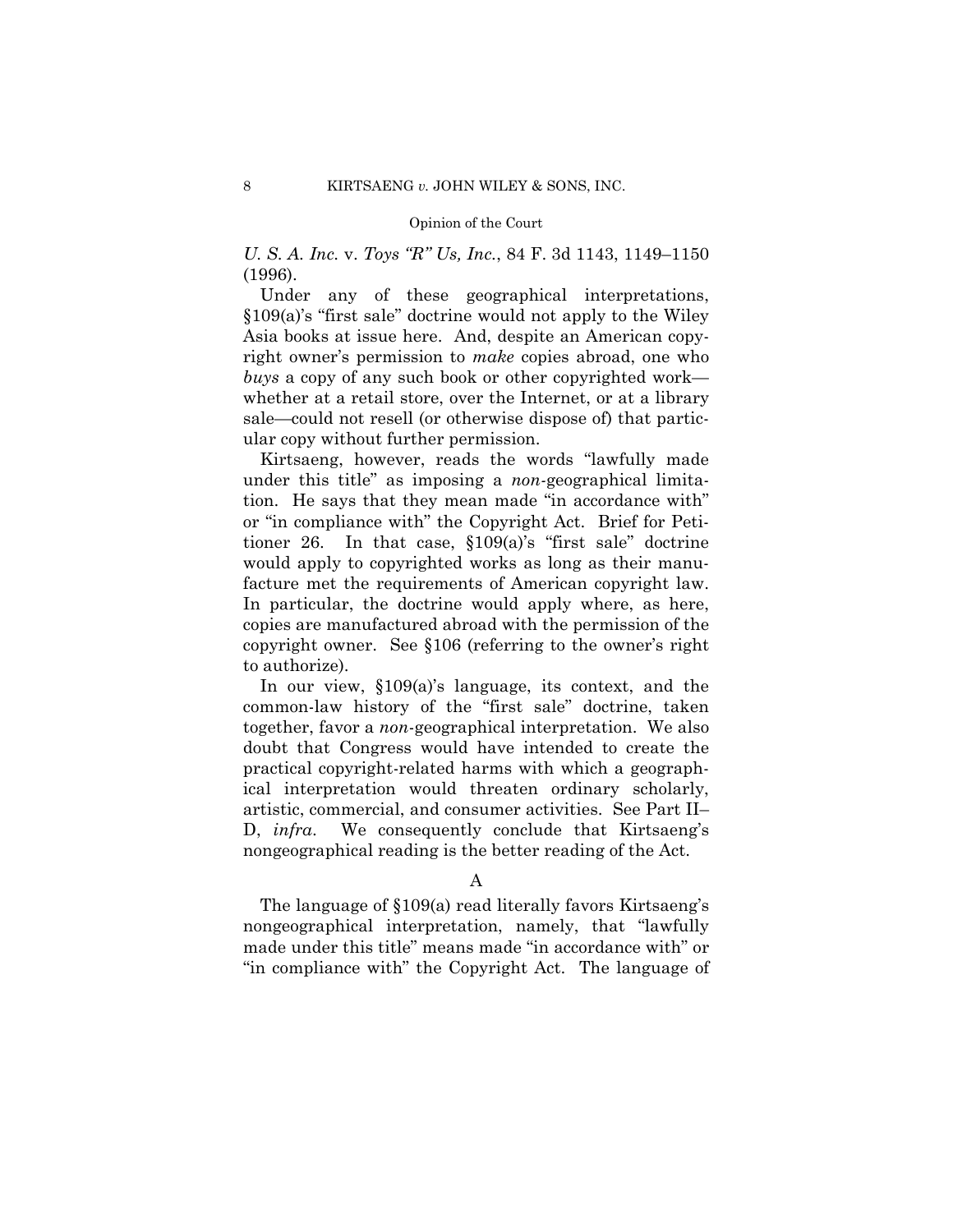§109(a) says nothing about geography. The word "under" can mean "[i]n accordance with." 18 Oxford English Dictionary 950 (2d ed. 1989). See also Black's Law Dictionary 1525 (6th ed. 1990) ("according to"). And a nongeographical interpretation provides each word of the five-word phrase with a distinct purpose. The first two words of the phrase, "lawfully made," suggest an effort to distinguish those copies that were made lawfully from those that were not, and the last three words, "under this title," set forth the standard of "lawful[ness]." Thus, the nongeographical reading is simple, it promotes a traditional copyright objective (combatting piracy), and it makes word-by-word linguistic sense.

The geographical interpretation, however, bristles with linguistic difficulties. It gives the word "lawfully" little, if any, linguistic work to do. (How could a book be *un*lawfully "made under this title"?) It imports geography into a statutory provision that says nothing explicitly about it. And it is far more complex than may at first appear.

To read the clause geographically, Wiley, like the Second Circuit and the Solicitor General, must first emphasize the word "under." Indeed, Wiley reads "under this title" to mean "in conformance with the Copyright Act *where the Copyright Act is applicable*." Brief for Respondent 15. Wiley must then take a second step, arguing that the Act *"*is applicable" only in the United States. *Ibid.* And the Solicitor General must do the same. See Brief for United States 6 ("A copy is '*lawfully* made under this title' if Title 17 governs the copy's creation *and* the copy is made in compliance with Title 17's requirements"). See also *post,* at 7 (GINSBURG, J., dissenting) ("under" describes something "governed or regulated by another").

One difficulty is that neither "under" nor any other word in the phrase means "where." See, *e.g.*, 18 Oxford English Dictionary, *supra,* at 947–952 (definition of "under"). It might mean "subject to," see *post*, at 6, but as this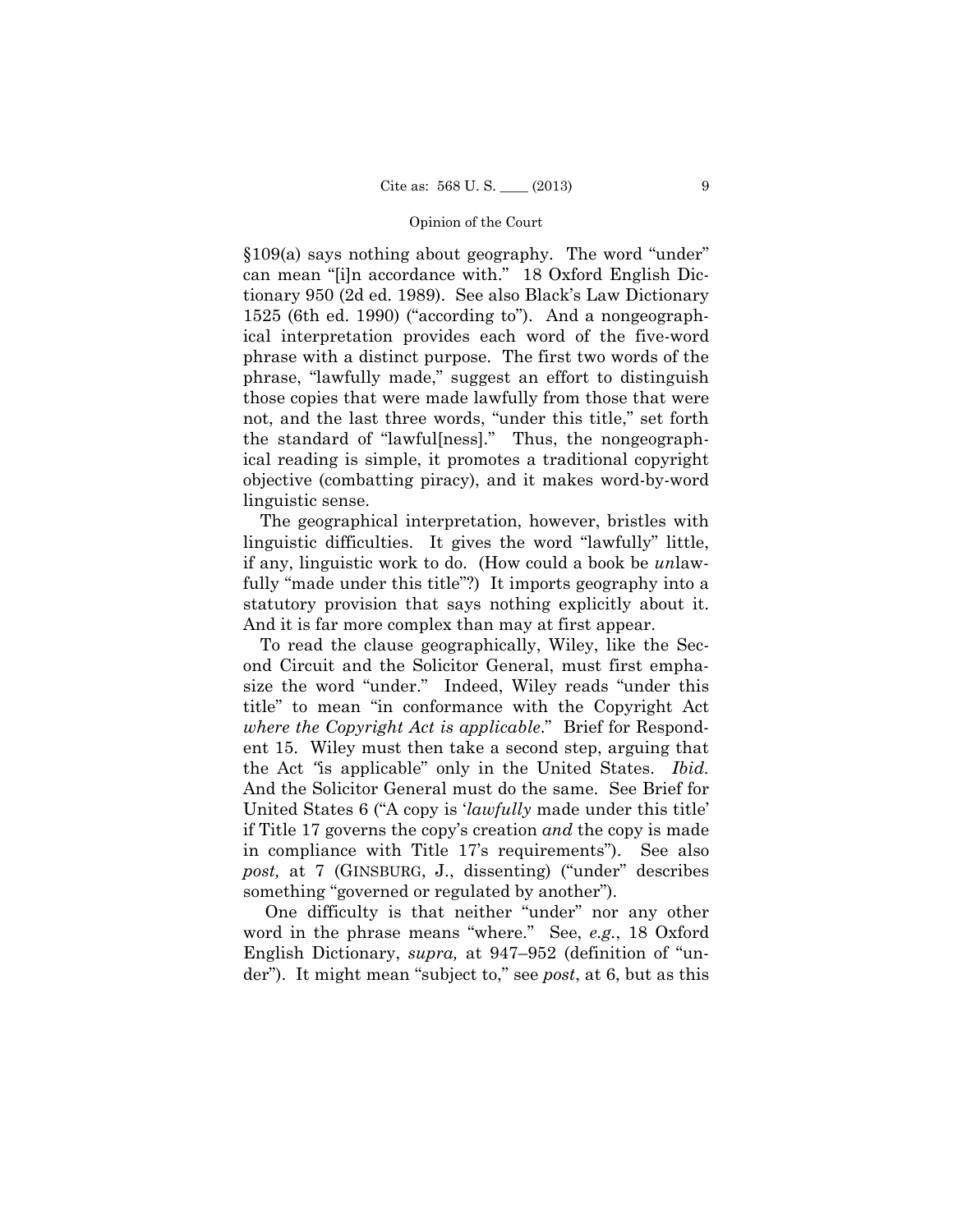Court has repeatedly acknowledged, the word evades a uniform, consistent meaning. See *Kucana* v. *Holder*, 558 U. S. 233, 245 (2010) ("'under' is chameleon"); *Ardestani* v. *INS*, 502 U. S. 129, 135 (1991) ("under" has "many dictionary definitions" and "must draw its meaning from its context").

A far more serious difficulty arises out of the uncertainty and complexity surrounding the second step's effort to read the necessary geographical limitation into the word "applicable" (or the equivalent). Where, precisely, is the Copyright Act "applicable"? The Act does not instantly *protect* an American copyright holder from unauthorized piracy taking place abroad. But that fact does not mean the Act is *inapplicable* to copies made abroad. As a matter of ordinary English, one can say that a statute imposing, say, a tariff upon "any rhododendron grown in Nepal" applies to *all* Nepalese rhododendrons. And, similarly, one can say that the American Copyright Act is *applicable*  to *all* pirated copies, including those printed overseas. Indeed, the Act itself makes clear that (in the Solicitor General's language) foreign-printed pirated copies are "subject to" the Act.  $\S602(a)(2)$  (2006 ed., Supp. V) (referring to importation of copies "the making of which either constituted an infringement of copyright, or which would have constituted an infringement of copyright if this title had been applicable"); Brief for United States 5. See also *post,* at 6 (suggesting that "made under" may be read as "subject to").

The appropriateness of this linguistic usage is underscored by the fact that §104 of the Act itself says that works "*subject to protection under this title*" include unpublished works "without regard to the nationality or domicile of the author," and works "first published" in any one of the nearly 180 nations that have signed a copyright treaty with the United States. §§104(a), (b) (2006 ed.) (emphasis added); §101 (2006 ed., Supp. V) (defining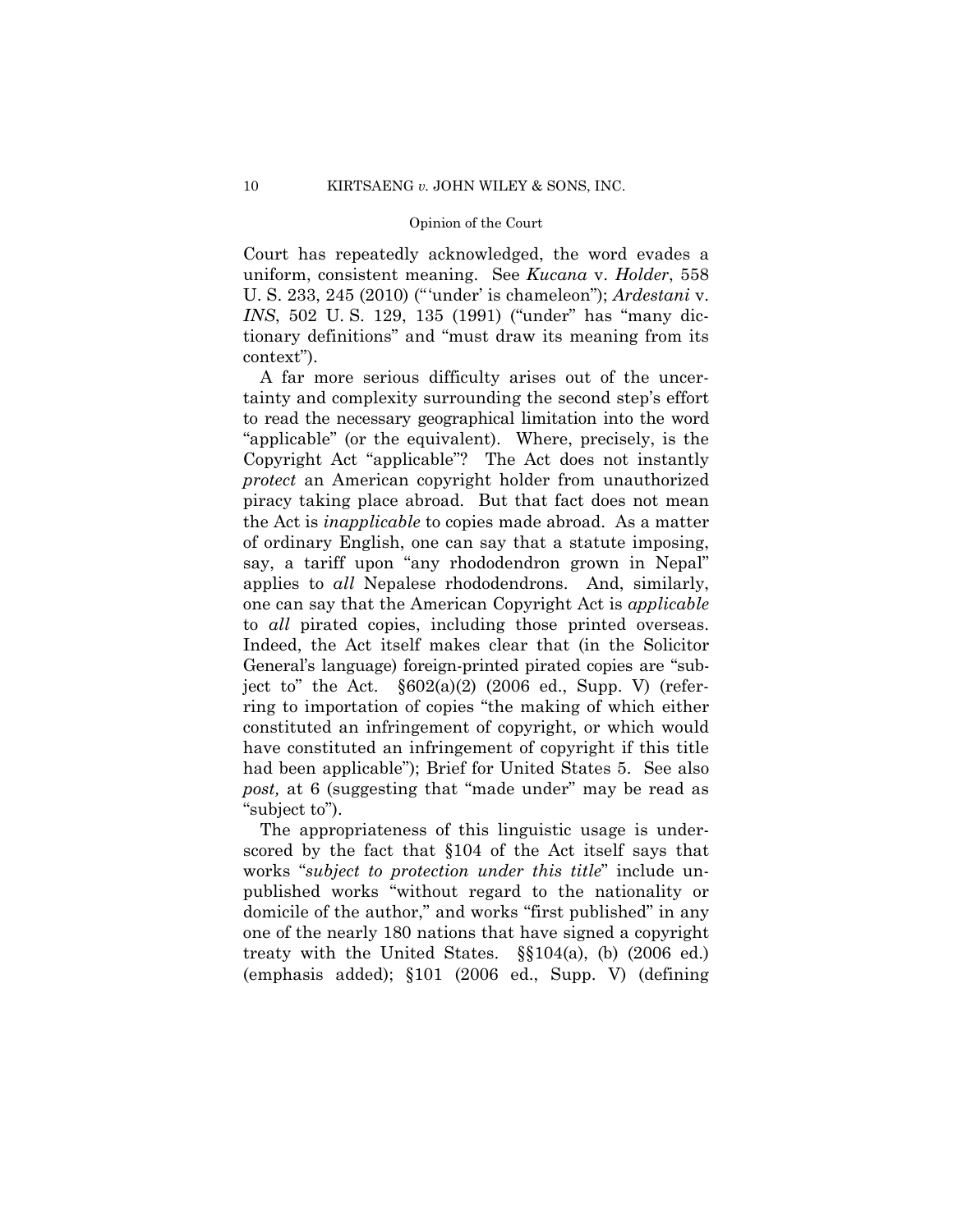"treaty party"); U. S. Copyright Office, Circular No. 38A, International Copyright Relations of the United States (2010). Thus, ordinary English permits us to say that the Act "applies" to an Irish manuscript lying in its author's Dublin desk drawer as well as to an original recording of a ballet performance first made in Japan and now on display in a Kyoto art gallery. Cf. 4 M. Nimmer & D. Nimmer, Copyright §17.02, pp. 17–18, 17–19 (2012) (hereinafter Nimmer on Copyright) (noting that the principle that "copyright laws do not have any extraterritorial operation" "requires some qualification").

The Ninth Circuit's geographical interpretation produces still greater linguistic difficulty. As we said, that Circuit interprets the "first sale" doctrine to cover both (1) copies manufactured in the United States and (2) copies manufactured abroad but first sold in the United States with the American copyright owner's permission. *Denbicare U. S. A.*, 84 F. 3d, at 1149–1150. See also Brief for Respondent 16 (suggesting that the clause *at least*  excludes "the foreign production of a copy for distribution exclusively abroad"); *id.*, at 51 (the Court need "not decide whether the copyright owner would be able to restrict further distribution" in the case of "a downstream domestic purchaser of *authorized* imports"); Brief for Petitioner in *Costco Wholesale Corp.* v. *Omega, S. A.*, O. T. 2010, No. 08–1423, p. 12 (excepting imported copies "made by unrelated foreign copyright holders" (emphasis deleted)).

We can understand why the Ninth Circuit may have thought it necessary to add the second part of its definition. As we shall later describe, see Part II–D, *infra*, without some such qualification a copyright holder could prevent a buyer from domestically reselling or even giving away copies of a video game made in Japan, a film made in Germany, or a dress (with a design copyright) made in China, *even* if the copyright holder has granted permission for the foreign manufacture, importation, and an initial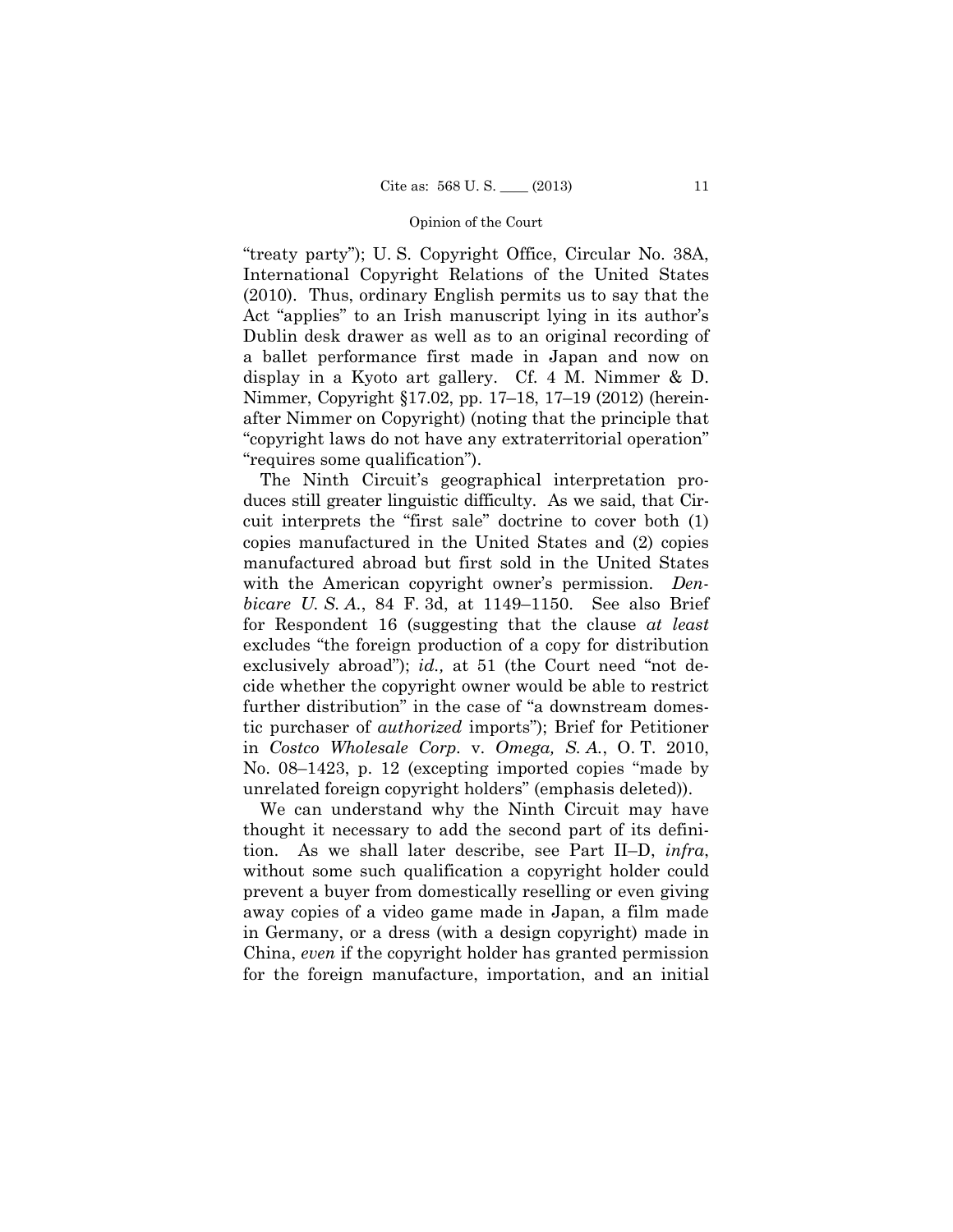domestic sale of the copy. A publisher such as Wiley would be free to print its books abroad, allow their importation and sale within the United States, but prohibit students from later selling their used texts at a campus bookstore. We see no way, however, to reconcile this halfgeographical/half-nongeographical interpretation with the language of the phrase, "lawfully made under this title." As a matter of English, it would seem that those five words either do cover copies lawfully made abroad or they do not.

In sum, we believe that geographical interpretations create more linguistic problems than they resolve. And considerations of simplicity and coherence tip the purely linguistic balance in Kirtsaeng's, nongeographical, favor.

B

Both historical and contemporary statutory context indicate that Congress, when writing the present version of §109(a), did not have geography in mind. In respect to history, we compare §109(a)'s present language with the language of its immediate predecessor. That predecessor said:

"[N]othing in this Act shall be deemed to forbid, prevent, or restrict the transfer of any copy of a copyrighted work *the possession of which has been lawfully obtained.*" Copyright Act of 1909, §41, 35 Stat. 1084 (emphasis added).

See also Copyright Act of 1947, §27, 61 Stat. 660. The predecessor says nothing about geography (and Wiley does not argue that it does). So we ask whether Congress, in changing its language implicitly *introduced* a geographical limitation that previously was lacking. See also Part II–C, *infra* (discussing 1909 codification of common-law principle).

A comparison of language indicates that it did not. The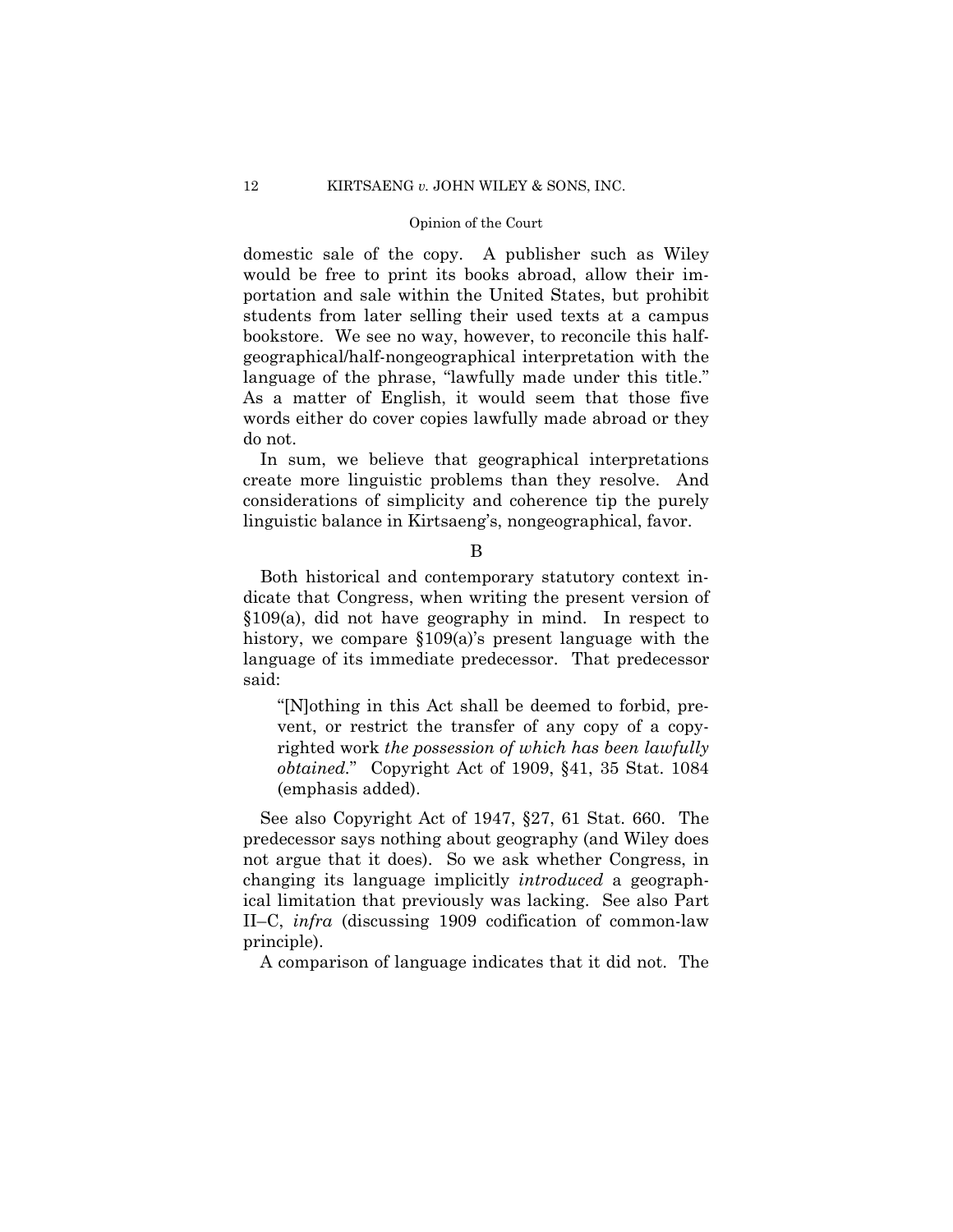predecessor says that the "first sale" doctrine protects "the transfer of any copy *the possession of which has been lawfully obtained*." The present version says that "*the owner* of a particular copy or phonorecord lawfully made under this title is entitled to sell or otherwise dispose of the possession of that copy or phonorecord." What does this change in language accomplish?

The language of the former version referred to those *who are not owners* of a copy, but mere possessors who "lawfully obtained" a copy. The present version covers only those who are *owners* of a "lawfully made" copy. Whom does the change leave out? Who might have lawfully *obtained* a copy of a copyrighted work but not *owned*  that copy? One answer is owners of movie theaters, who during the 1970's (and before) often *leased* films from movie distributors or filmmakers. See S. Donahue, American Film Distribution 134, 177 (1987) (describing producer-distributer and distributer-exhibitor agreements); Note, The Relationship Between Motion Picture Distribution and Exhibition: An Analysis of the Effects of Anti-Blind Bidding Legislation, 9 Comm/Ent. L. J. 131, 135 (1986). Because the theater owners had "lawfully obtained" their copies, the earlier version could be read as allowing them to sell that copy, *i.e.*, it might have given them "first sale" protection. Because the theater owners were lessees, not owners, of their copies, the change in language makes clear that they (like bailees and other lessees) cannot take advantage of the "first sale" doctrine. (Those who find legislative history useful will find confirmation in, *e.g.*, House Committee on the Judiciary, Copyright Law Revision, Supplementary Report of the Register of Copyrights on the General Revision of the U. S. Copyright Law: 1965 Revision Bill, 89th Cong., 1st Sess., pt. 6, p. 30 (Comm. Print 1965) (hereinafter Copyright Law Revision) ("[W]here a person has rented a print of a motion picture from the copyright owner, he would have no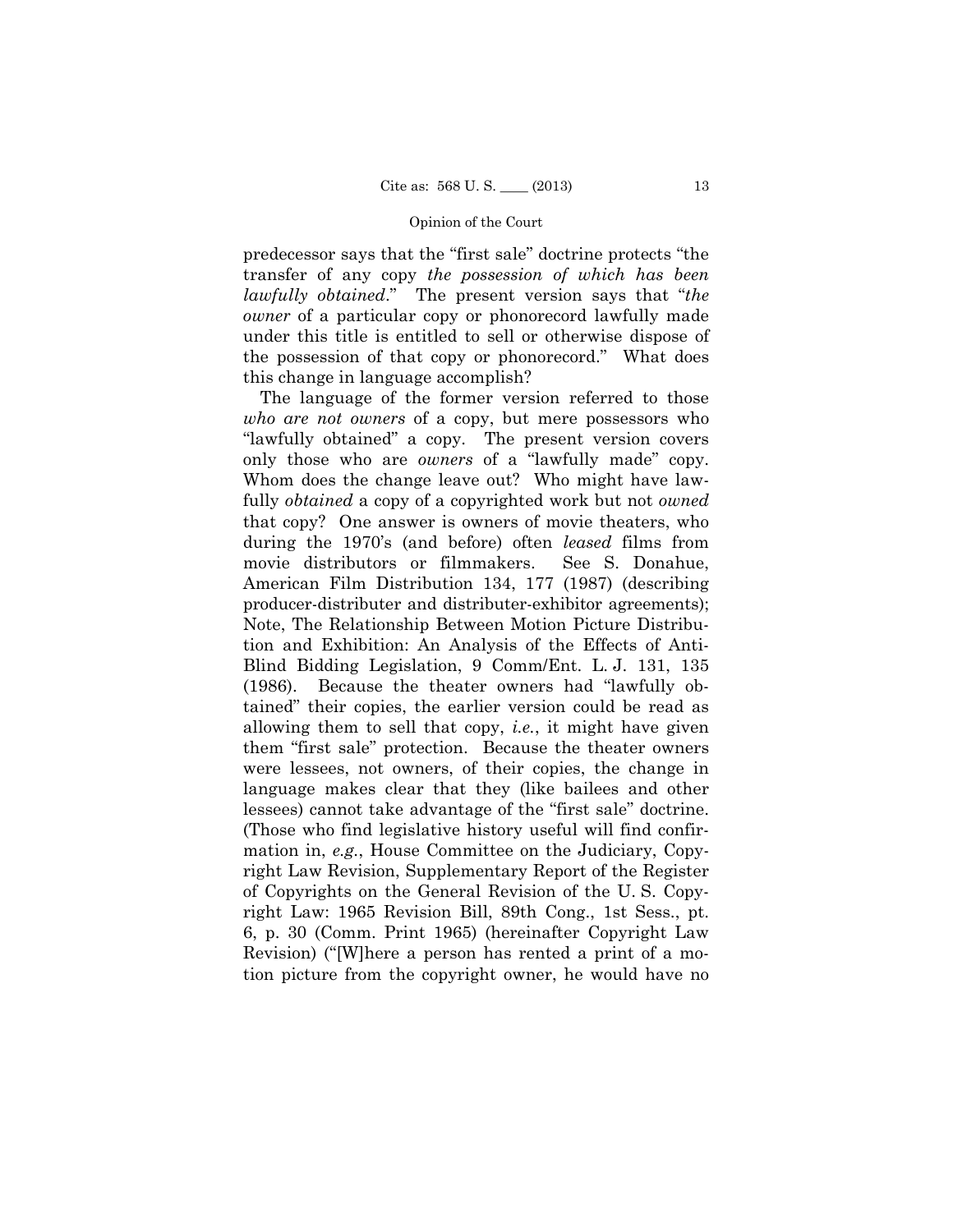right to lend, rent, sell, or otherwise dispose of the print without first obtaining the copyright owner's permission"). See also *Platt & Munk Co.* v. *Republic Graphics, Inc.*, 315 F. 2d 847, 851 (CA2 1963) (Friendly, J.) (pointing out predecessor statute's leasing problem)).

This objective perfectly well explains the new language of the present version, including the five words here at issue. Section 109(a) now makes clear that a lessee of a copy will *not* receive "first sale" protection but one who *owns* a copy *will* receive "first sale" protection, *provided,* of course, that the copy was *"lawfully made*" and not pirated. The new language also takes into account that a copy may be "lawfully made under this title" when the copy, say of a phonorecord, comes into its owner's possession through use of a compulsory license, which "this title" provides for elsewhere, namely, in §115. Again, for those who find legislative history useful, the relevant legislative report makes this clear. H. R. Rep. No. 94–1476, p. 79 (1976) ("For example, any resale of an illegally 'pirated' phonorecord would be an infringement, but the disposition of a phonorecord legally made under the compulsory licensing provisions of section 115 would not").

Other provisions of the present statute also support a nongeographical interpretation. For one thing, the statute phases out the "manufacturing clause," a clause that appeared in earlier statutes and had limited importation of many copies (of copyrighted works) printed outside the United States. §601, 90 Stat. 2588 ("Prior to July 1, 1982 . . . the importation into or public distribution in the United States of copies of a work consisting preponderantly of nondramatic literary material . . . is prohibited unless the portions consisting of such material have been manufactured in the United States or Canada"). The phasing out of this clause sought to equalize treatment of copies manufactured in America and copies manufactured abroad. See H. R. Rep. No. 94–1476, at 165–166.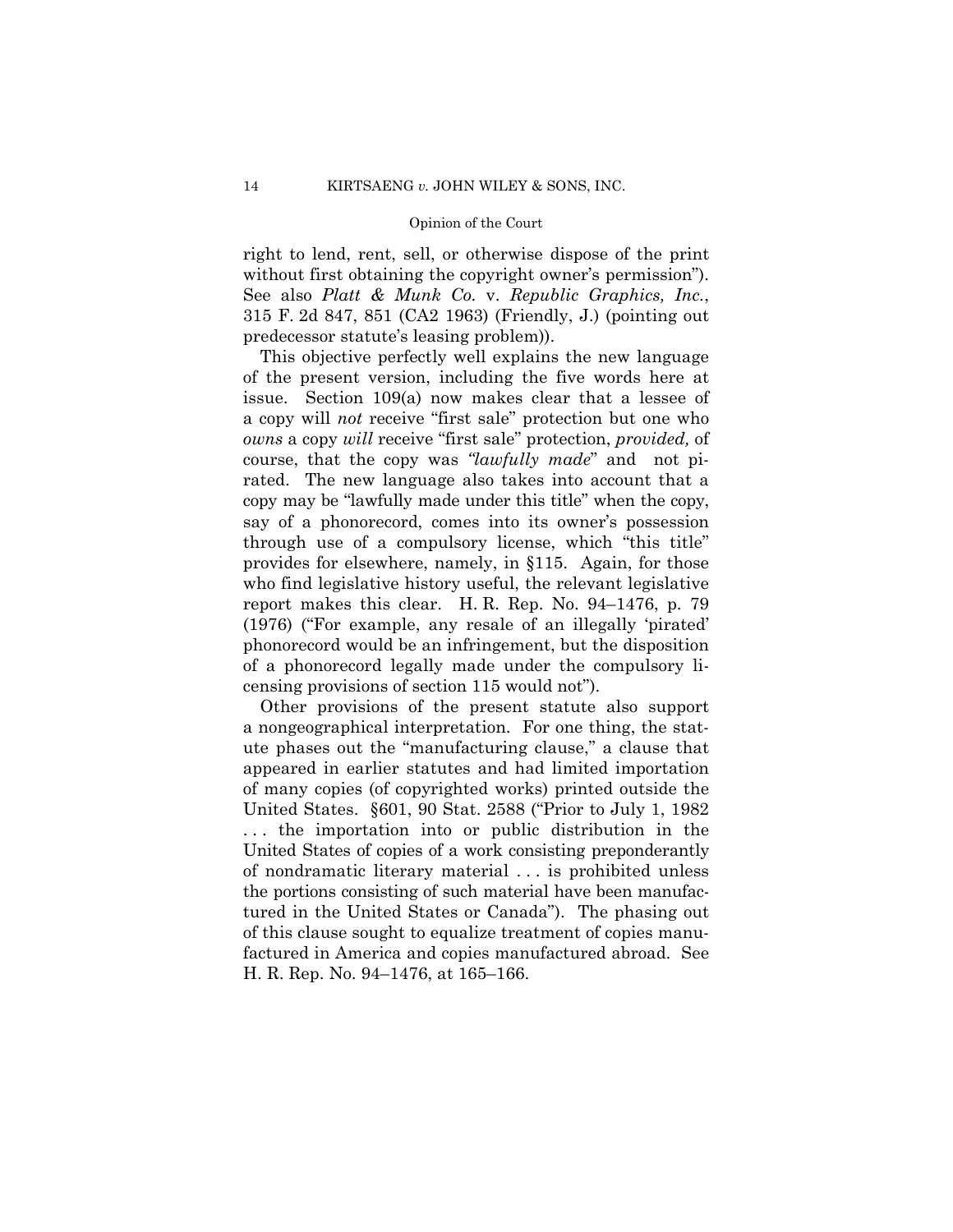The "equal treatment" principle, however, is difficult to square with a geographical interpretation of the "first sale" clause that would grant the holder of an American copyright (perhaps a foreign national, see *supra,* at 10) permanent control over the American distribution chain (sales, resales, gifts, and other distribution) in respect to copies printed abroad but not in respect to copies printed in America. And it is particularly difficult to believe that Congress would have sought this unequal treatment while saying nothing about it and while, in a related clause (the manufacturing phase-out), seeking the opposite kind of policy goal. Cf. *Golan* v. *Holder*, 565 U. S. \_\_\_, \_\_\_ (2012) (slip op., at 30) (Congress has moved from a copyright regime that, prior to 1891, entirely excluded foreign works from U. S. copyright protection to a regime that now "ensure[s] that most works, whether foreign or domestic, would be *governed by the same legal regime*" (emphasis added)).

Finally, we normally presume that the words "lawfully made under this title" carry the same meaning when they appear in different but related sections. *Department of Revenue of Ore.* v. *ACF Industries, Inc.*, 510 U. S. 332, 342 (1994). But doing so here produces surprising consequences. Consider:

(1) Section 109(c) says that, despite the copyright owner's exclusive right "to display" a copyrighted work (provided in §106(5)), the owner of a particular copy "lawfully made under this title" may publicly display it without further authorization. To interpret these words geographically would mean that one who buys a copyrighted work of art, a poster, or even a bumper sticker, in Canada, in Europe, in Asia, could not display it in America without the copyright owner's further authorization.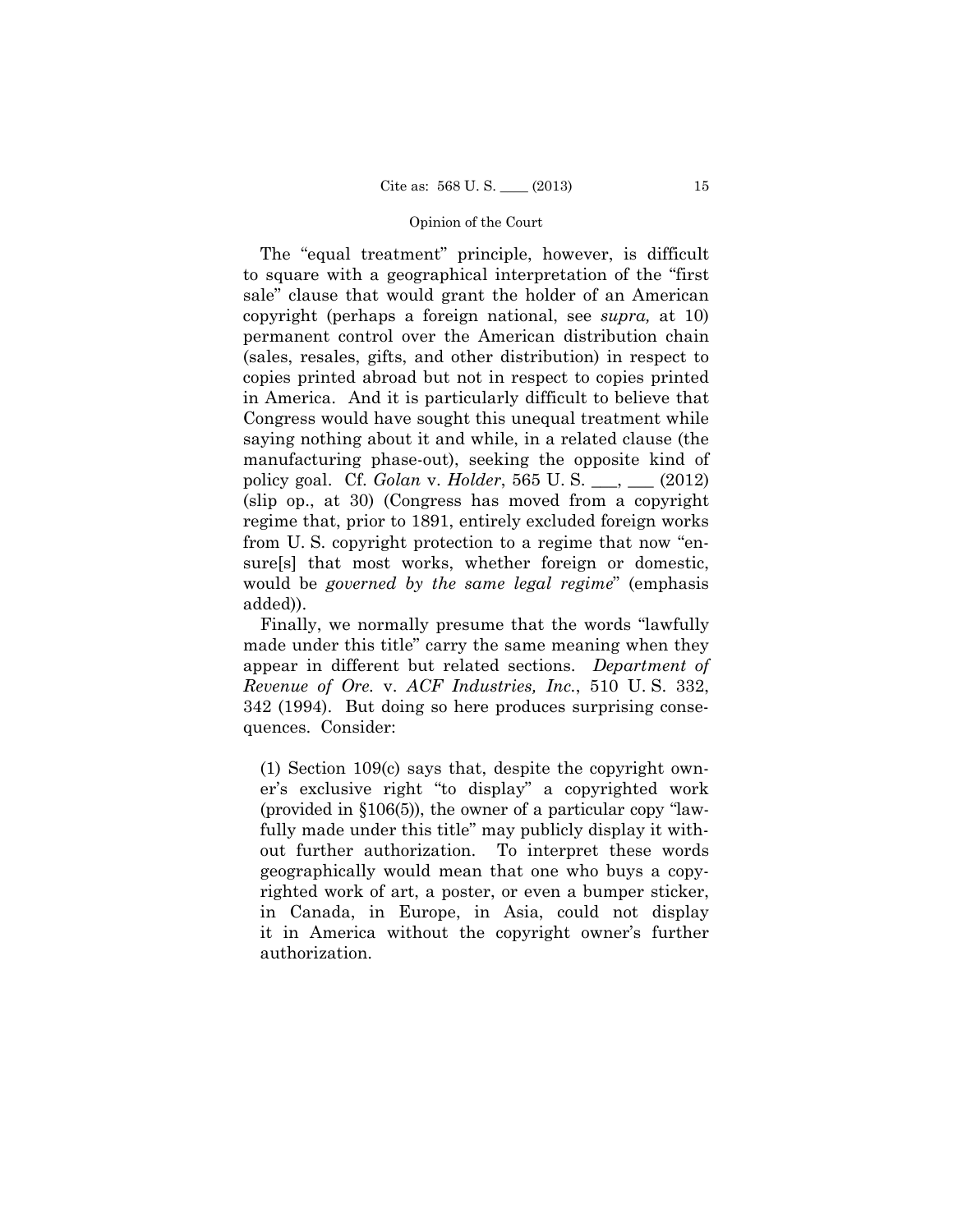(2) Section 109(e) specifically provides that the owner of a particular copy of a copyrighted video arcade game "lawfully made under this title" may "publicly perform or display that game in coin-operated equipment" without the authorization of the copyright owner. To interpret these words geographically means that an arcade owner could not ("without the authority of the copyright owner") perform or display arcade games (whether new or used) originally made in Japan. Cf. *Red Baron-Franklin Park, Inc.* v. *Taito Corp.*, 883 F. 2d 275 (CA4 1989).

(3) Section 110(1) says that a teacher, without the copyright owner's authorization, is allowed to perform or display a copyrighted work (say, an audiovisual work) "in the course of face-to-face teaching activities"—unless the teacher knowingly used "a copy that was not lawfully made under this title." To interpret these words geographically would mean that the teacher could not (without further authorization) use a copy of a film during class if the copy was lawfully made in Canada, Mexico, Europe, Africa, or Asia.

(4) In its introductory sentence, §106 provides the Act's basic exclusive rights to an "owner of a copyright under this title." The last three words cannot support a geographic interpretation.

 of the fourth example receive a different interpretation. would have intended these, and other related consequences*.* Wiley basically accepts the first three readings, but argues that Congress intended the restrictive consequences. And it argues that context simply requires that the words Leaving the fourth example to the side, we shall explain in Part II–D, *infra,* why we find it unlikely that Congress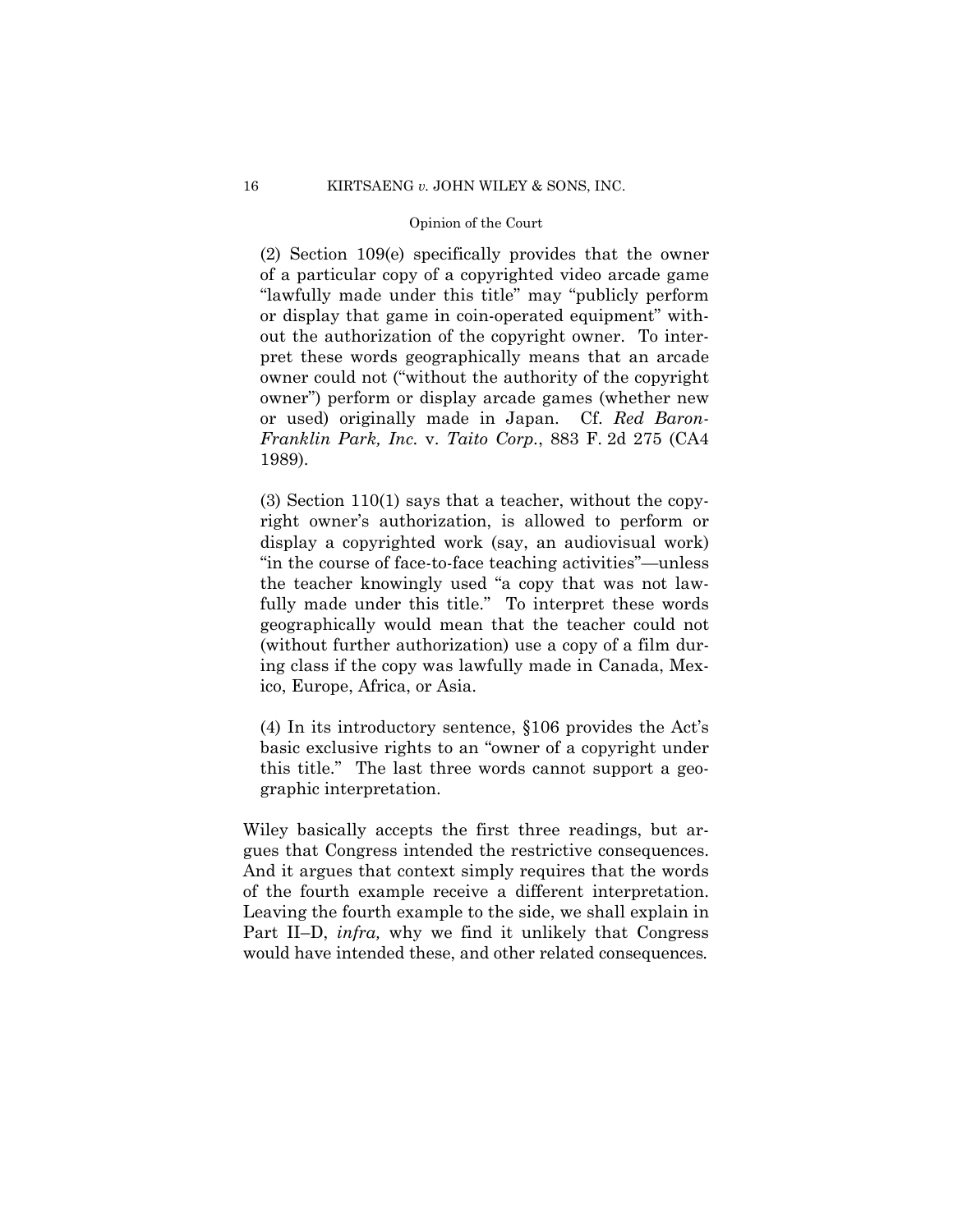#### C

A relevant canon of statutory interpretation favors a nongeographical reading. "[W]hen a statute covers an issue previously governed by the common law," we must presume that "Congress intended to retain the substance of the common law." *Samantar* v. *Yousuf*, 560 U. S. \_\_\_, \_\_\_, n. 13 (2010) (slip op., at 14, n. 13). See also *Isbrandtsen Co.* v. *Johnson*, 343 U. S. 779, 783 (1952) ("Statutes which invade the common law . . . are to be read with a presumption favoring the retention of longestablished and familiar principles, except when a statutory purpose to the contrary is evident").

The "first sale" doctrine is a common-law doctrine with an impeccable historic pedigree. In the early 17th century Lord Coke explained the common law's refusal to permit restraints on the alienation of chattels. Referring to Littleton, who wrote in the 15th century, Gray, Two Contributions to Coke Studies, 72 U. Chi. L. Rev. 1127, 1135 (2005), Lord Coke wrote:

"[If] a man be possessed of . . . a horse, or of any other chattell ... and give or sell his whole interest ... therein upon condition that the Donee or Vendee shall not alien[ate] the same, the [condition] is voi[d], because his whole interest . . . is out of him, so as he hath no possibilit[y] of a Reverter, and it is against Trade and Traffi[c], and bargaining and contracting betwee[n] man and man: and it is within the reason of our Author that it should ouster him of all power given to him." 1 E. Coke, Institutes of the Laws of England §360, p. 223 (1628).

A law that permits a copyright holder to control the resale or other disposition of a chattel once sold is similarly "against Trade and Traffi[c], and bargaining and contracting." *Ibid.* 

With these last few words, Coke emphasizes the im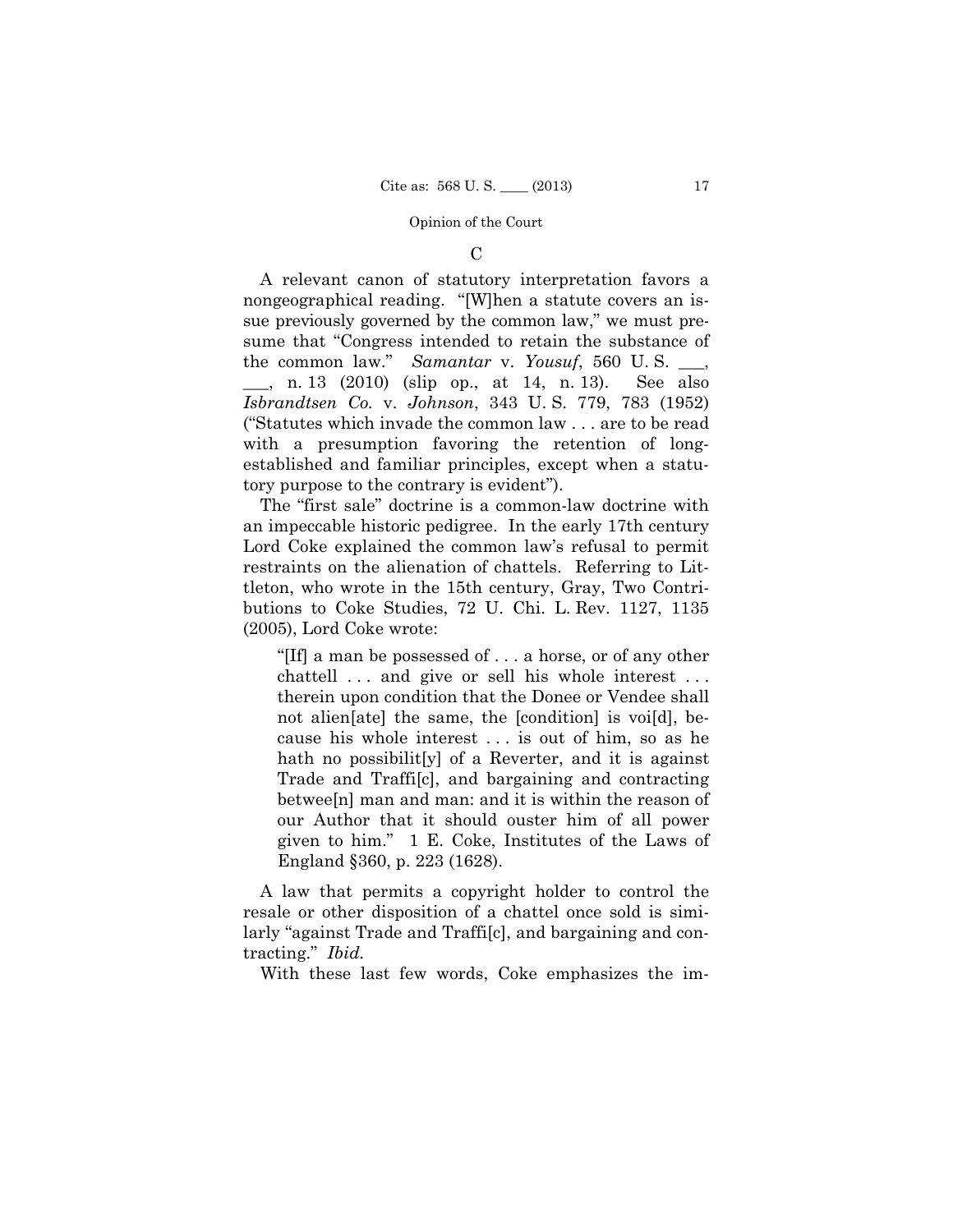portance of leaving buyers of goods free to compete with each other when reselling or otherwise disposing of those goods. American law too has generally thought that competition, including freedom to resell, can work to the advantage of the consumer. See, *e.g.*, *Leegin Creative Leather Products, Inc.* v. *PSKS, Inc.*, 551 U. S. 877, 886 (2007) (restraints with "manifestly anticompetitive effects" are *per se* illegal; others are subject to the rule of reason (internal quotation marks omitted)); 1 P. Areeda & H. Hovenkamp, Antitrust Law ¶100, p. 4 (3d ed. 2006) ("[T]he principal objective of antitrust policy is to maximize consumer welfare by encouraging firms to behave competitively").

The "first sale" doctrine also frees courts from the administrative burden of trying to enforce restrictions upon difficult-to-trace, readily movable goods. And it avoids the selective enforcement inherent in any such effort. Thus, it is not surprising that for at least a century the "first sale" doctrine has played an important role in American copyright law. See *Bobbs-Merrill Co.* v. *Straus*, 210 U. S. 339 (1908); Copyright Act of 1909, §41, 35 Stat. 1084. See also Copyright Law Revision, Further Discussions and Comments on Preliminary Draft for Revised U. S. Copyright Law, 88th Cong., 2d Sess., pt. 4, p. 212 (Comm. Print 1964) (Irwin Karp of Authors' League of America expressing concern for "the very basic concept of copyright law that, once you've sold a copy legally, you can't restrict its resale").

later. See *supra*, at 12. Rather, as the Solicitor General The common-law doctrine makes no geographical distinctions; nor can we find any in *Bobbs-Merrill* (where this Court first applied the "first sale" doctrine) or in §109(a)'s predecessor provision, which Congress enacted a year acknowledges, "a straightforward application of *Bobbs-Merrill*" would not preclude the "first sale" defense from applying to authorized copies made overseas. Brief for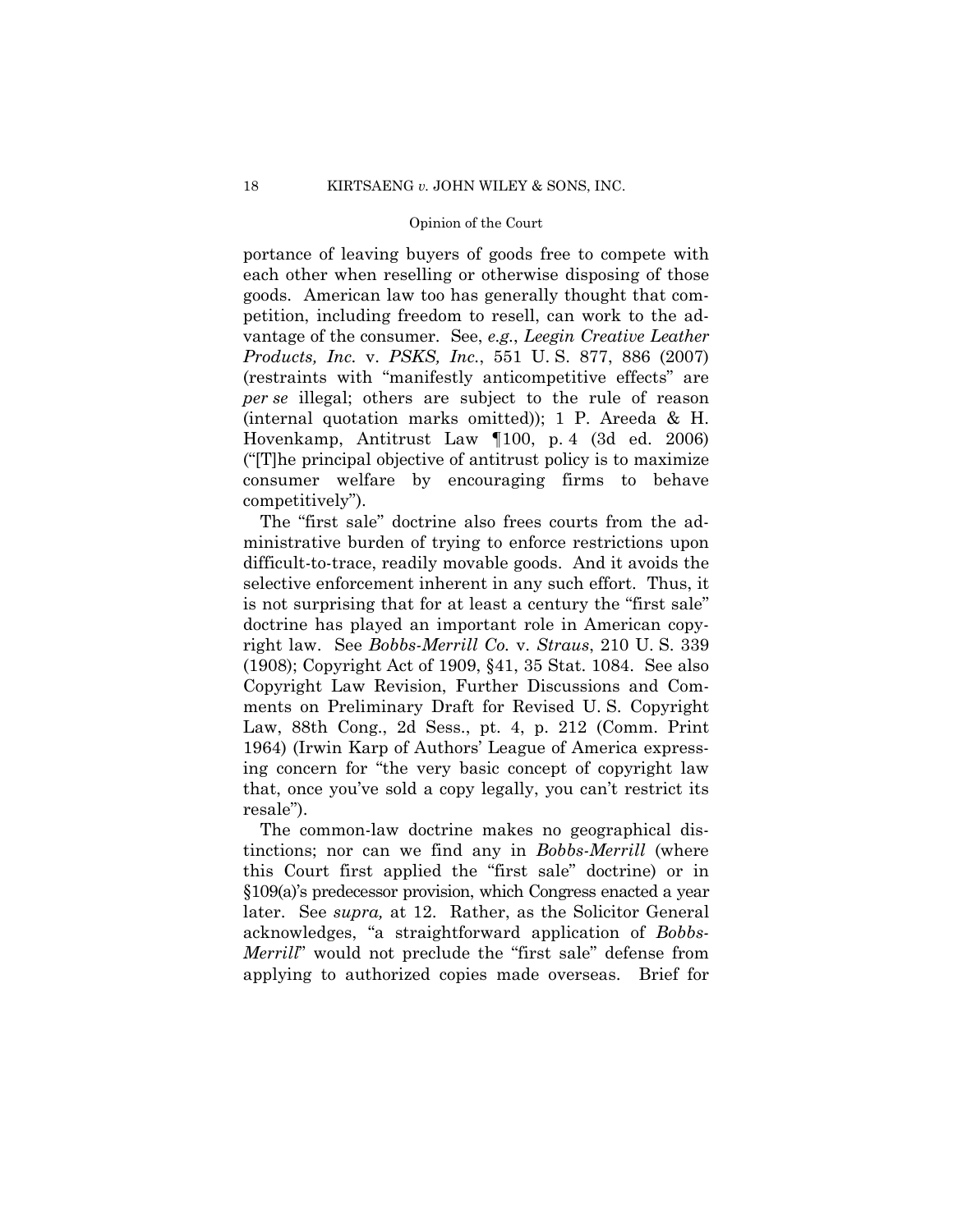United States 27. And we can find no language, context, purpose, or history that would rebut a "straightforward application" of that doctrine here.

 the dissent's own geographical interpretation of §109(a)). The dissent argues that another principle of statutory interpretation works against our reading, and points out that elsewhere in the statute Congress used different words to express something like the non-geographical reading we adopt. *Post*, at 8–9 (quoting §602(a)(2) (prohibiting the importation of copies "the making of which either constituted an infringement of copyright, or which would have constituted an infringement of copyright if this title had been applicable" (emphasis deleted))). Hence, Congress, the dissent believes, must have meant §109(a)'s different language to mean something different (such as We are not aware, however, of any canon of interpretation that forbids interpreting different words used in different parts of the same statute to mean roughly the same thing. Regardless, were there such a canon, the dissent's interpretation of §109(a) would also violate it. That is because Congress elsewhere in the 1976 Act included the words "manufactured in the United States or Canada," 90 Stat. 2588, which express just about the same geographical thought that the dissent reads into §109(a)'s very different language.

D

Associations of libraries, used-book dealers, technology companies, consumer-goods retailers, and museums point to various ways in which a geographical interpretation would fail to further basic constitutional copyright objectives, in particular "promot[ing] the Progress of Science and useful Arts." U. S. Const., Art. I, §8, cl. 8.

The American Library Association tells us that library collections contain at least 200 million books published abroad (presumably, many were first published in one of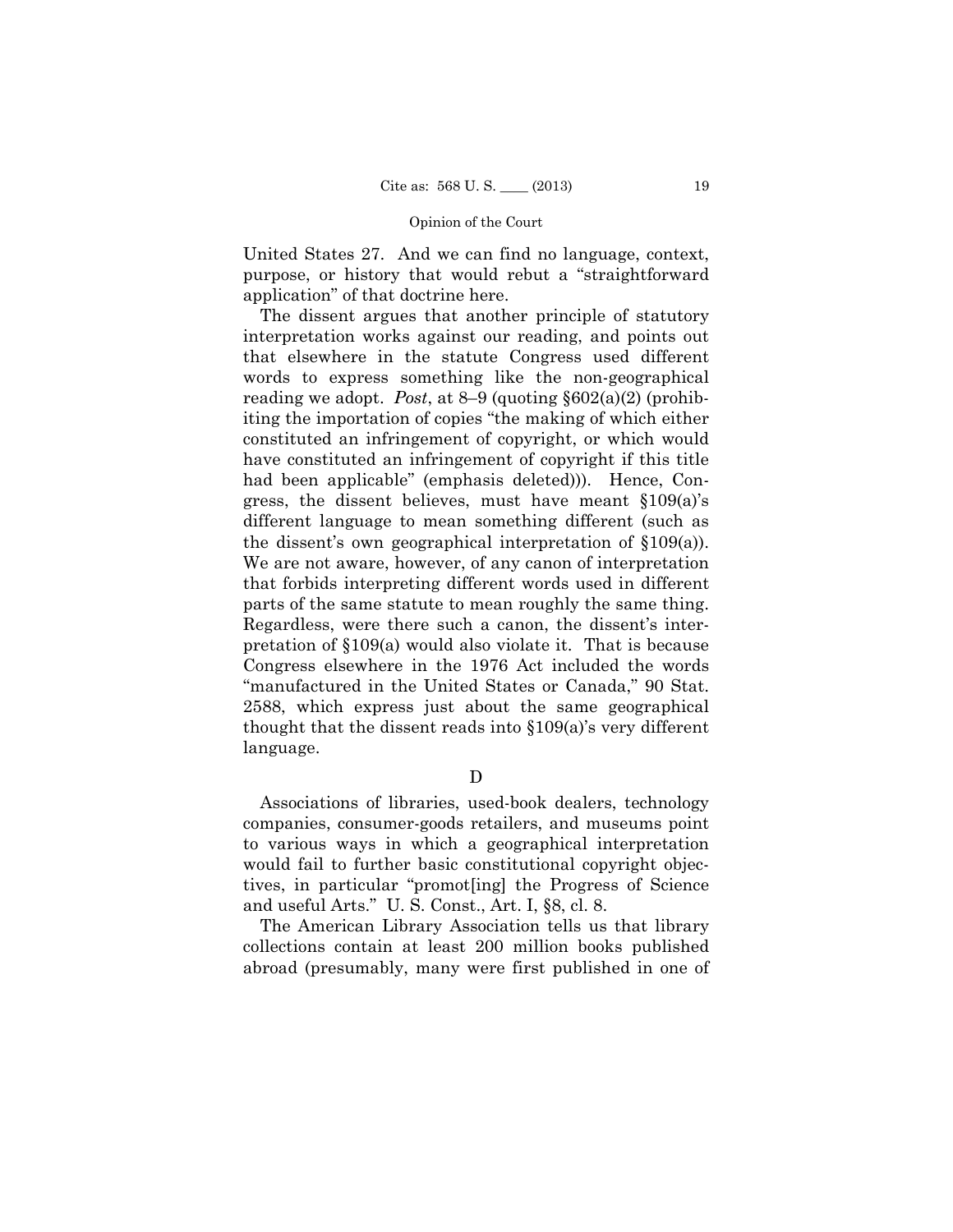the nearly 180 copyright-treaty nations and enjoy American copyright protection under 17 U. S. C. §104, see *supra*, at 10); that many others were first published in the United States but printed abroad because of lower costs; and that a geographical interpretation will likely require the libraries to obtain permission (or at least create significant uncertainty) before circulating or otherwise distributing these books. Brief for American Library Association et al. as *Amici Curiae* 4, 15–20. Cf. *id.,* at 16–20, 28 (discussing limitations of potential defenses, including the fair use and archival exceptions, §§107–108). See also Library and Book Trade Almanac 511 (D. Bogart ed., 55th ed. 2010) (during 2000–2009 "a significant amount of book printing moved to foreign nations").

How, the American Library Association asks, are the libraries to obtain permission to distribute these millions of books? How can they find, say, the copyright owner of a foreign book, perhaps written decades ago? They may not know the copyright holder's present address. Brief for American Library Association 15 (many books lack indication of place of manufacture; "no practical way to learn where [a] book was printed"). And, even where addresses can be found, the costs of finding them, contacting owners, and negotiating may be high indeed. Are the libraries to stop circulating or distributing or displaying the millions of books in their collections that were printed abroad?

the "first sale" doctrine applies. Brief for Powell's Books 7. Used-book dealers tell us that, from the time when Benjamin Franklin and Thomas Jefferson built commercial and personal libraries of foreign books, American readers have bought used books published and printed abroad. Brief for Powell's Books Inc. et al. as *Amici Curiae* 7 (citing M. Stern, Antiquarian Bookselling in the United States (1985)). The dealers say that they have "operat[ed] . . . for centuries" under the assumption that But under a geographical interpretation a contemporary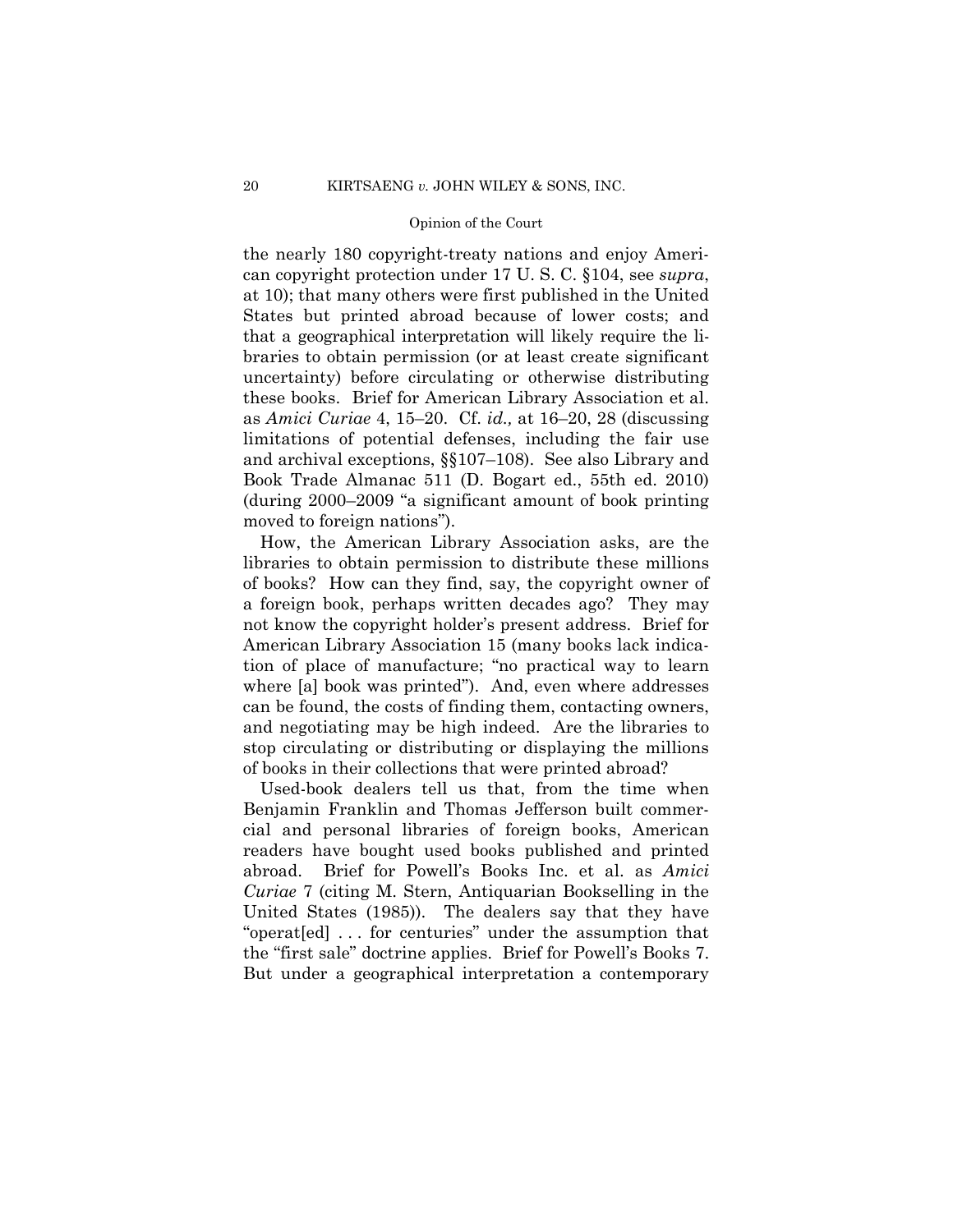tourist who buys, say, at Shakespeare and Co. (in Paris), a dozen copies of a foreign book for American friends might find that she had violated the copyright law. The usedbook dealers cannot easily predict what the foreign copyright holder may think about a reader's effort to sell a used copy of a novel. And they believe that a geographical interpretation will injure a large portion of the used-book business.

Technology companies tell us that "automobiles, microwaves, calculators, mobile phones, tablets, and personal computers" contain copyrightable software programs or packaging. Brief for Public Knowledge et al. as *Amici Curiae* 10. See also Brief for Association of Service and Computer Dealers International, Inc., et al. as *Amici Curiae* 2. Many of these items are made abroad with the American copyright holder's permission and then sold and imported (with that permission) to the United States. Brief for Retail Litigation Center, Inc., et al. as *Amici Curiae* 4. A geographical interpretation would prevent the resale of, say, a car, without the permission of the holder of each copyright on each piece of copyrighted automobile software. Yet there is no reason to believe that foreign auto manufacturers regularly obtain this kind of permission from their software component suppliers, and Wiley did not indicate to the contrary when asked. See Tr. of Oral Arg. 29–30. Without that permission a foreign car owner could not sell his or her used car.

Retailers tell us that over \$2.3 trillion worth of foreign goods were imported in 2011. Brief for Retail Litigation Center 8. American retailers buy many of these goods after a first sale abroad. *Id.*, at 12. And, many of these items bear, carry, or contain copyrighted "packaging, logos, labels, and product inserts and instructions for [the use of] everyday packaged goods from floor cleaners and health and beauty products to breakfast cereals." *Id.,* at 10–11. The retailers add that American sales of more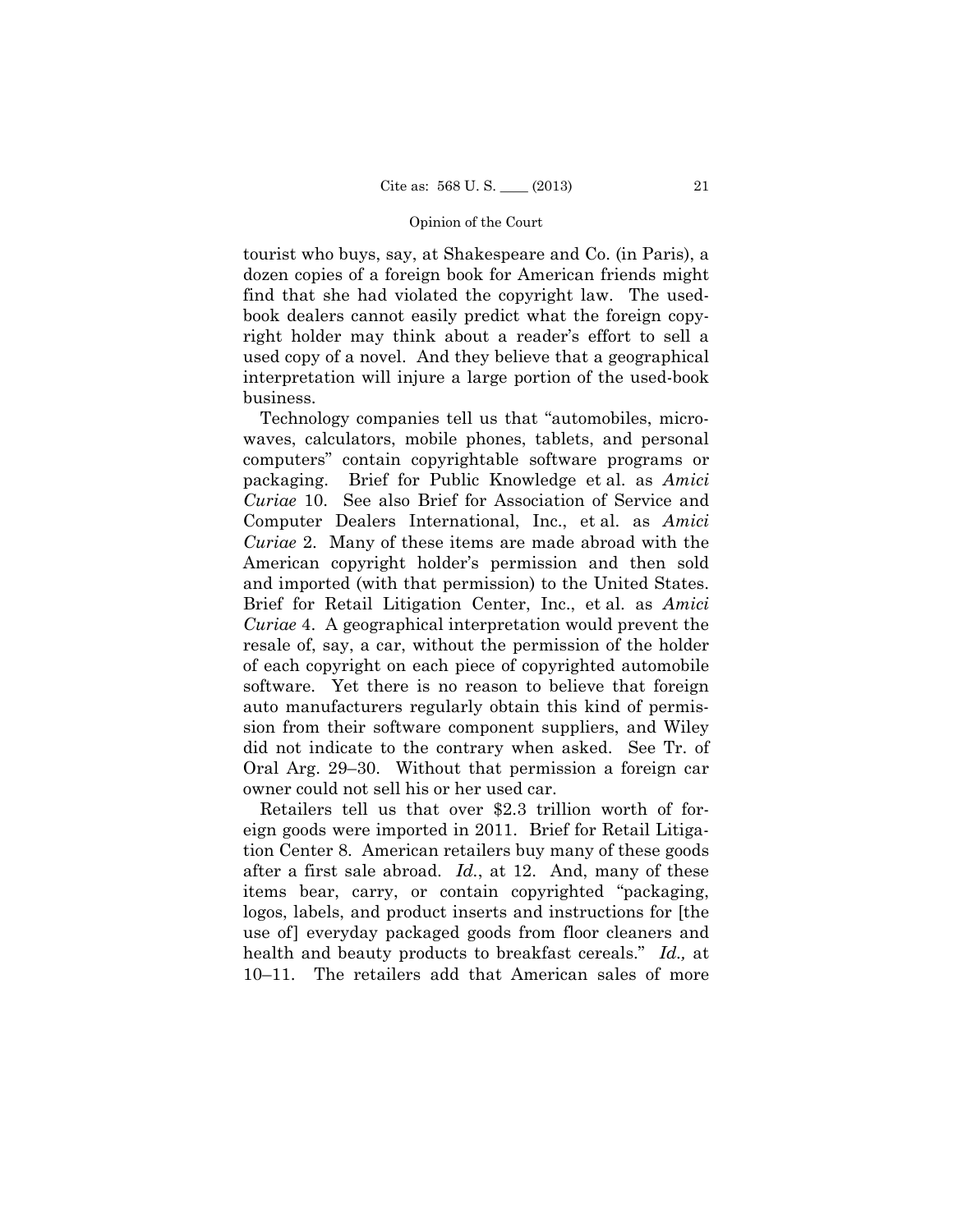over \$220 billion. *Id.,* at 9. See also *id.,* at 10 (electronic traditional copyrighted works, "such as books, recorded music, motion pictures, and magazines" likely amount to game industry is \$16 billion). A geographical interpretation would subject many, if not all, of them to the disruptive impact of the threat of infringement suits. *Id.,* at 12.

Art museum directors ask us to consider their efforts to display foreign-produced works by, say, Cy Twombly, René Magritte, Henri Matisse, Pablo Picasso, and others. See *supra*, at 10 (describing how §104 often makes such works "subject to" American copyright protection). A geographical interpretation, they say, would require the museums to obtain permission from the copyright owners before they could display the work, see *supra,* at 15—even if the copyright owner has already sold or donated the work to a foreign museum. Brief for Association of Art Museum Directors et al. as *Amici Curiae* 10–11. What are the museums to do, they ask, if the artist retained the copyright, if the artist cannot be found, or if a group of heirs is arguing about who owns which copyright? *Id.,* at 14.

These examples, and others previously mentioned, help explain *why* Lord Coke considered the "first sale" doctrine necessary to protect "Trade and Traffi[c], and bargaining and contracting," and they help explain *why* American copyright law has long applied that doctrine. Cf. *supra,* at 17–18*.* 

Neither Wiley nor any of its many *amici* deny that a geographical interpretation could bring about these "horribles"—at least in principle. Rather, Wiley essentially says that the list is artificially invented. Brief for Respondent 51–52. It points out that a federal court first adopted a geographical interpretation more than 30 years ago. *CBS, Inc.* v. *Scorpio Music Distributors, Inc.*, 569 F. Supp. 47, 49 (ED Pa. 1983), summarily aff 'd, 738 F. 2d 424 (CA3 1984) (table). Yet, it adds, these problems have not occurred. Why not? Because, says Wiley, the prob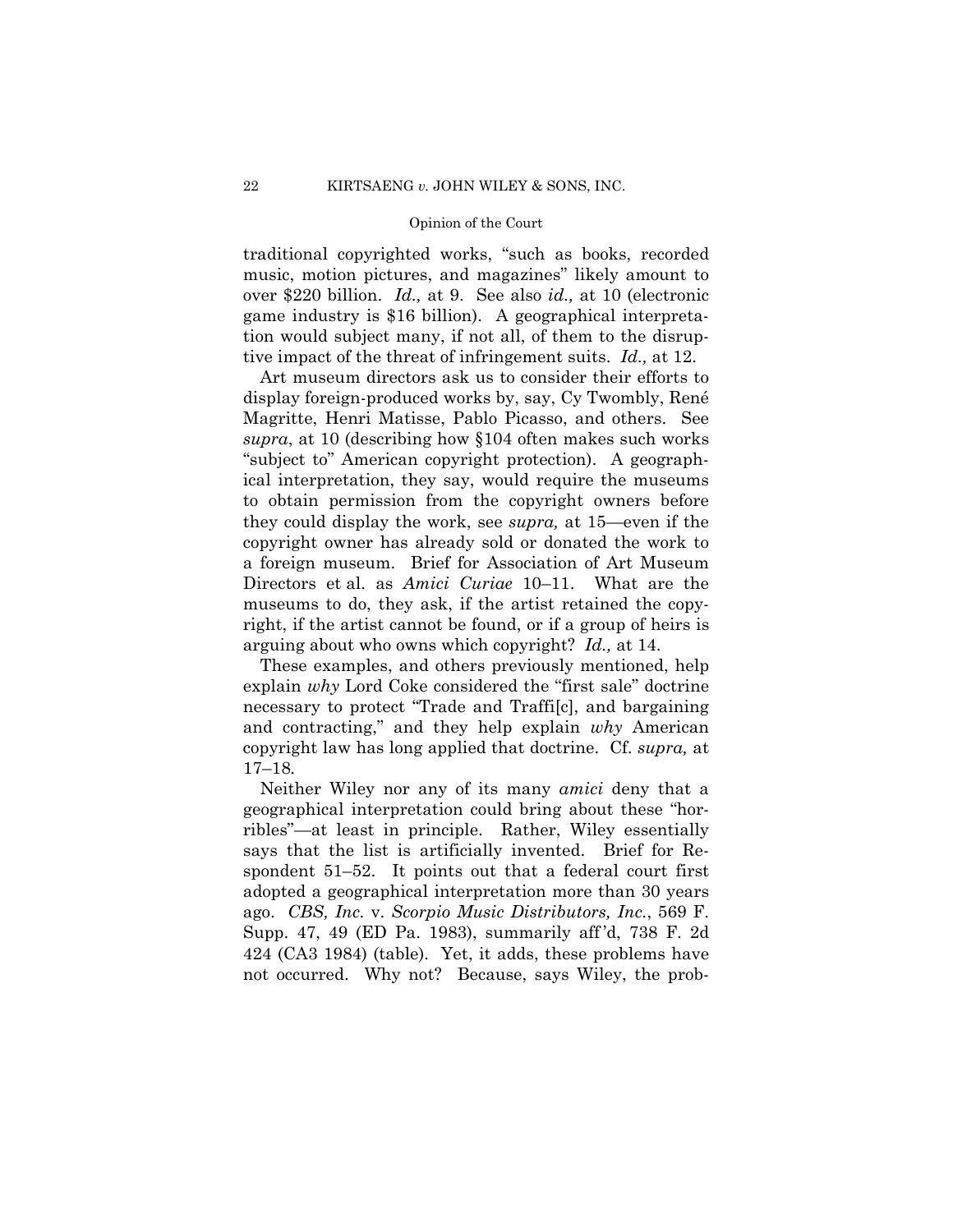lems and threats are purely theoretical; they are unlikely to reflect reality. See also *post*, at 30–31.

We are less sanguine. For one thing, the law has not been settled for long in Wiley's favor. The Second Circuit, in its decision below, is the first Court of Appeals to adopt a purely geographical interpretation. The Third Circuit has favored a nongeographical interpretation. *Sebastian Int'l,* 847 F. 2d 1093. The Ninth Circuit has favored a modified geographical interpretation with a nongeographical (but textually unsustainable) corollary designed to diminish the problem. *Denbicare U. S. A.,* 84 F. 3d 1143. See *supra,* at 11–12. And other courts have hesitated to adopt, and have cast doubt upon, the validity of the geographical interpretation. *Pearson Educ., Inc.* v. *Liu*, 656 F. Supp. 2d 407 (SDNY 2009); *Red-Baron Franklin Park, Inc.* v. *Taito Corp.*, No. 88–0156–A, 1988 WL 167344, \*3 (ED Va. 1988), rev'd on other grounds, 883 F. 2d 275 (CA4 1989).

For another thing, reliance upon the "first sale" doctrine is deeply embedded in the practices of those, such as booksellers, libraries, museums, and retailers, who have long relied upon its protection. Museums, for example, are not in the habit of asking their foreign counterparts to check with the heirs of copyright owners before sending, *e.g.*, a Picasso on tour. Brief for Association of Art Museum Directors 11–12. That inertia means a dramatic change is likely necessary before these institutions, instructed by their counsel, would begin to engage in the complex permission-verifying process that a geographical interpretation would demand. And this Court's adoption of the geographical interpretation could provide that dramatic change. These intolerable consequences (along with the absurd result that the copyright owner can exercise downstream control even when it authorized the import or first sale) have understandably led the Ninth Circuit, the Solicitor General as *amicus*, and the dissent to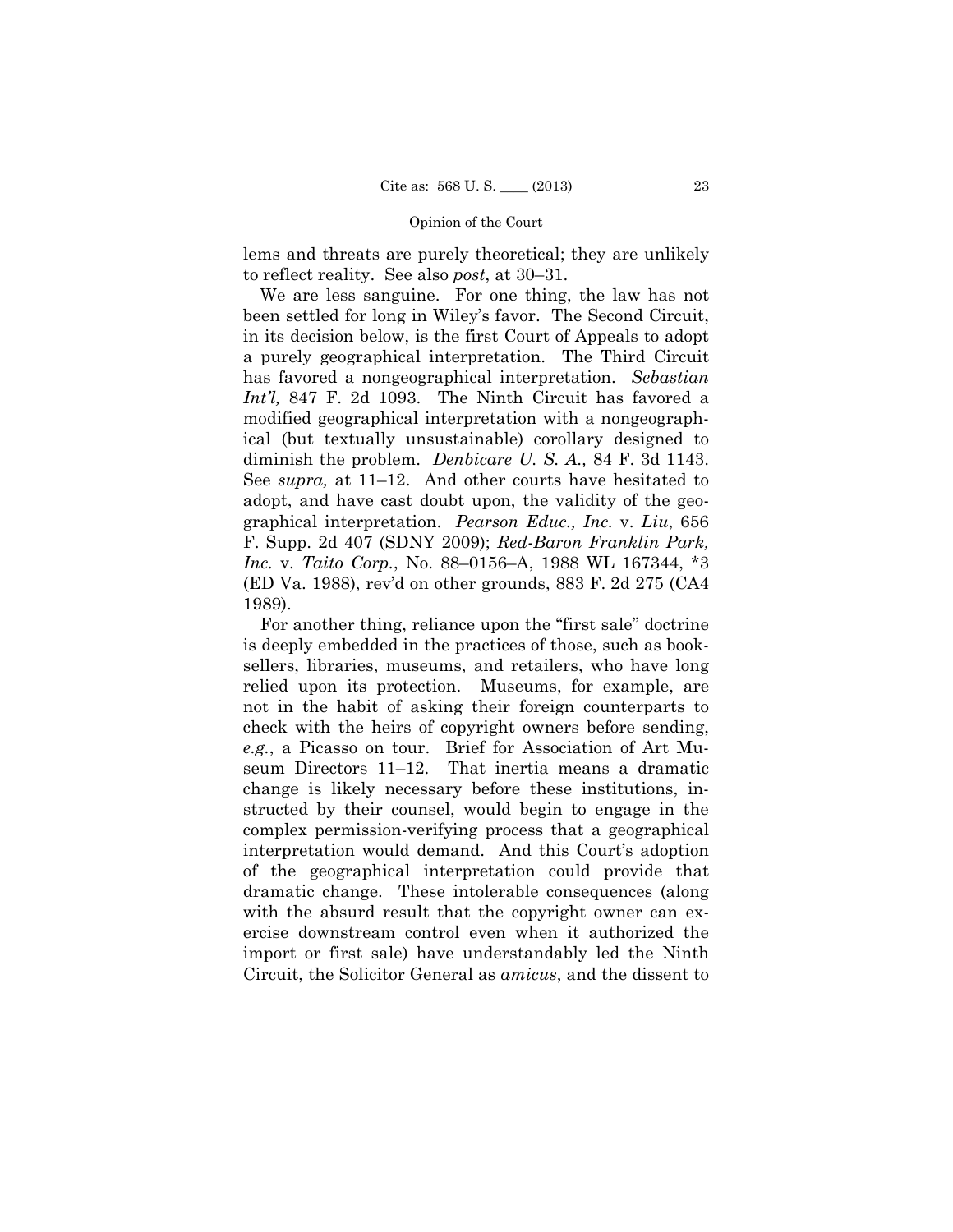adopt textual readings of the statute that attempt to mitigate these harms. Brief for United States 27–28; *post*, at 24–28. But those readings are not defensible, for they require too many unprecedented jumps over linguistic and other hurdles that in our view are insurmountable. See, *e.g.*, *post*, at 26 (acknowledging that its reading of §106(3) "significantly curtails the independent effect of  $§109(a)$ ").

Finally, the fact that harm has proved limited so far may simply reflect the reluctance of copyright holders so far to assert geographically based resale rights. They may decide differently if the law is clarified in their favor. Regardless, a copyright law that can work in practice only if unenforced is not a sound copyright law. It is a law that would create uncertainty, would bring about selective enforcement, and, if widely unenforced, would breed disrespect for copyright law itself.

 Mar. 15, 2013, and available in Clerk of Court's case file). Thus, we believe that the practical problems that petitioner and his *amici* have described are too serious, too extensive, and too likely to come about for us to dismiss them as insignificant—particularly in light of the evergrowing importance of foreign trade to America. See The World Bank, Imports of goods and services (% of GDP) (imports in 2011 18% of U. S. gross domestic product compared to 11% in 1980), online at http:// data.worldbank.org/indicator/NE.IMP.GNFS.ZS? (as visited The upshot is that copyright-related consequences along with language, context, and interpretive canons argue strongly against a geographical interpretation of §109(a).

# III

Wiley and the dissent make several additional important arguments in favor of the geographical interpretation. *First*, they say that our *Quality King* decision strongly supports its geographical interpretation. In that case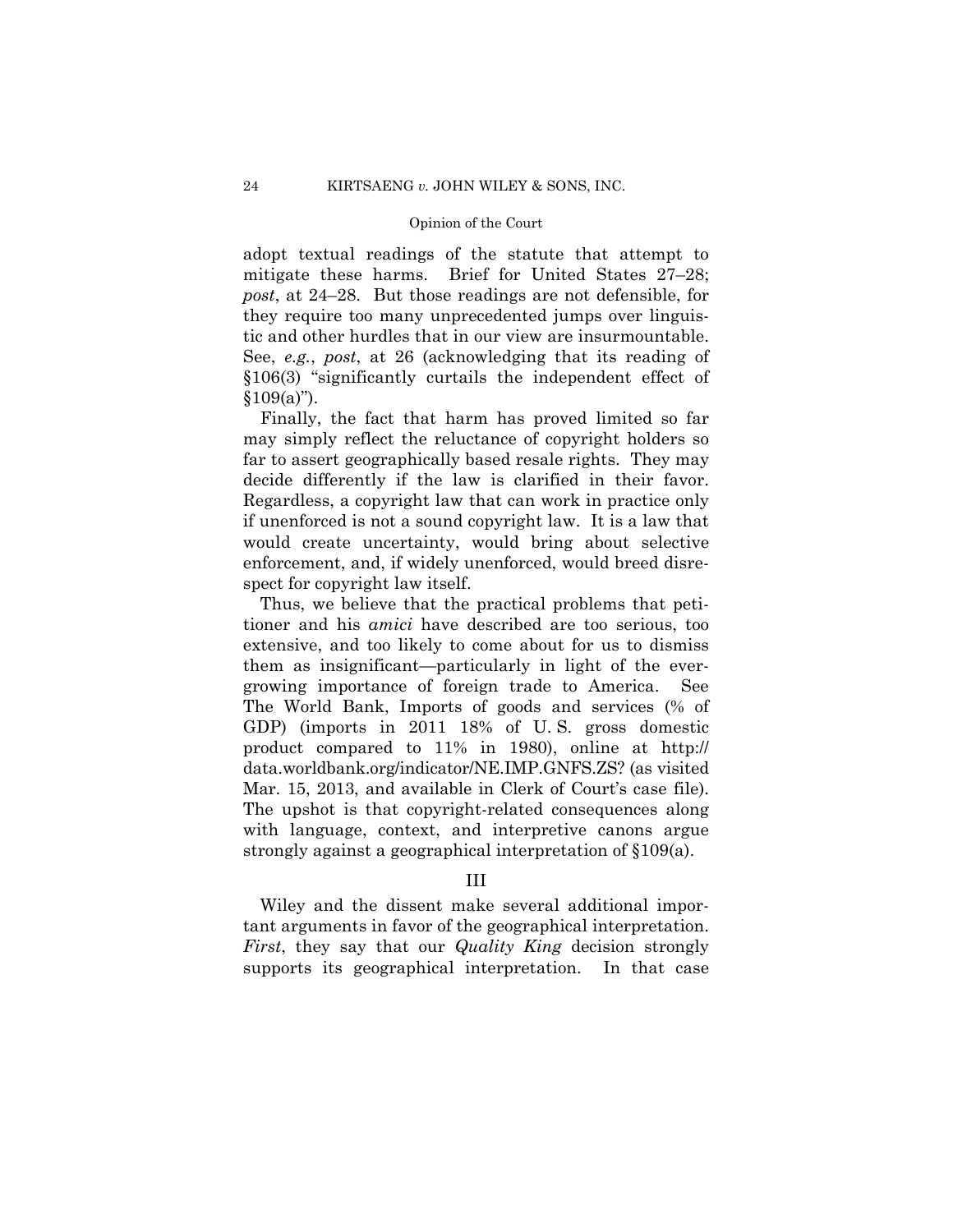States without the copyright owner's permission. 523 we asked whether the Act's "importation provision," now  $§602(a)(1)$  (then  $§602(a)$ ), barred importation (without permission) of a copyrighted item (labels affixed to hair care products) where an American copyright owner authorized the first sale and export of hair care products with copyrighted labels made in the United States, and where a buyer sought to import them back into the United U. S., at 138–139.

We held that the importation provision did *not* prohibit sending the products back into the United States (without the copyright owner's permission). That section says:

"Importation into the United States, without the authority of the owner of copyright under this title, of copies or phonorecords of a work that have been acquired outside the United States *is an infringement* of the exclusive right to distribute copies or phonorecords *under section 106*." 17 U. S. C. §602(a)(1) (2006 ed., Supp. V) (emphasis added). See also §602(a) (1994 ed.).

106." We noted that §109(a)'s "first sale" doctrine limits We pointed out that this section makes importation an infringement of the "exclusive right to distribute . . . *under*  the scope of the §106 exclusive distribution right. We took as given the fact that the products at issue had at least once been sold. And we held that consequently, importation of the copyrighted labels does not violate §602(a)(1). 523 U. S., at 145.

In reaching this conclusion we endorsed *Bobbs-Merrill*  and its statement that the copyright laws were not "intended to create a right which would permit the holder of the copyright to fasten, by notice in a book . . . a restriction upon the subsequent alienation of the subject-matter of copyright after the owner had parted with the title to one who had acquired full dominion over it." 210 U. S., at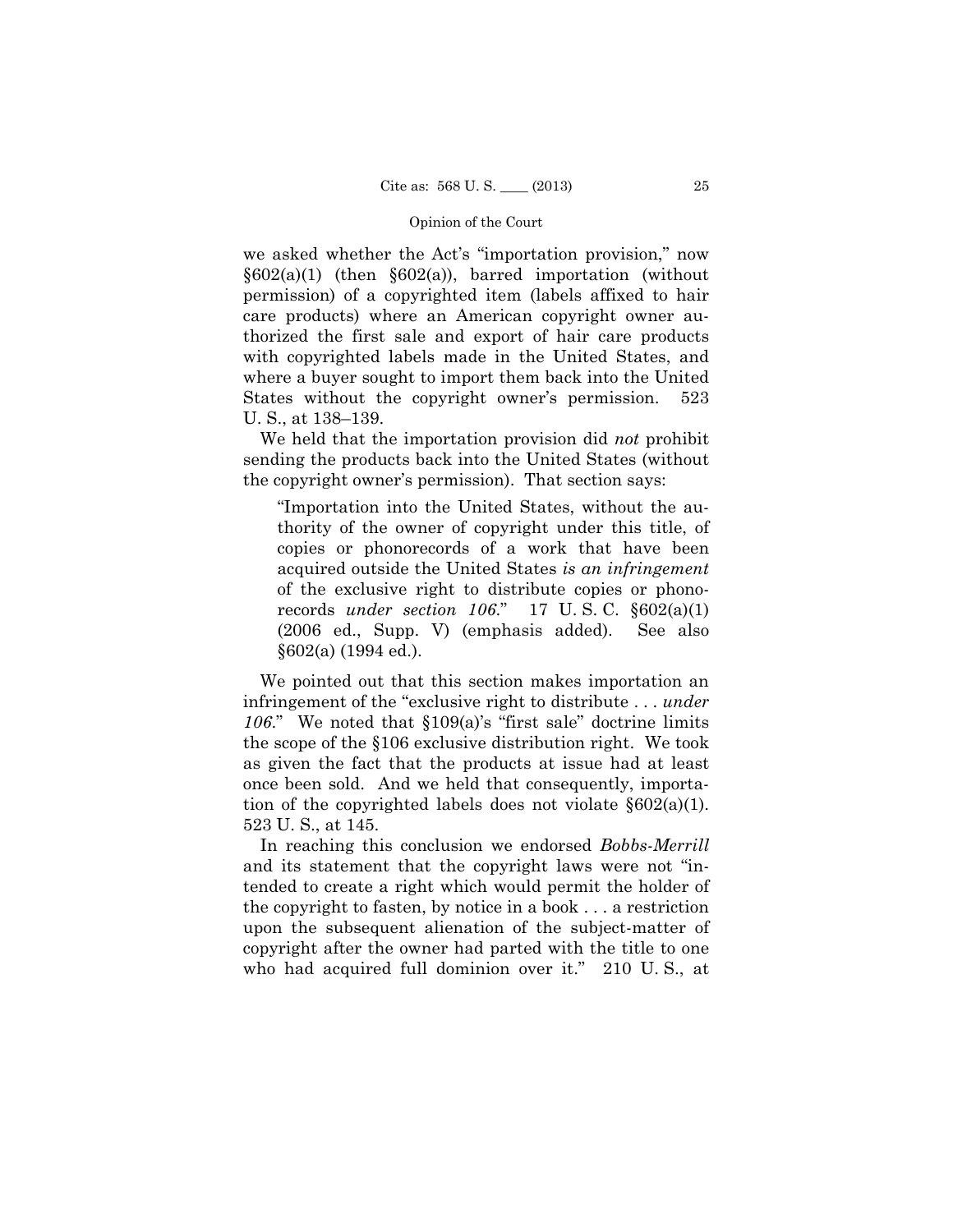# 349–350.

We also explained why we rejected the claim that our interpretation would make  $\S 602(a)(1)$  pointless. Those advancing that claim had pointed out that the 1976 Copyright Act amendments retained a prior anti-piracy provision, prohibiting the importation of *pirated* copies. *Quality King, supra*, at 146. Thus, they said, §602(a)(1) must prohibit the importation of lawfully made copies, for to allow the importation of those lawfully made copies *after a first sale,* as *Quality King'*s holding would do, would leave  $§602(a)(1)$  without much to prohibit. It would become superfluous, without any real work to do.

 We do not believe that this argument is a strong one. Under *Quality King*'s interpretation, §602(a)(1) would still forbid importing (without permission, and subject to the exceptions in §602(a)(3)) copies lawfully made abroad, for example, where (1) a foreign publisher operating as the licensee of an American publisher prints copies of a book overseas but, prior to any authorized sale, seeks to send them to the United States; (2) a foreign printer or other manufacturer (if not the "owner" for purposes of §109(a), *e.g.,* before an authorized sale) sought to send copyrighted goods to the United States; (3) "a book publisher transports copies to a wholesaler" and the wholesaler (not yet the owner) sends them to the United States, see Copyright Law Revision, pt. 4, at 211 (giving this example); or (4) a foreign film distributor, having leased films for distribution, or any other licensee, consignee, or bailee sought to send them to the United States. See, *e.g.,* 2 Nimmer on Copyright  $\S 8.12[B][1][a]$ , at  $8-159$  ("Section 109(a) provides that the distribution right may be exercised solely with respect to the initial disposition of copies of a work, not to prevent or restrict the resale or other further transfer of possession of such copies"). These examples show that  $\S 602(a)(1)$  retains significance. We concede it has less significance than the dissent believes appropriate, but the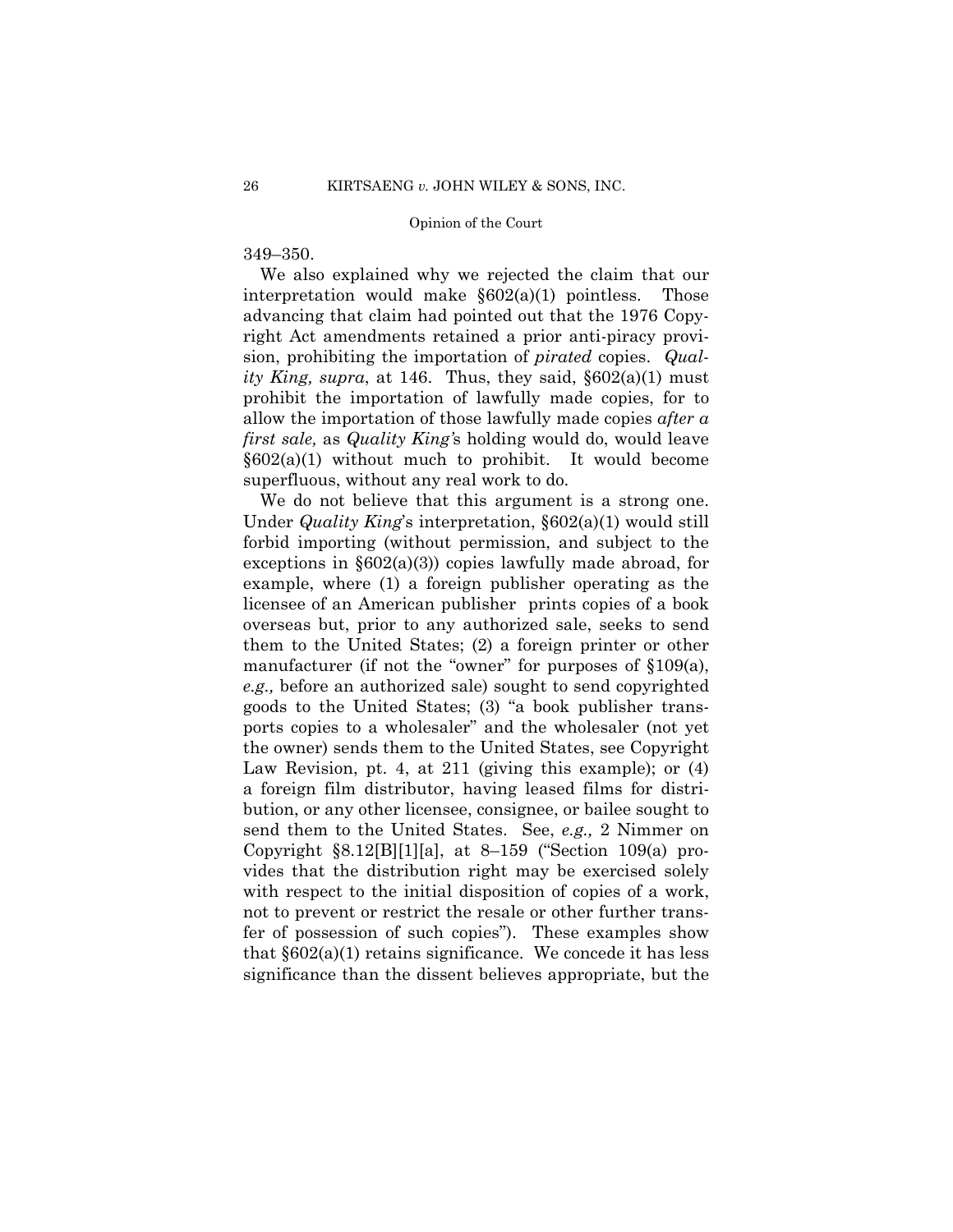dissent also adopts a construction of §106(3) that "significantly curtails" §109(a)'s effect, *post*, at 26, and so limits the scope of that provision to a similar, or even greater, degree.

In *Quality King* we rejected the "superfluous" argument for similar reasons. But, when rejecting it, we said that, where an author gives exclusive American distribution rights to an American publisher and exclusive British distribution rights to a British publisher, "presumably *only those [copies] made by the publisher of the United States edition would be 'lawfully made under this title'*  within the meaning of  $\S109(a)$ ." 523 U.S., at 148 (emphasis added). Wiley now argues that this phrase in the *Quality King* opinion means that books published abroad (under license) must fall outside the words "lawfully made under this title" and that we have consequently already given those words the geographical interpretation that it favors.

We cannot, however, give the *Quality King* statement the legal weight for which Wiley argues. The language "lawfully made under this title" was not at issue in *Quality King*; the point before us now was not then fully argued; we did not canvas the considerations we have here set forth; we there said nothing to suggest that the example assumes a "first sale"; and we there hedged our statement with the word "presumably." Most importantly, the statement is pure dictum. It is dictum contained in a rebuttal to a counterargument. And it is *unnecessary*  dictum even in that respect. Is the Court having once written dicta calling a tomato a vegetable bound to deny that it is a fruit forever after?

To the contrary, we have written that we are not necessarily bound by dicta should more complete argument demonstrate that the dicta is not correct. *Central Va. Community College* v. *Katz*, 546 U. S. 356, 363 (2006) ("[W]e are not bound to follow our dicta in a prior case in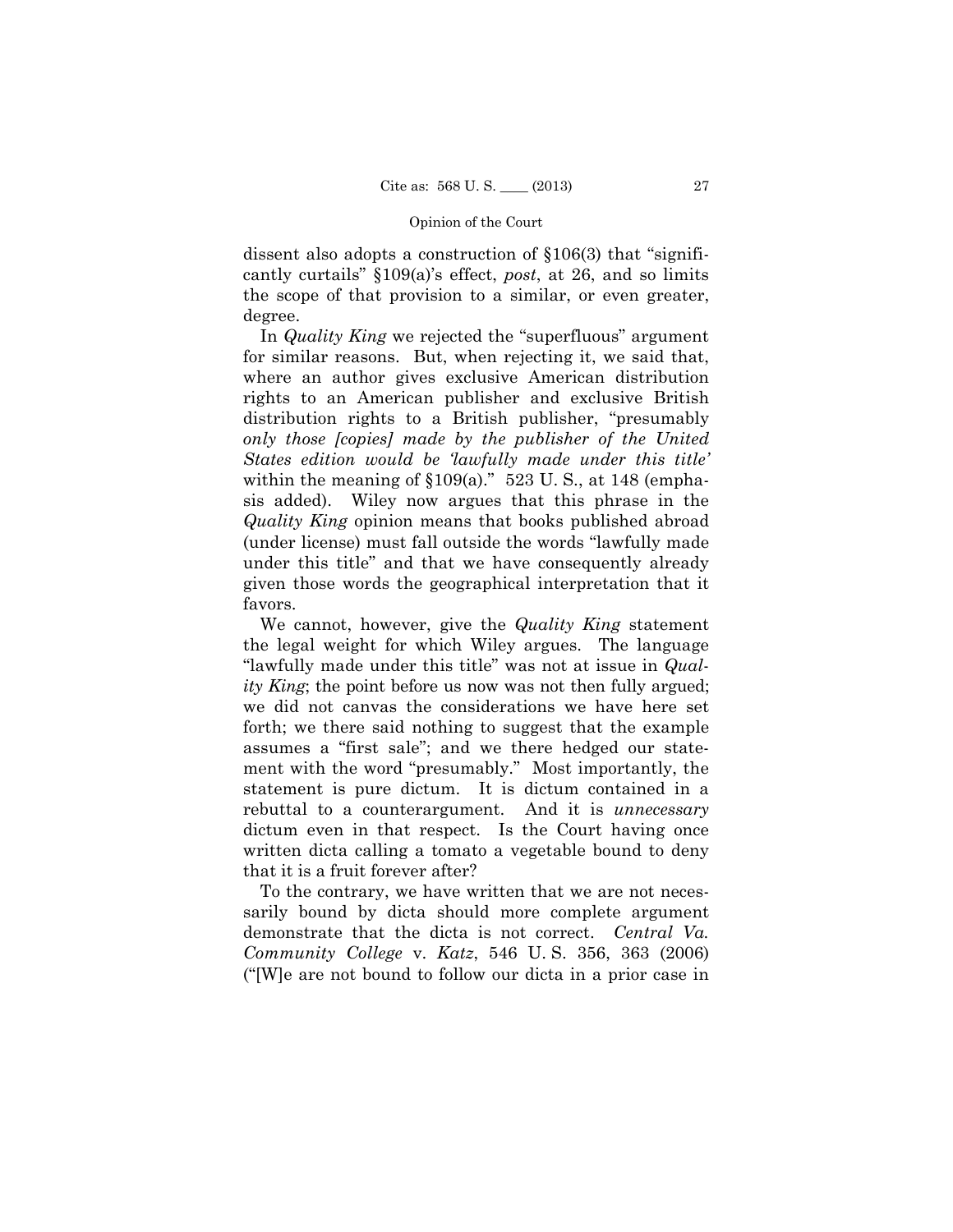which the point now at issue was not fully debated"); *Humphrey's Executor* v. *United States*, 295 U. S. 602, 627–628 (1935) (rejecting, under *stare decisis*, dicta, "which may be followed if sufficiently persuasive but which are not controlling"). And, given the bit part that our *Quality King* statement played in our *Quality King* decision, we believe the view of *stare decisis* set forth in these opinions applies to the matter now before us.

*Second*, Wiley and the dissent argue (to those who consider legislative history) that the Act's legislative history supports their interpretation. But the historical events to which it points took place more than a decade before the enactment of the Act and, at best, are inconclusive.

During the 1960's, representatives of book, record, and film industries, meeting with the Register of Copyrights to discuss copyright revision, complained about the difficulty of dividing international markets. Copyright Law Revision Discussion and Comments on Report of the Register of Copyrights on the General Revision of the U. S. Copyright Law, 88th Cong., 1st Sess., pt. 2, p. 212 (Comm. Print 1963) (English editions of "particular" books "fin[d]" their "way into this country"); *id.,* at 213 (works "publi[shed] in a country where there is no copyright protection of any sort" are put into "the free stream of commerce" and "shipped to the United States"); *ibid.* (similar concern in respect to films).

The then-Register of Copyrights, Abraham Kaminstein, found these examples "very troubl[ing]." *Ibid.* And the Copyright Office released a draft provision that it said "deals with the matter of the importation for distribution in the United States of foreign copies that were made under proper authority but that, if sold in the United States, would be sold in contravention of the rights of the copyright owner who holds the exclusive right to sell copies in the United States." *Id.*, pt. 4, at 203. That draft version, without reference to §106, simply forbids unau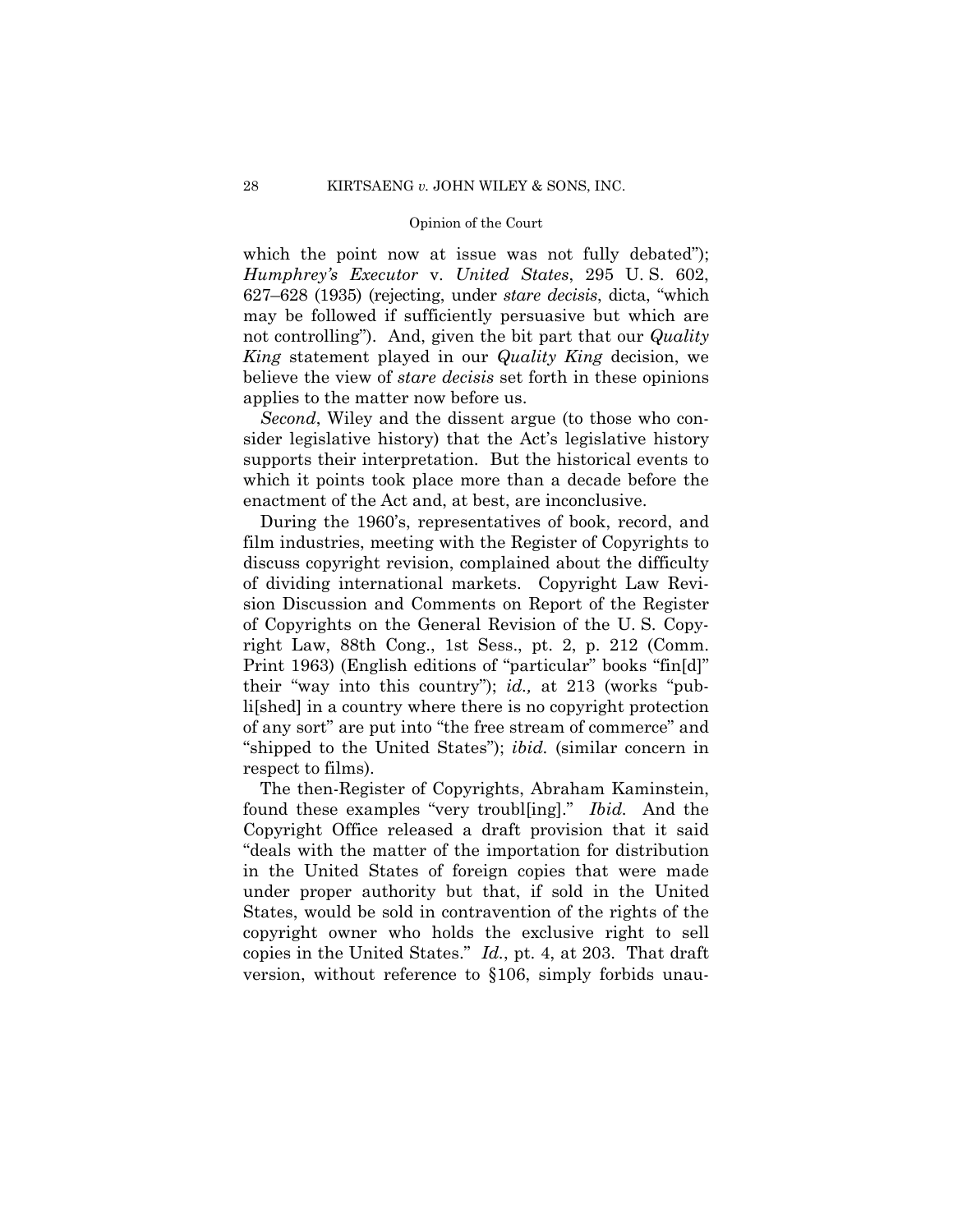thorized imports. It said:

"Importation into the United States of copies or records of a work for the purpose of distribution to the public shall, if such articles are imported without the authority of the owner of the exclusive right to distribute copies or records under this title, constitute an infringement of copyright actionable under section 35 [17 U. S. C. §501]." *Id.*, Preliminary Draft for Revised U. S. Copyright Law and Discussions and Comments, 88th Cong., 2d Sess., pt. 3, pp. 32–33 (Comm. Print 1964).

In discussing the draft, some of those present expressed concern about its effect on the "first sale" doctrine. For example, Irwin Karp, representing the Authors League of America asked, "If a German jobber lawfully buys copies from a German publisher, are we not running into the problem of restricting his transfer of his lawfully obtained copies?" *Id.*, pt. 4, at 211. The Copyright Office representative replied, "This could vary from one situation to another, I guess. I should guess, for example, that if a book publisher transports [*i.e.,* does not sell] copies to a wholesaler [*i.e.,* a *nonowner*], this is not *yet* the kind of transaction that exhausts the right to control disposition." *Ibid.* (emphasis added).

The Office later withdrew the draft, replacing it with a draft, which, by explicitly referring to §106, was similar to the provision that became law, now  $\S 602(a)(1)$ . The Office noted in a report that, under the new draft, importation of a copy (without permission) "would violate the exclusive rights of the U. S. copyright owner . . . where the copyright owner had authorized the making of copies in a foreign country for distribution only in that country." *Id.*, pt. 6, at 150.

Still, that part of the report says nothing about the "first sale" doctrine, about §109(a), or about the five words,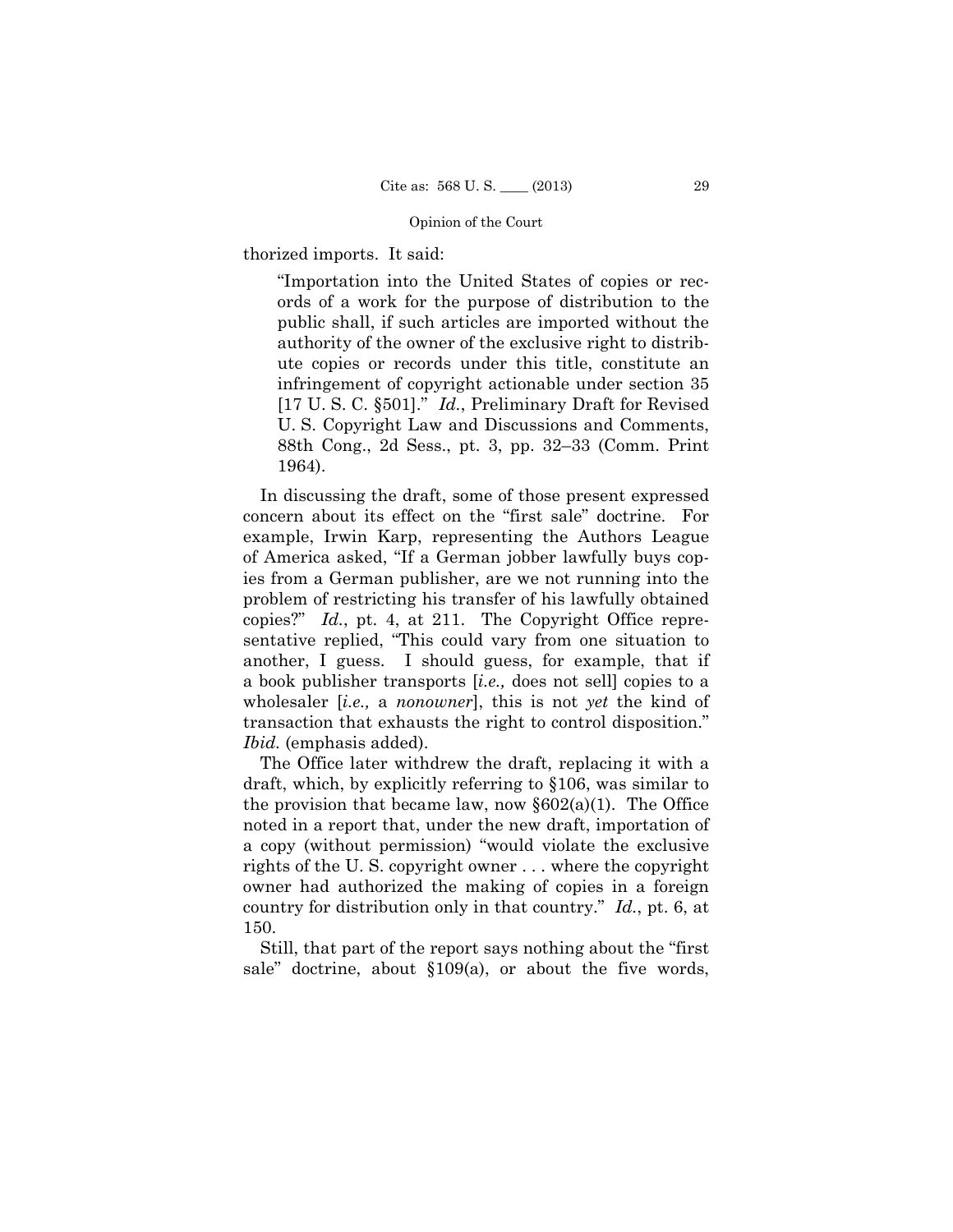"lawfully made under this title." And neither the report nor its accompanying 1960's draft answers the question before us here. Cf. *Quality King*, 523 U. S., at 145 (without those five words, the import clause, via its reference to §106, imports the "first sale" doctrine).

 gress passed the new law. That report says: But to ascertain the best reading of *§109(a)*, rather than dissecting the remarks of industry representatives concerning §602 at congressional meetings held 10 years before the statute was enacted, see *post,* at 13–16, we would give greater weight to the congressional report accompanying §109(a), written a decade later when Con-

"Section 109(a) restates and confirms the principle that, where the *copyright* owner has transferred ownership of a particular copy or phonorecord of a work, the person to whom the copy or phonorecord is transferred is entitled to dispose of it by sale, rental, or any other means. Under this principle, which has been established by the court decisions and . . . the present law, the copyright owner's exclusive right of public distribution would have no effect upon anyone who owns 'a particular copy or phonorecord lawfully made under this title' and who wishes to transfer it to someone else or to destroy it.

"To come within the scope of section 109(a), a copy or phonorecord must have been 'lawfully made under this title,' though not necessarily with the copyright owner's authorization. For example, any resale of an illegally 'pirated' phonorecord would be an infringement but the disposition of a phonorecord legally made under the compulsory licensing provisions of section 115 would not." H. R. Rep. No. 94–1476, at 79 (emphasis added).

. . . . .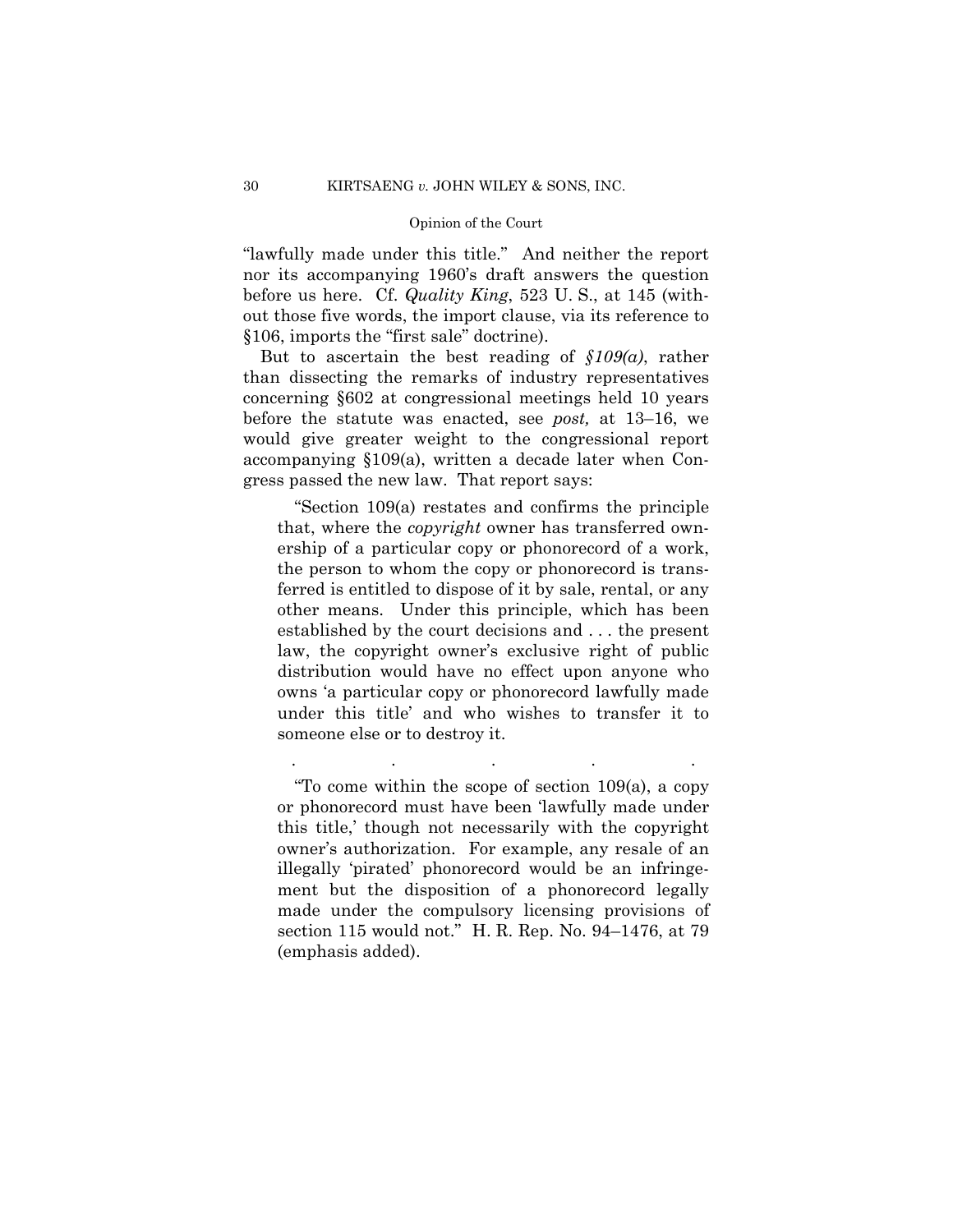Accord, S. Rep. No. 94–473, pp. 71–72 (1975).

This history reiterates the importance of the "first sale" doctrine. See, *e.g.,* Copyright Law Revision, 1964 Revision Bill with Discussions and Comments, 89th Cong., 1st Sess., pt. 5, p. 66 (Comm. Print 1965) ("[F]ull ownership of a lawfully-made copy authorizes its owner to dispose of it freely"). It explains, as we have explained, the nongeographical purposes of the words "lawfully made under this title." Part II–B, *supra*. And it says nothing about geography. Nor, importantly, did §109(a)'s predecessor provision. See *supra,* at 12. This means that, contrary to the dissent's suggestion, any lack of legislative history pertaining to the "first sale" doctrine only tends to bolster our position that Congress' 1976 revision did not intend to create a drastic geographical change in its revision to that provision. See *post*, at 18, n. 13. We consequently believe that the legislative history, on balance, supports the nongeographical interpretation.

*Third*, Wiley and the dissent claim that a nongeographical interpretation will make it difficult, perhaps impossible, for publishers (and other copyright holders) to divide foreign and domestic markets. We concede that is so. A publisher may find it more difficult to charge different prices for the same book in different geographic markets. But we do not see how these facts help Wiley, for we can find no basic principle of copyright law that suggests that publishers are especially entitled to such rights.

The Constitution describes the nature of American copyright law by providing Congress with the power to "secur[e]" to "[a]uthors" "for limited [t]imes" the "*exclusive [r]ight to their* . . . *[w]ritings*." Art. I, §8, cl. 8. The Founders, too, discussed the need to grant an author a limited right to exclude competition. Compare Letter from Thomas Jefferson to James Madison (July 31, 1788), in 13 Papers of Thomas Jefferson 440, 442–443 (J. Boyd ed. 1956) (arguing against any monopoly) with Letter from James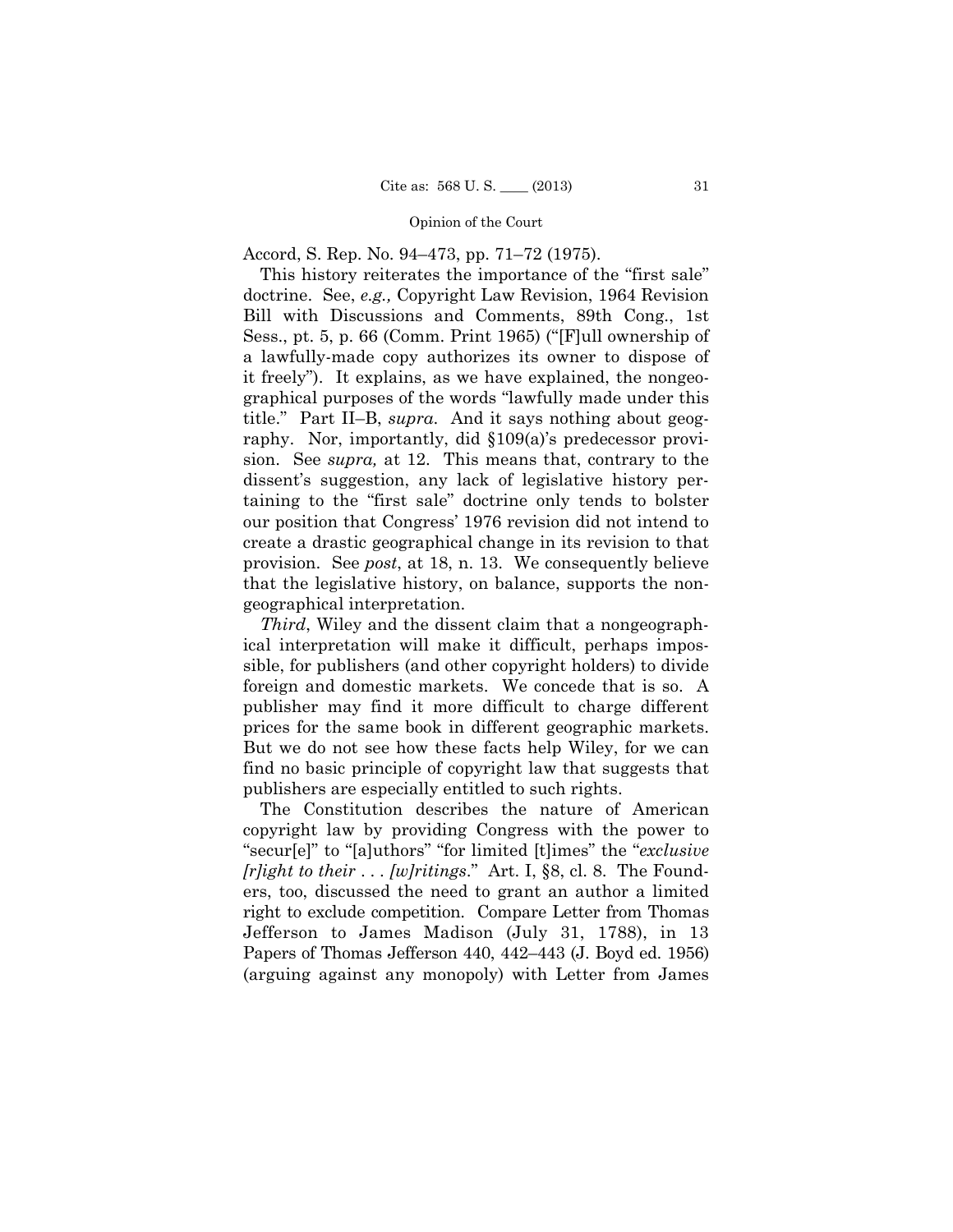knowledge, did any Founder make any such suggestion. Madison to Thomas Jefferson (Oct. 17, 1788), in 14 *id.,* at 16, 21 (J. Boyd ed. 1958) (arguing for a limited monopoly to secure production). But the Constitution's language nowhere suggests that its limited exclusive right should include a right to divide markets or a concomitant right to charge different purchasers different prices for the same book, say to increase or to maximize gain. Neither, to our We have found no precedent suggesting a legal preference for interpretations of copyright statutes that would provide for market divisions. Cf. Copyright Law Revision, pt. 2, at 194 (statement of Barbara Ringer, Copyright Office) (division of territorial markets was "primarily a matter of private contract").

To the contrary, Congress enacted a copyright law that (through the "first sale" doctrine) limits copyright holders' ability to divide domestic markets. And that limitation is consistent with antitrust laws that ordinarily forbid market divisions. Cf. *Palmer* v. *BRG of Ga., Inc.,* 498 U. S. 46, 49–50 (1990) (*per curiam*) ("[A]greements between competitors to allocate territories to minimize competition are illegal"). Whether copyright owners should, or should not, have more than ordinary commercial power to divide international markets is a matter for Congress to decide. We do no more here than try to determine what decision Congress has taken.

*Fourth*, the dissent and Wiley contend that our decision launches United States copyright law into an unprecedented regime of "international exhaustion." *Post*, at 18– 23; Brief for Respondent 45–46. But they point to nothing indicative of congressional intent in 1976. The dissent also claims that it is clear that the United States now opposes adopting such a regime, but the Solicitor General as *amicus* has taken no such position in this case. In fact, when pressed at oral argument, the Solicitor General stated that the consequences of Wiley's reading of the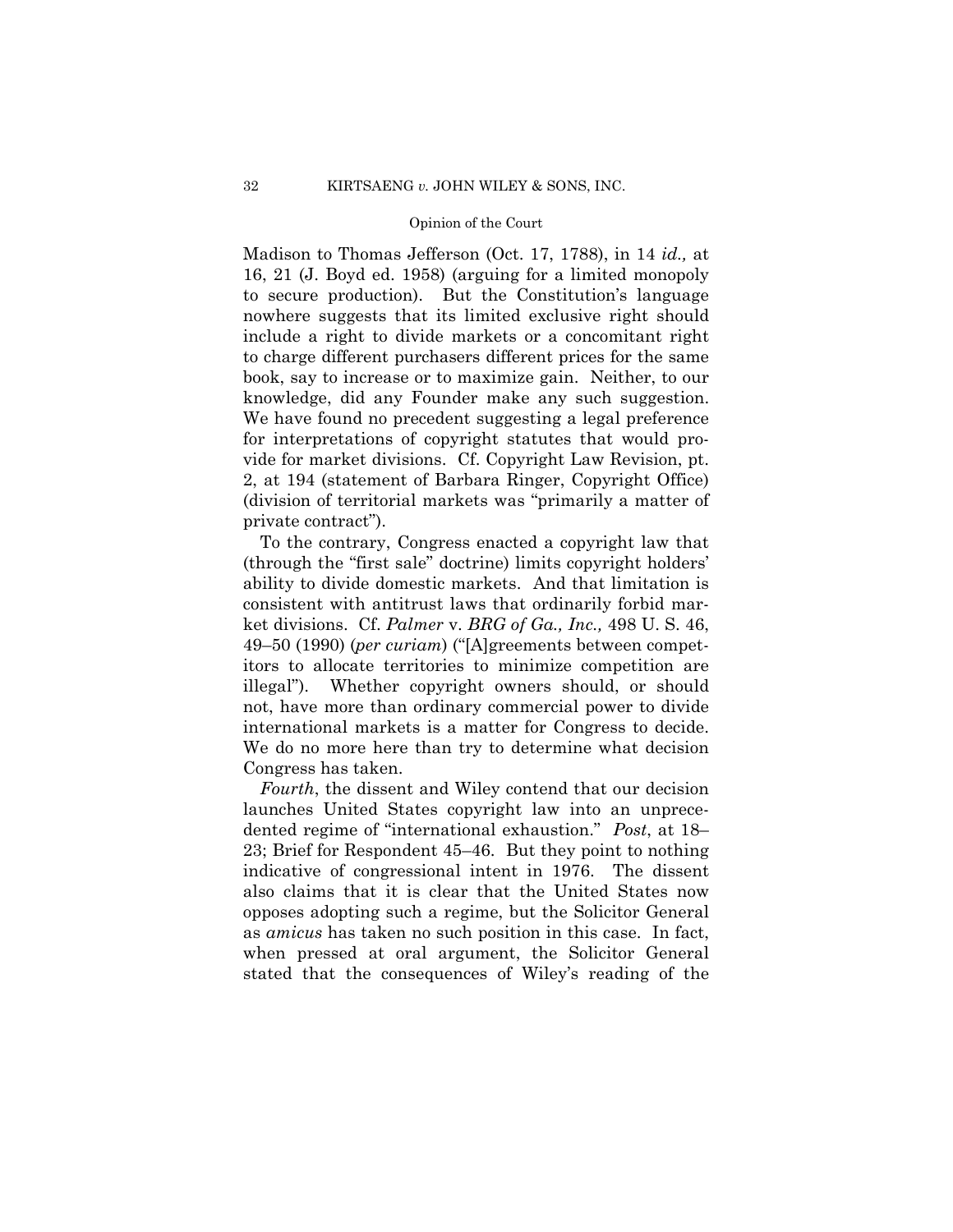### Opinion of the Court

statute (perpetual downstream control) were "worse" than those of Kirtsaeng's reading (restriction of market segmentation). Tr. of Oral Arg. 51. And the dissent's reliance on the Solicitor General's position in *Quality King* is undermined by his agreement in that case with our reading of §109(a). Brief for United States as *Amicus Curiae* in *Quality King*, O. T. 1996, No. 1470, p. 30 ("When . . . Congress wishes to make the location of manufacture relevant to Copyright Act protection, it does so expressly"); *ibid.*  (calling it "distinctly unlikely" that Congress would have provided an incentive for overseas manufacturing).

Moreover, the exhaustion regime the dissent apparently favors would provide that "the sale in one country of a good" does not "exhaus[t] the intellectual-property owner's right to control the distribution of that good elsewhere." *Post*, at 18–19. But our holding in *Quality King* that  $§109(a)$  is a defense in U.S. courts even when "the first" sale occurred abroad," 523 U. S., at 145, n. 14, has already significantly eroded such a principle.

# IV

For these reasons we conclude that the considerations supporting Kirtsaeng's nongeographical interpretation of the words "lawfully made under this title" are the more persuasive. The judgment of the Court of Appeals is reversed, and the case is remanded for further proceedings consistent with this opinion.

*It is so ordered.*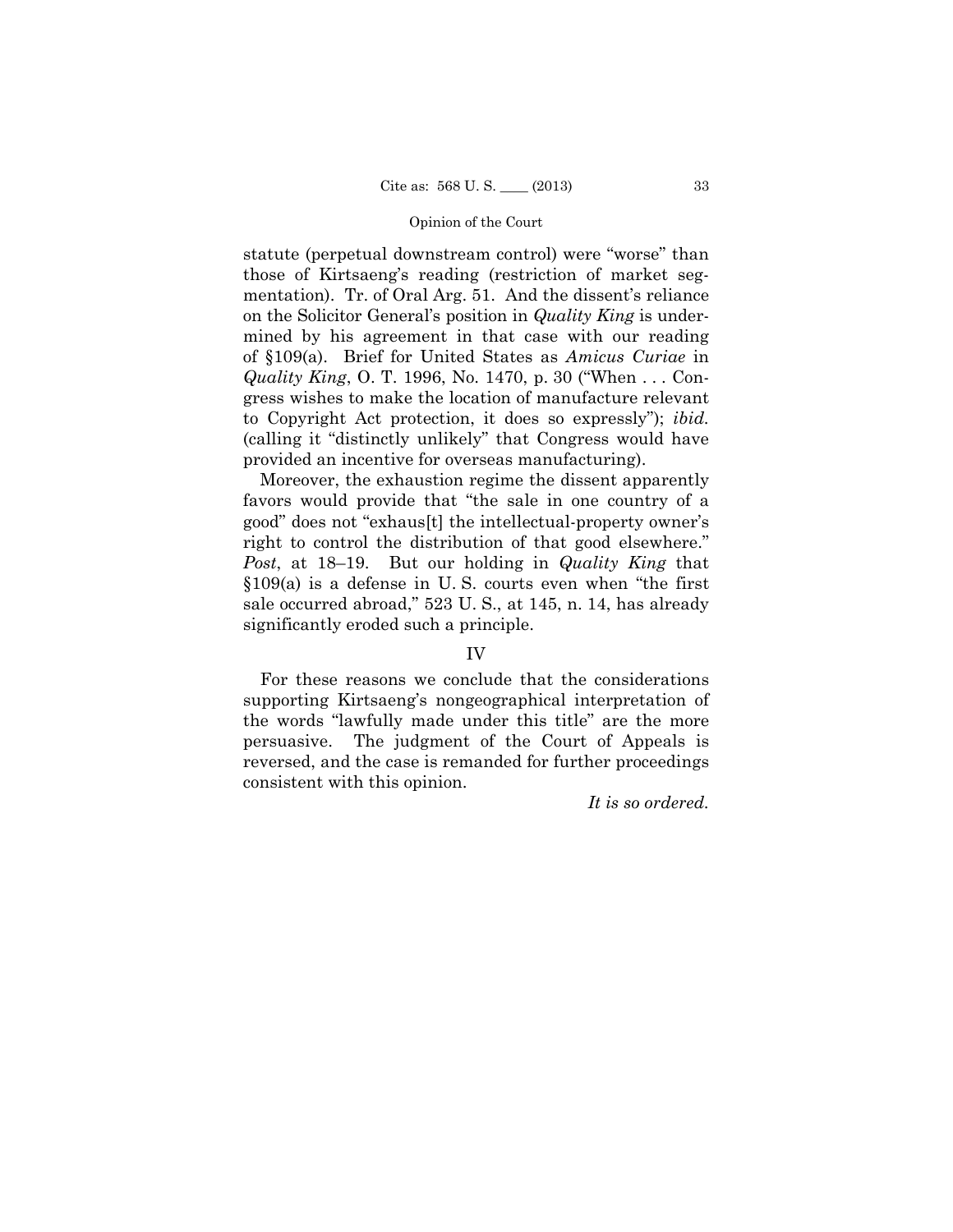# $\frac{1}{2}$  ,  $\frac{1}{2}$  ,  $\frac{1}{2}$  ,  $\frac{1}{2}$  ,  $\frac{1}{2}$  ,  $\frac{1}{2}$  ,  $\frac{1}{2}$ **SUPREME COURT OF THE UNITED STATES**

## $\frac{1}{2}$  ,  $\frac{1}{2}$  ,  $\frac{1}{2}$  ,  $\frac{1}{2}$  ,  $\frac{1}{2}$  ,  $\frac{1}{2}$ No. 11–697

# SUPAP KIRTSAENG, DBA BLUECHRISTINE99, PETITIONER *v.* JOHN WILEY & SONS, INC.

# ON WRIT OF CERTIORARI TO THE UNITED STATES COURT OF APPEALS FOR THE SECOND CIRCUIT

[March 19, 2013]

 JUSTICE KAGAN, with whom JUSTICE ALITO joins, concurring.

I concur fully in the Court's opinion. Neither the text nor the history of 17 U. S. C. §109(a) supports removing first-sale protection from every copy of a protected work manufactured abroad. See *ante*, at 8–16, 28–31. I recognize, however, that the combination of today's decision and *Quality King Distributors, Inc.* v. *L'anza Research Int'l, Inc.*, 523 U.S. 135 (1998), constricts the scope of  $§602(a)(1)'$ s ban on unauthorized importation. I write to suggest that any problems associated with that limitation come not from our reading of §109(a) here, but from *Quality King*'s holding that §109(a) limits §602(a)(1).

 an integral part in American copyright law for over a As the Court explains, the first-sale doctrine has played century. See *ante*, at 17–19; *Bobbs-Merrill Co.* v. *Straus*, 210 U. S. 339 (1908). No codification of the doctrine prior to 1976 even arguably limited its application to copies made in the United States. See *ante*, at 12. And nothing in the text or history of §109(a)—the Copyright Act of 1976's first-sale provision—suggests that Congress meant to enact the new, geographical restriction John Wiley proposes, which at once would deprive American consumers of important rights and encourage copyright holders to manufacture abroad. See *ante*, at 8–16, 28–31.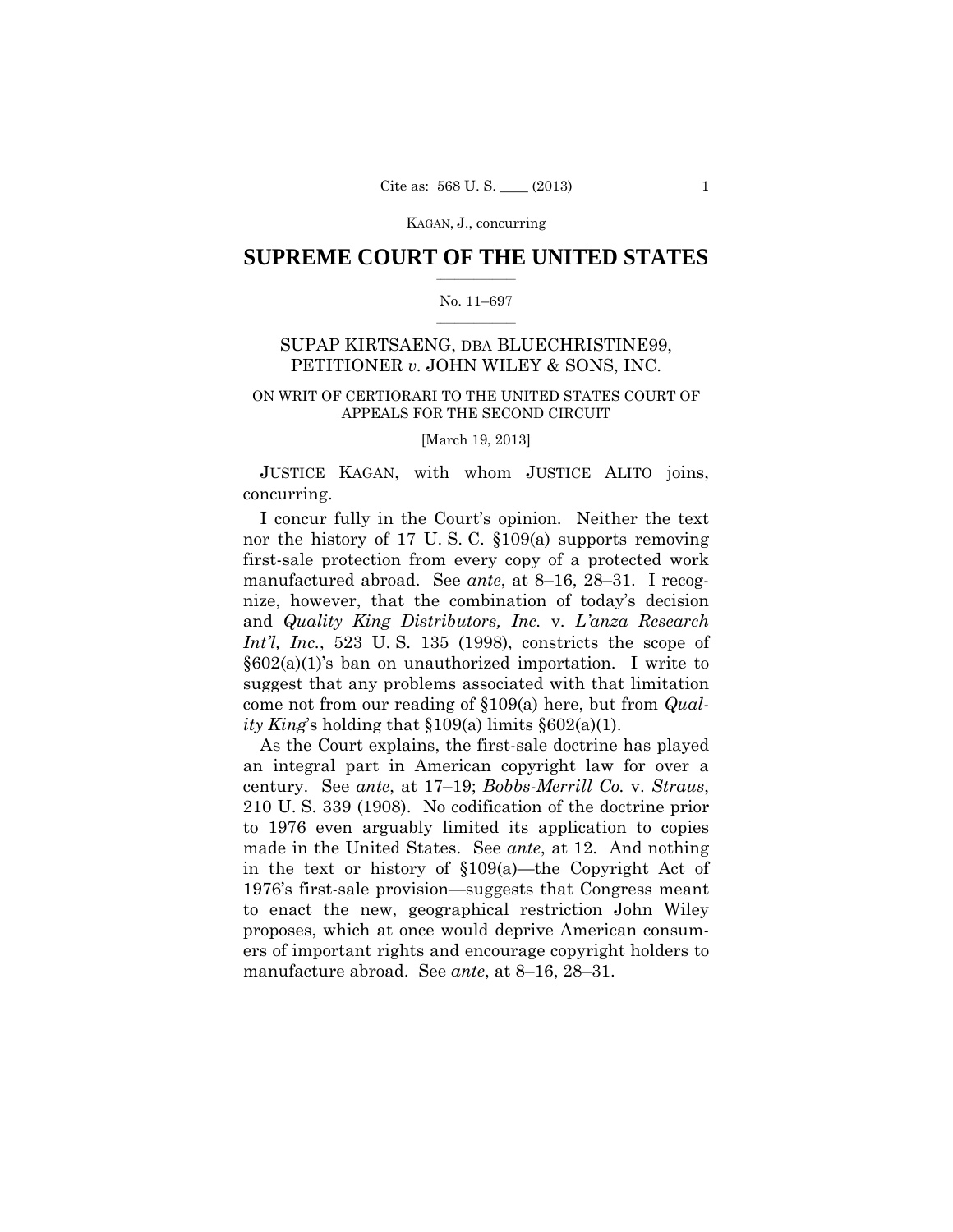That said, John Wiley is right that the Court's decision, when combined with *Quality King*, substantially narrows §602(a)(1)'s ban on unauthorized importation. *Quality King* held that the importation ban does not reach any copies receiving first-sale protection under §109(a). See 523 U. S.*,* at 151–152. So notwithstanding §602(a)(1), an "owner of a particular copy . . . lawfully made under this title" can import that copy without the copyright owner's permission. §109(a). In now holding that copies "lawfully made under this title" include copies manufactured abroad, we unavoidably diminish  $\S602(a)(1)$ 's scope indeed, limit it to a fairly esoteric set of applications. See *ante,* at 26–27.

But if Congress views the shrinking of  $\S 602(a)(1)$  as a problem, it should recognize *Quality King*—not our decision today—as the culprit. Here, after all, we merely construe §109(a); *Quality King* is the decision holding that  $$109(a)$  limits  $$602(a)(1)$ . Had we come out the opposite way in that case,  $$602(a)(1)$  would allow a copyright owner to restrict the importation of copies irrespective of the first-sale doctrine.<sup>1</sup> That result would enable the copyright owner to divide international markets in the way John Wiley claims Congress intended when enacting  $§602(a)(1)$ . But it would do so without imposing down-

<sup>&</sup>lt;sup>1</sup>Although *Quality King* concluded that the statute's text foreclosed that outcome, see 523 U. S., at 151–152, the Solicitor General offered a cogent argument to the contrary. He reasoned that §109(a) does not limit §602(a)(1) because the former authorizes owners only to "sell" or "dispose" of copies—not to import them: The Act's first-sale provision and its importation ban thus regulate separate, non-overlapping spheres of conduct. See Brief for United States as *Amicus Curiae* in *Quality King*, O. T. 1996, No. 96–1470, pp. 5, 8–10. That reading remains the Government's preferred way of construing the statute. See Tr. of Oral Arg. 44 ("[W]e think that we still would adhere to our view that section 109(a) should not be read as a limitation on section 602(a)(1)"); see also *ante,* at 32–33; *post,* at 21, n. 15 (GINSBURG, J., dissenting).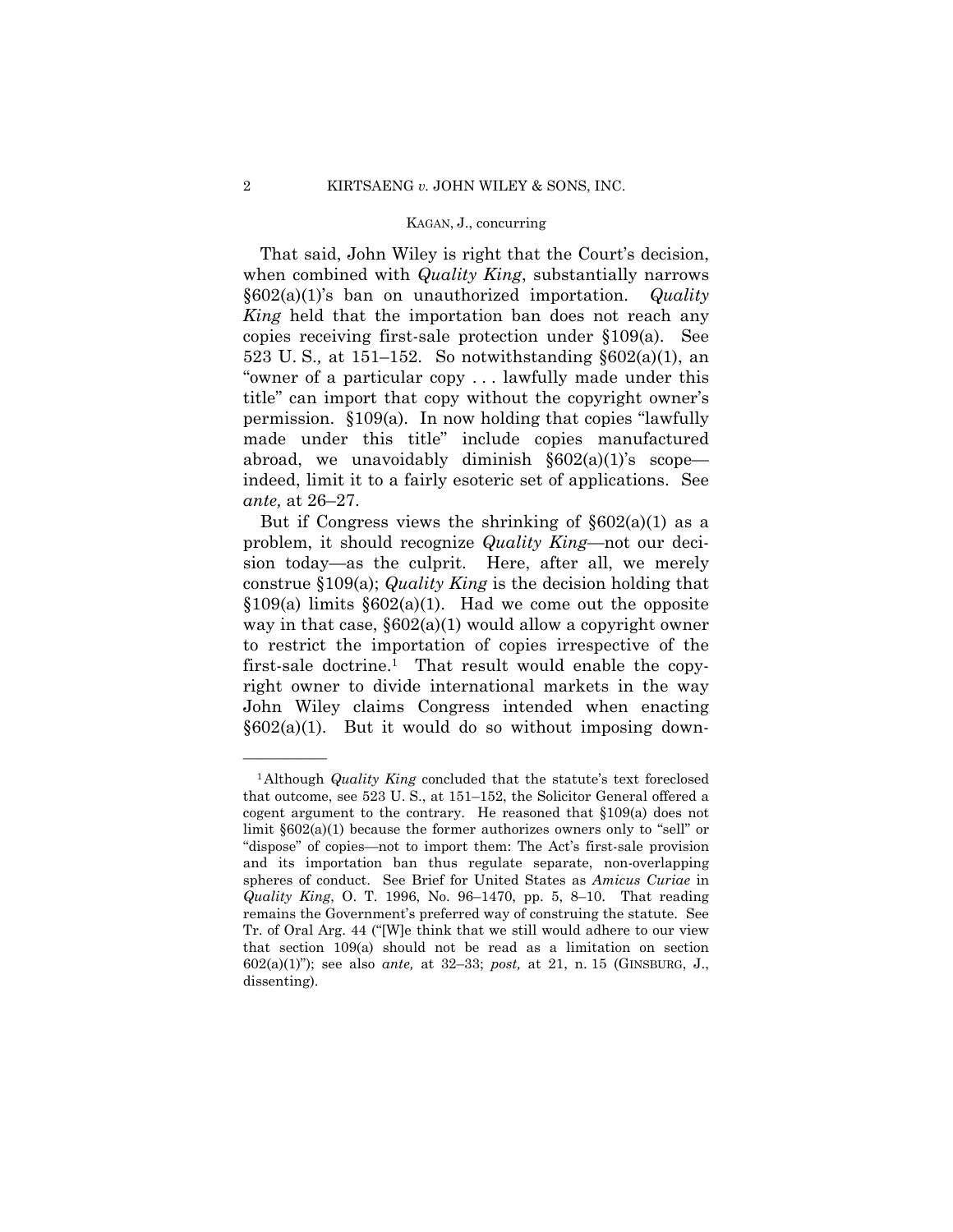stream liability on those who purchase and resell in the United States copies that happen to have been manufactured abroad. In other words, that outcome would target unauthorized importers alone, and not the "libraries, used-book dealers, technology companies, consumer-goods retailers, and museums" with whom the Court today is rightly concerned. *Ante*, at 19. Assuming Congress adopted  $\S602(a)(1)$  to permit market segmentation, I suspect that is how Congress thought the provision would work—not by removing first-sale protection from every copy manufactured abroad (as John Wiley urges us to do here), but by enabling the copyright holder to control imports even when the first-sale doctrine applies (as *Quality King*  now prevents).2

At bottom, John Wiley (together with the dissent) asks us to misconstrue  $$109(a)$  in order to restore  $$602(a)(1)$ to its purportedly rightful function of enabling copyright holders to segment international markets. I think John Wiley may have a point about what  $\S 602(a)(1)$  was designed to do; that gives me pause about *Quality King*'s holding that the first-sale doctrine limits the importation ban's scope. But the Court today correctly declines the

<sup>2</sup> Indeed, allowing the copyright owner to restrict imports irrespective of the first-sale doctrine—*i.e.*, reversing *Quality King*—would yield a far more sensible scheme of market segmentation than would adopting John Wiley's argument here. That is because only the former approach turns on the *intended market* for copies; the latter rests instead on their *place of manufacture*. To see the difference, imagine that John Wiley prints all its textbooks in New York, but wants to distribute certain versions only in Thailand. Without *Quality King*, John Wiley could do so—*i.e.,* produce books in New York, ship them to Thailand, and prevent anyone from importing them back into the United States. But with *Quality King*, that course is not open to John Wiley even under its reading of §109(a): To prevent someone like Kirtsaeng from reimporting the books—and so to segment the Thai market—John Wiley would have to move its printing facilities abroad. I can see no reason why Congress would have conditioned a copyright owner's power to divide markets on outsourcing its manufacturing to a foreign country.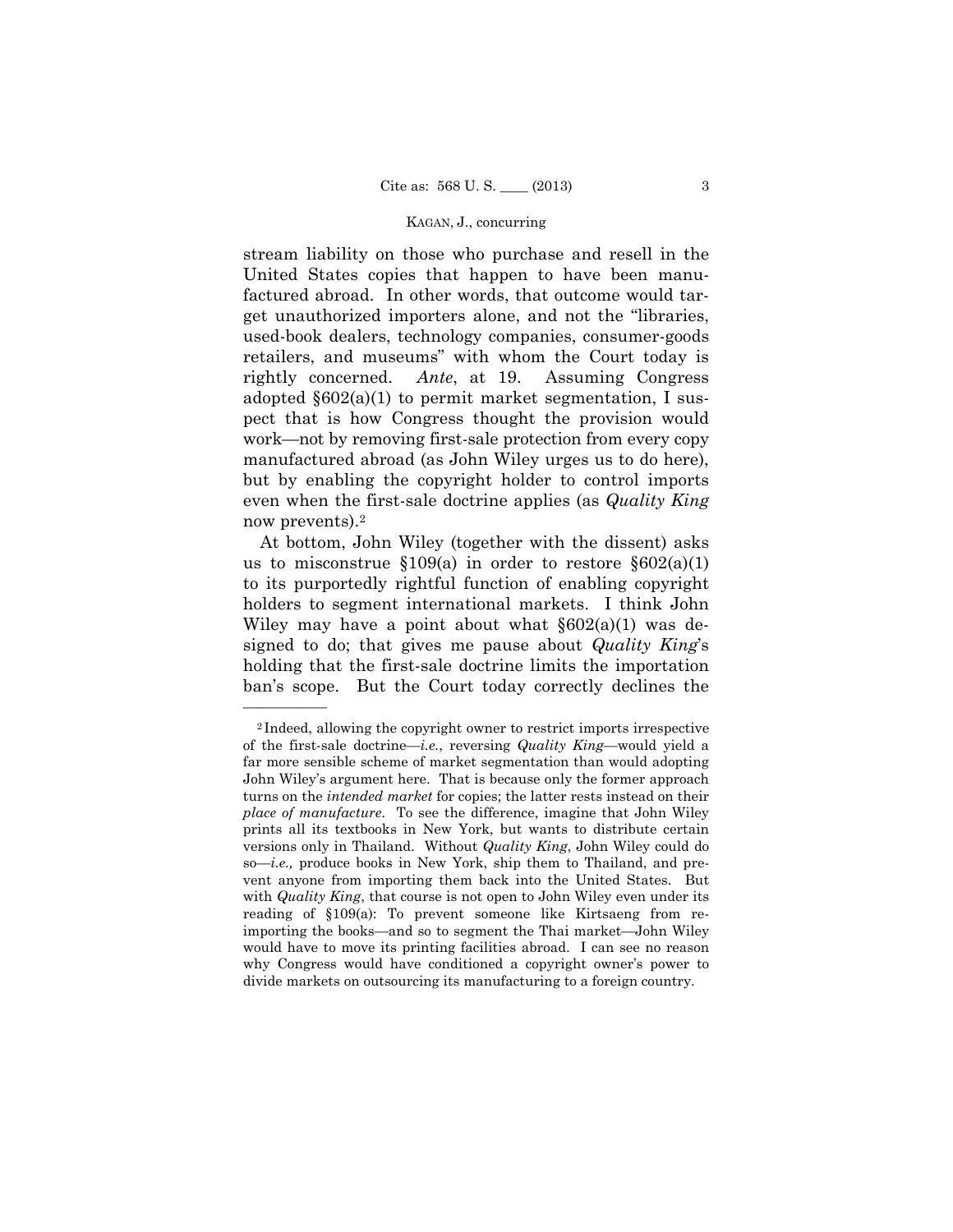invitation to save §602(a)(1) from *Quality King* by destroying the first-sale protection that §109(a) gives to every owner of a copy manufactured abroad. That would swap one (possible) mistake for a much worse one, and make our reading of the statute only less reflective of Congressional intent. If Congress thinks copyright owners need greater power to restrict importation and thus divide markets, a ready solution is at hand—not the one John Wiley offers in this case, but the one the Court rejected in *Quality King*.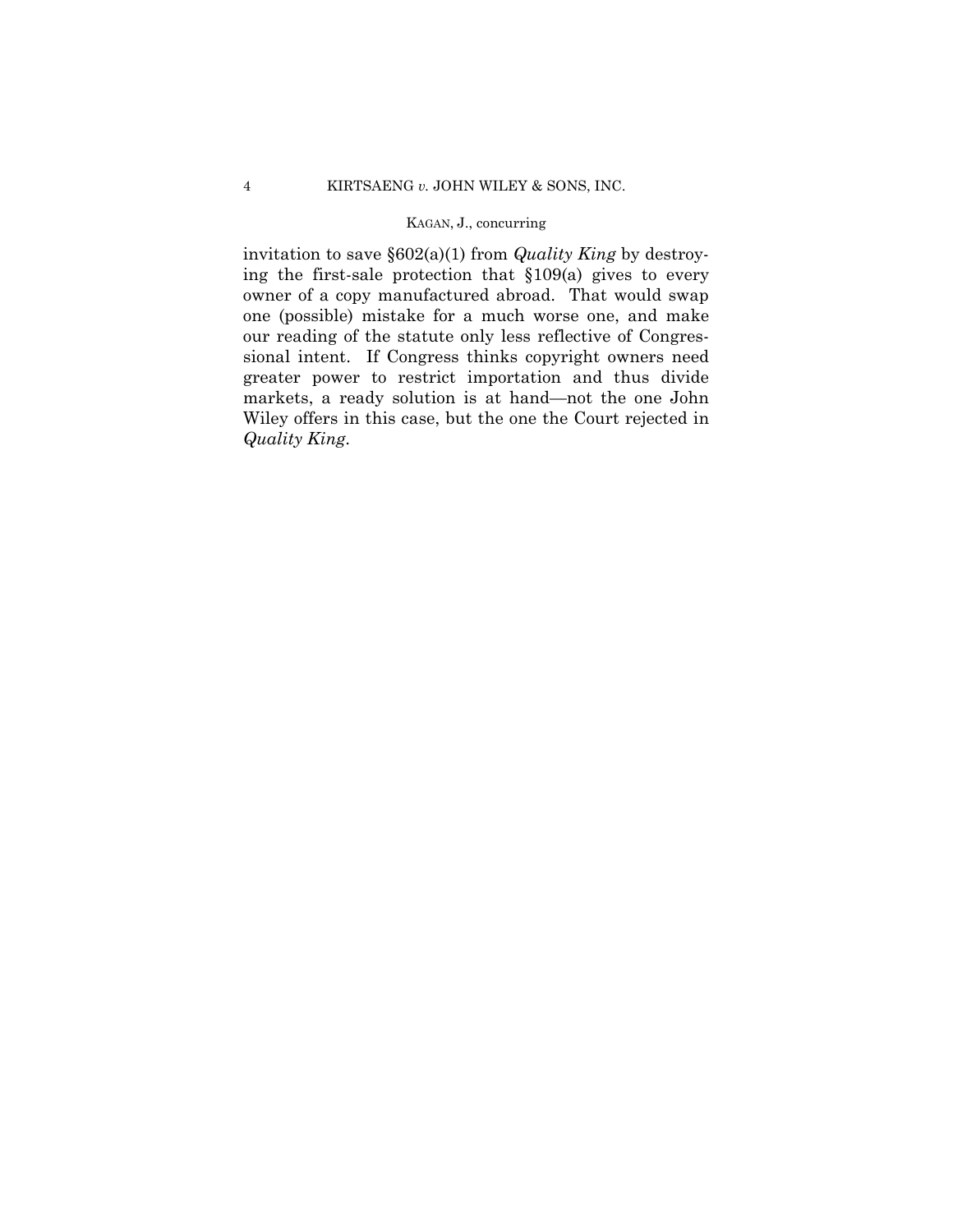# $\frac{1}{2}$  ,  $\frac{1}{2}$  ,  $\frac{1}{2}$  ,  $\frac{1}{2}$  ,  $\frac{1}{2}$  ,  $\frac{1}{2}$  ,  $\frac{1}{2}$ **SUPREME COURT OF THE UNITED STATES**

## $\frac{1}{2}$  ,  $\frac{1}{2}$  ,  $\frac{1}{2}$  ,  $\frac{1}{2}$  ,  $\frac{1}{2}$  ,  $\frac{1}{2}$ No. 11–697

# SUPAP KIRTSAENG, DBA BLUECHRISTINE99, PETITIONER *v.* JOHN WILEY & SONS, INC.

# ON WRIT OF CERTIORARI TO THE UNITED STATES COURT OF APPEALS FOR THE SECOND CIRCUIT

[March 19, 2013]

 JUSTICE GINSBURG, with whom JUSTICE KENNEDY joins, and with whom JUSTICE SCALIA joins except as to Parts III and V–B–1, dissenting.

"In the interpretation of statutes, the function of the courts is easily stated. It is to construe the language so as to give effect to the intent of Congress." *United States* v. *American Trucking Assns., Inc.*, 310 U. S. 534, 542 (1940). Instead of adhering to the Legislature's design, the Court today adopts an interpretation of the Copyright Act at odds with Congress' aim to protect copyright owners against the unauthorized importation of low-priced, foreignmade copies of their copyrighted works. The Court's bold departure from Congress' design is all the more stunning, for it places the United States at the vanguard of the movement for "international exhaustion" of copyrights—a movement the United States has steadfastly resisted on the world stage.

To justify a holding that shrinks to insignificance copyright protection against the unauthorized importation of foreign-made copies, the Court identifies several "practical problems." *Ante*, at 24. The Court's parade of horribles, however, is largely imaginary. Congress' objective in enacting 17 U.S.C.  $\S602(a)(1)$ 's importation prohibition can be honored without generating the absurd consequences hypothesized in the Court's opinion. I dissent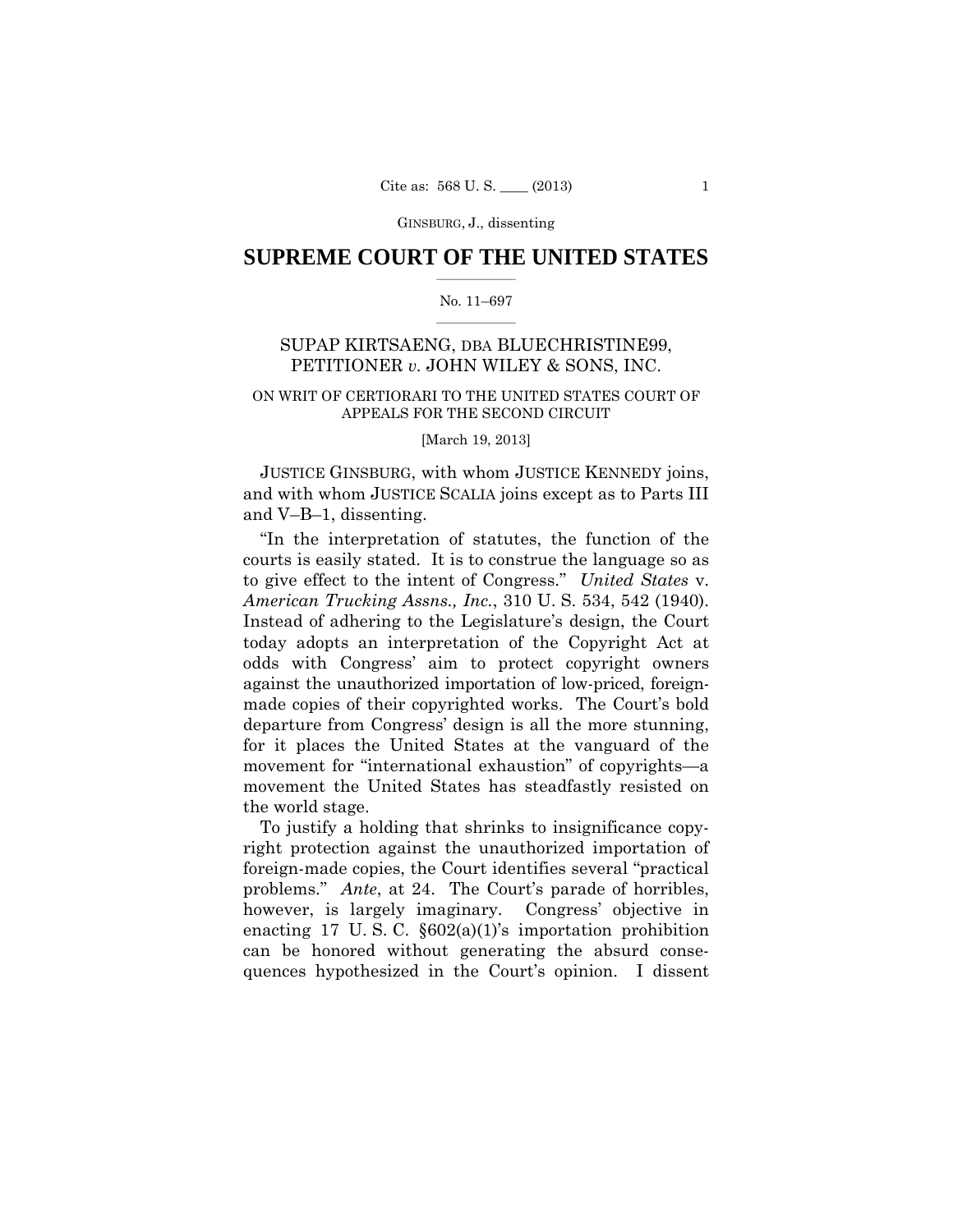from the Court's embrace of "international exhaustion," and would affirm the sound judgment of the Court of Appeals.

I

Because economic conditions and demand for particular goods vary across the globe, copyright owners have a financial incentive to charge different prices for copies of their works in different geographic regions. Their ability to engage in such price discrimination, however, is undermined if arbitrageurs are permitted to import copies from low-price regions and sell them in high-price regions. The question in this case is whether the unauthorized importation of foreign-made copies constitutes copyright infringement under U. S. law.

To answer this question, one must examine three provisions of Title 17 of the U. S. Code: §§106(3), 109(a), and  $602(a)(1)$ . Section 106 sets forth the "exclusive rights" of a copyright owner, including the right "to distribute copies or phonorecords of the copyrighted work to the public by sale or other transfer of ownership, or by rental, lease, or lending." §106(3). This distribution right is limited by §109(a), which provides: "Notwithstanding the provisions of section 106(3), the owner of a particular copy or phonorecord lawfully made under this title ... is entitled, without the authority of the copyright owner, to sell or otherwise dispose of the possession of that copy or phonorecord." Section 109(a) codifies the "first sale doctrine," a doctrine articulated in *Bobbs-Merrill Co.* v. *Straus*, 210 U. S. 339, 349–351 (1908), which held that a copyright owner could not control the price at which retailers sold lawfully purchased copies of its work. The first sale doctrine recognizes that a copyright owner should not be permitted to exercise perpetual control over the distribution of copies of a copyrighted work. At some point—ordinarily the time of the first commercial sale—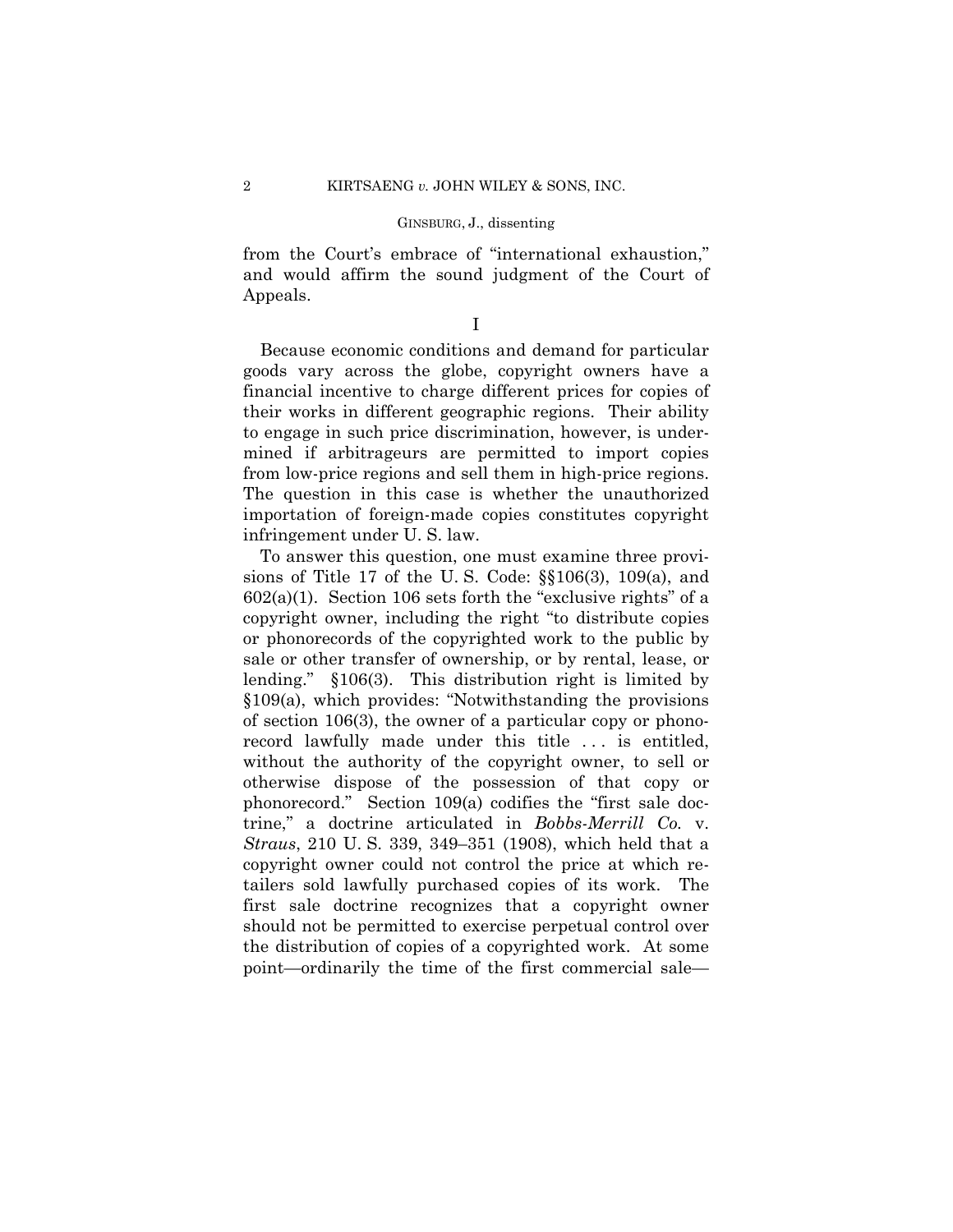the copyright owner's exclusive right under §106(3) to control the distribution of a particular copy is exhausted, and from that point forward, the copy can be resold or otherwise redistributed without the copyright owner's authorization.

Section  $602(a)(1)$  (2006 ed., Supp. V<sup>-1</sup>—last, but most critical, of the three copyright provisions bearing on this case—is an importation ban. It reads:

"Importation into the United States, without the authority of the owner of copyright under this title, of copies or phonorecords of a work that have been acquired outside the United States is an infringement of the exclusive right to distribute copies or phonorecords under section 106, actionable under section 501."

 under §602(a)(1). *Id.*, at 143–154. See also *id.*, at 154 the United States to places abroad, then back again").2 In *Quality King Distributors, Inc.* v. *L'anza Research Int'l, Inc.*, 523 U. S. 135, 143–154 (1998), the Court held that a copyright owner's right to control importation under  $§602(a)(1)$  is a component of the distribution right set forth in §106(3) and is therefore subject to §109(a)'s codification of the first sale doctrine. *Quality King* thus held that the importation of copies *made in the United States* but sold abroad did not rank as copyright infringement (GINSBURG, J., concurring) (*Quality King* "involve[d] a 'round trip' journey, travel of the copies in question from

<sup>&</sup>lt;sup>1</sup>In 2008, Congress renumbered what was previously §602(a) as §602(a)(1). See Prioritizing Resources and Organization for Intellectual Property Act of 2008 (PROIPA), §105(b)(2), 122 Stat. 4259. Like the Court, I refer to the provision by its current numbering. 2Although JUSTICE KAGAN's concurrence suggests that *Quality King*

 unanimous holding must be taken as a given. See *John R. Sand &*  erred in "holding that §109(a) limits §602(a)(1)," *ante*, at 2, that recent, *Gravel Co.* v. *United States*, 552 U. S. 130, 139 (2008) ("*[S]tare decisis* in respect to statutory interpretation has 'special force,' for 'Congress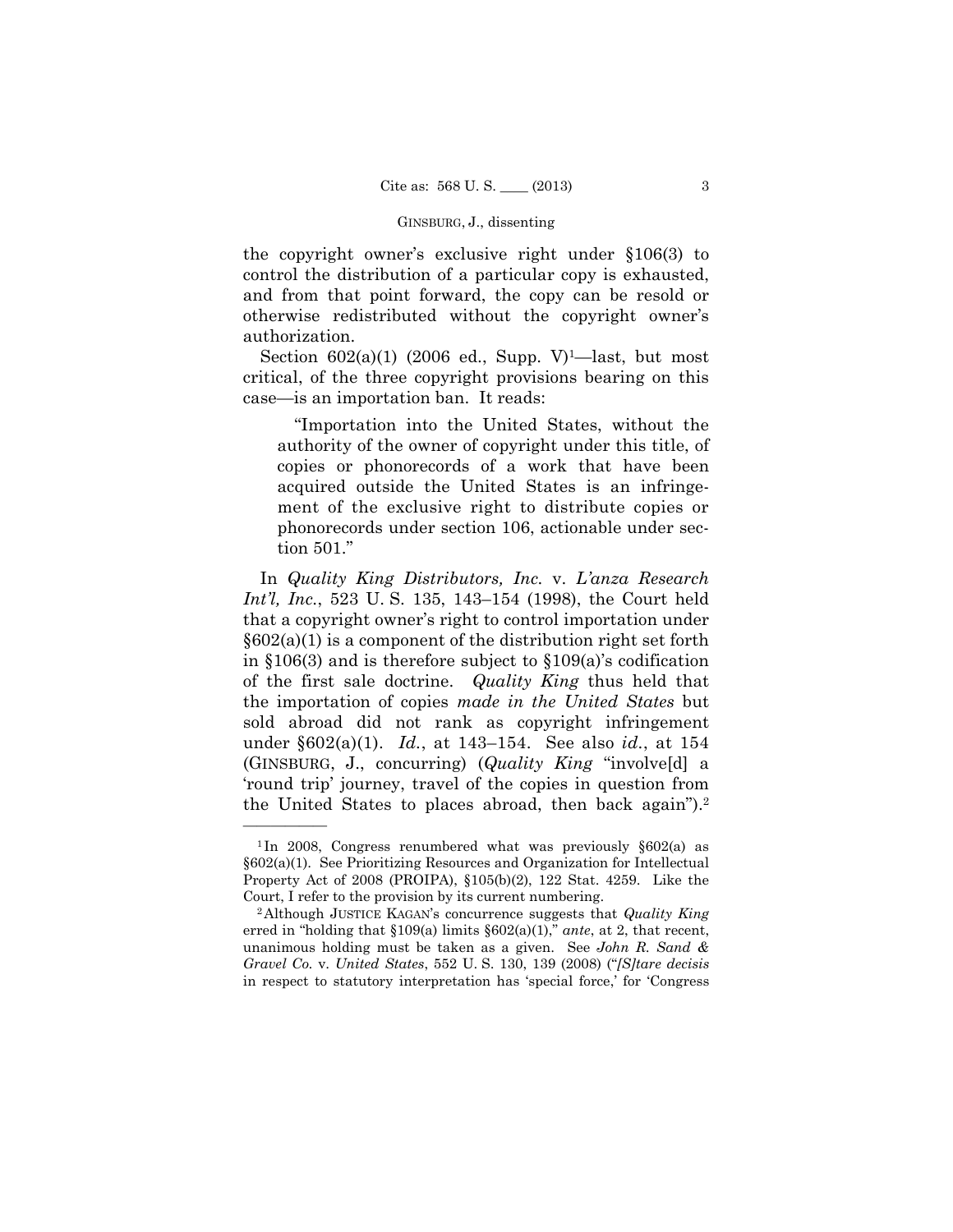law of some other country." *Id.*, at 147. Drawing on an Important to the Court's holding, the copies at issue in *Quality King* had been "'lawfully made under [Title 17]'"—a prerequisite for application of §109(a). *Id.*, at 143, n. 9 (quoting  $$109(a)$ ). Section  $602(a)(1)$ , the Court noted, would apply to "copies that were 'lawfully made' not under the United States Copyright Act, but instead, under the example discussed during a 1964 public meeting on proposed revisions to the U.S. copyright laws,<sup>3</sup> the Court stated:

"If the author of [a] work gave the exclusive United States distribution rights—enforceable under the Act—to the publisher of the United States edition and the exclusive British distribution rights to the publisher of the British edition, . . . presumably only those [copies] made by the publisher of the United States edition would be 'lawfully made under this title' within the meaning of  $\S109(a)$ . The first sale doctrine would not provide the publisher of the British edition who decided to sell in the American market with a defense to an action under  $\S 602(a)$  (or, for that matter,

remains free to alter what we have done.'" (quoting *Patterson* v. *McLean Credit Union*, 491 U. S. 164, 172–173 (1989))). The Court's objective in this case should be to avoid unduly "constrict[ing] the scope of §602(a)(1)'s ban on unauthorized importation," *ante*, at 1 (opinion of KAGAN, J.), while at the same time remaining faithful to *Quality King*'s holding and to the text and history of other Copyright Act provisions. This aim is not difficult to achieve. See Parts II–V, *infra*. JUSTICE KAGAN and I appear to agree to this extent: Congress meant the ban on unauthorized importation to have real force. See *ante*, at 3 (acknowledging that "Wiley may have a point about what §602(a)(1) was designed to do"). 3See *Quality King Distributors, Inc.* v. *L'anza Research Int'l, Inc.*, 523

U. S. 135, 148, n. 20 (1998) (quoting Copyright Law Revision Part 4: Further Discussions and Comments on Preliminary Draft for Revised U. S. Copyright Law, 88th Cong., 2d Sess., 119 (H. R. Judiciary Comm. Print 1964) (hereinafter Copyright Law Revision Part 4) (statement of Harriet Pilpel)).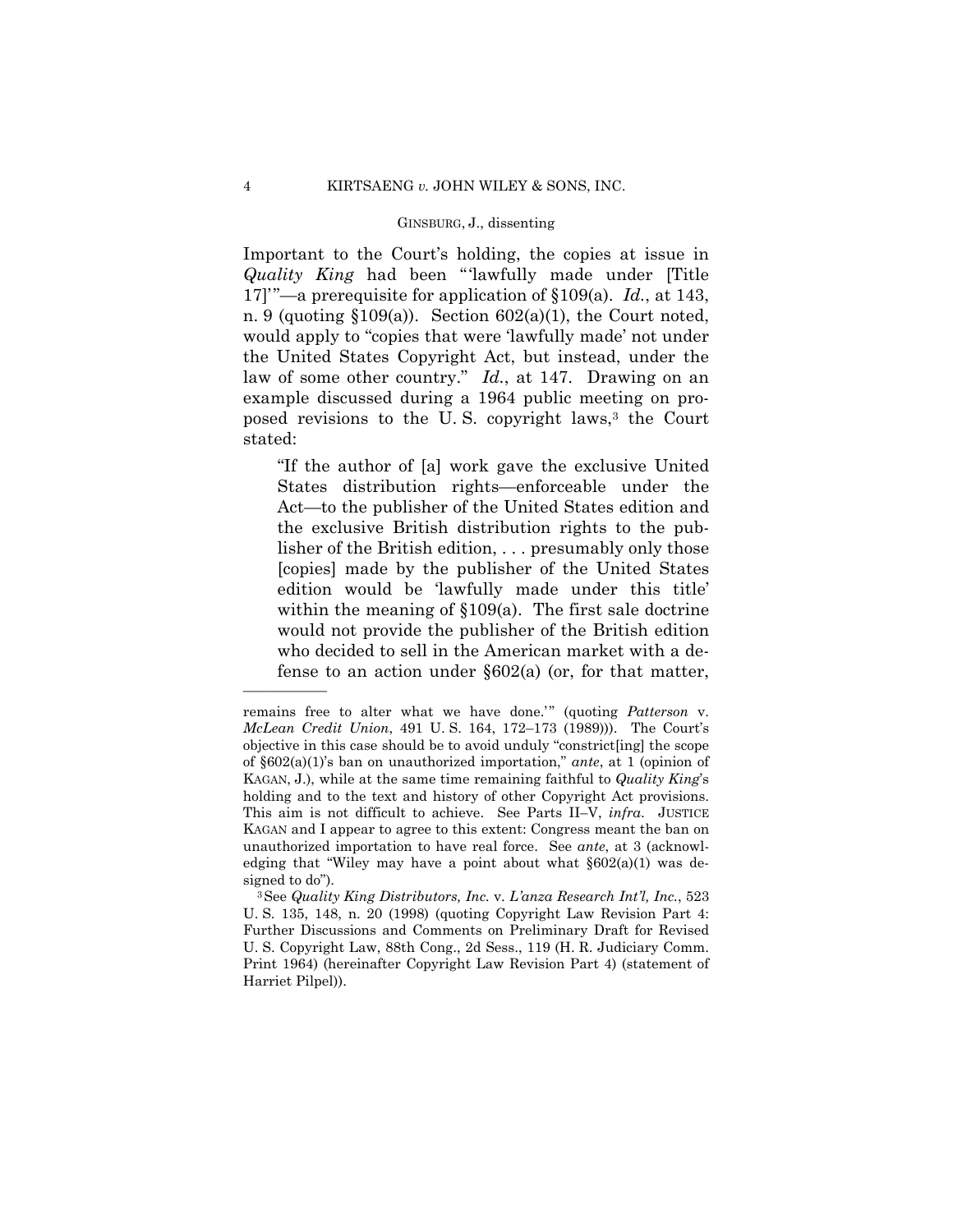to an action under §106(3), if there was a distribution of the copies)." *Id.*, at 148.

As the District Court and the Court of Appeals concluded, see 654 F. 3d 210, 221–222 (CA2 2011); App. to Pet. for Cert. 70a–73a, application of the *Quality King* analysis to the facts of this case would preclude any invocation of §109(a). Petitioner Supap Kirtsaeng imported and then sold at a profit over 600 copies of copyrighted textbooks printed outside the United States by the Asian subsidiary of respondent John Wiley & Sons, Inc. (Wiley). App. 29– 34. See also *ante*, at 3–5 (opinion of the Court). In the words the Court used in *Quality King*, these copies "were 'lawfully made' not under the United States Copyright Act, but instead, under the law of some other country." 523 U. S., at 147. Section 109(a) therefore does not apply, and Kirtsaeng's unauthorized importation constitutes copyright infringement under §602(a)(1).

The Court does not deny that under the language I have quoted from *Quality King*, Wiley would prevail. *Ante*, at 27. Nevertheless, the Court dismisses this language, to which all Members of the *Quality King* Court subscribed, as ill-considered dictum. *Ante*, at 27–28. I agree that the discussion was dictum in the sense that it was not essential to the Court's judgment. See *Quality King*, 523 U. S., at 154 (GINSBURG, J., concurring) ("[W]e do not today resolve cases in which the allegedly infringing imports were manufactured abroad."). But I disagree with the Court's conclusion that this dictum was ill considered. Instead, for the reasons explained below, I would hold, consistently with *Quality King*'s dictum, that §602(a)(1) authorizes a copyright owner to bar the importation of a copy manufactured abroad for sale abroad.

## II

The text of the Copyright Act demonstrates that Congress intended to provide copyright owners with a potent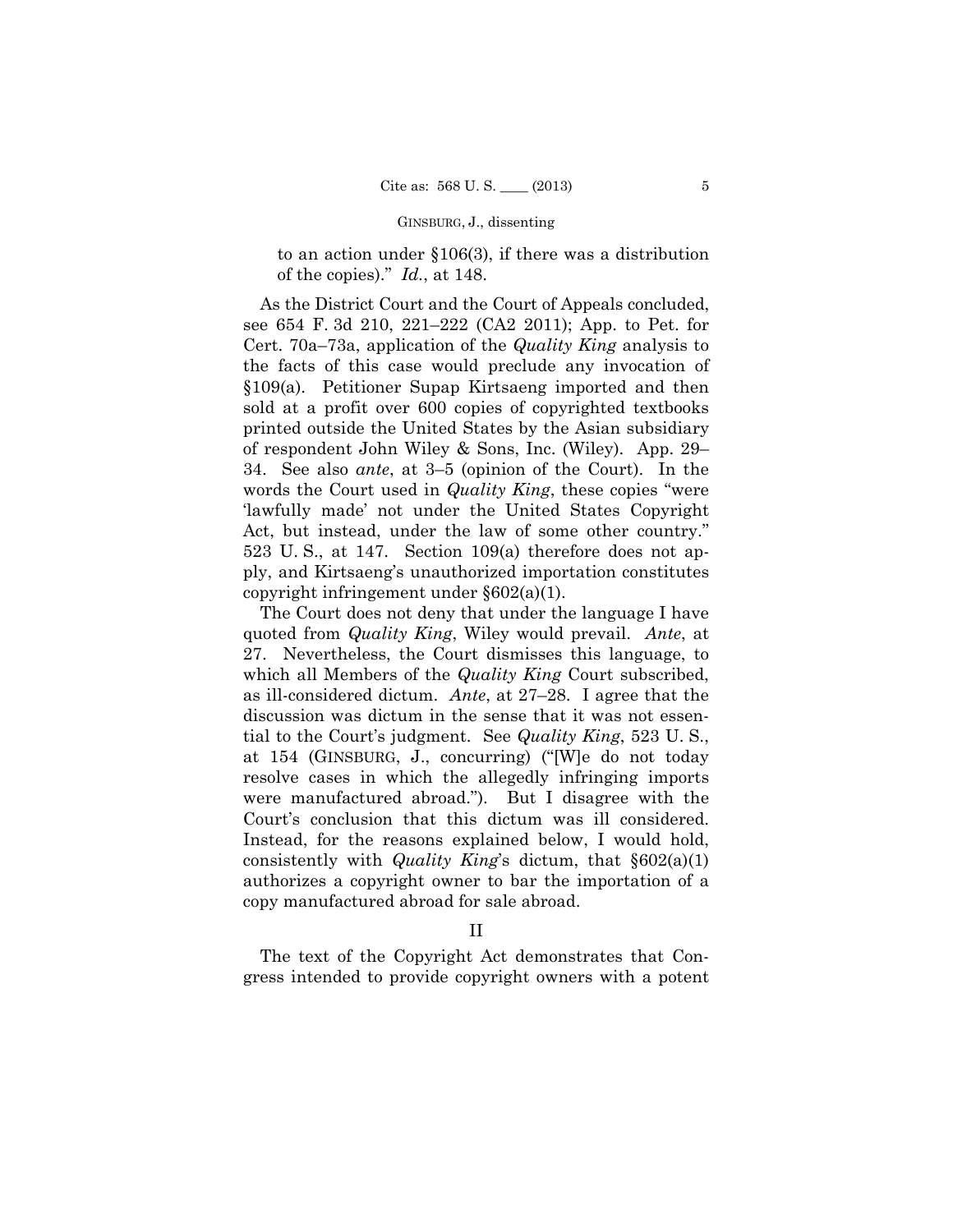remedy against the importation of foreign-made copies of their copyrighted works. As the Court recognizes, *ante*, at 3, this case turns on the meaning of the phrase "lawfully made under this title" in §109(a). In my view, that phrase is most sensibly read as referring to instances in which a copy's creation is governed by, and conducted in compliance with, Title 17 of the U. S. Code. This reading is consistent with the Court's interpretation of similar language in other statutes. See *Florida Dept. of Revenue* v. *Piccadilly Cafeterias, Inc.*, 554 U. S. 33, 52–53 (2008) ("under" in 11 U. S. C. §1146(a), a Bankruptcy Code provision exempting certain asset transfers from stamp taxes, means "pursuant to"); *Ardestani* v. *INS*, 502 U. S. 129, 135 (1991) (the phrase "under section 554" in the Equal Access to Justice Act means "subject to" or "governed by" 5 U. S. C. §554 (internal quotation marks omitted)). It also accords with dictionary definitions of the word "under." See, *e.g.*, American Heritage Dictionary 1887 (5th ed. 2011) ("under" means, among other things, "[s]ubject to the authority, rule, or control of ").

Section 109(a), properly read, affords Kirtsaeng no defense against Wiley's claim of copyright infringement. The Copyright Act, it has been observed time and again, does not apply extraterritorially. See *United Dictionary Co.* v. *G. & C. Merriam Co.*, 208 U. S. 260, 264 (1908) (copyright statute requiring that U. S. copyright notices be placed in all copies of a work did not apply to copies published abroad because U. S. copyright laws have no "force" beyond the United States' borders); 4 M. Nimmer & D. Nimmer, Copyright §17.02, p. 17–18 (2012) (hereinafter Nimmer) ("[C]opyright laws do not have any extraterritorial operation."); 4 W. Patry, Copyright §13:22, p. 13–66 (2012) (hereinafter Patry) ("Copyright laws are rigorously territorial."). The printing of Wiley's foreignmanufactured textbooks therefore was not governed by Title 17. The textbooks thus were not "lawfully made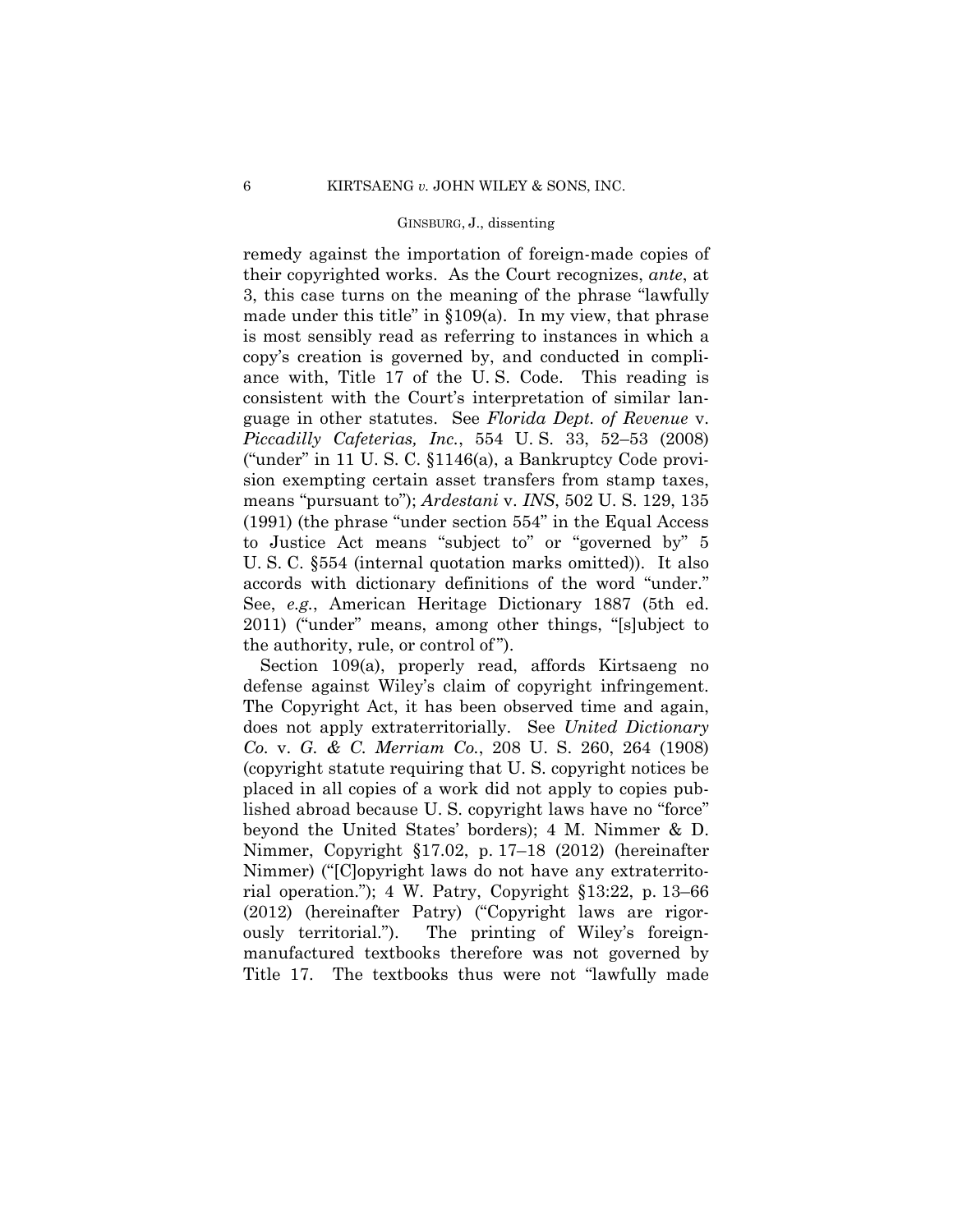under [Title 17]," the crucial precondition for application of  $$109(a)$ . And if  $$109(a)$  does not apply, there is no dispute that Kirtsaeng's conduct constituted copyright infringement under §602(a)(1).

 ance with' the Copyright Act." *Ante*, at 8. But the Court lated by another. See Black's Law Dictionary 1525 (6th ed. The Court's point of departure is similar to mine. According to the Court, the phrase "'lawfully made under this title' means made 'in accordance with' or 'in complioverlooks that, according to the very dictionaries it cites, *ante*, at 9, the word "under" commonly signals a relationship of subjection, where one thing is governed or regu-1990) ("under" "frequently" means "inferior" or "subordinate" (internal quotation marks omitted)); 18 Oxford English Dictionary 950 (2d ed. 1989) ("under" means, among other things, "[i]n accordance with (*some regulative power or principle*)" (emphasis added)). See also Webster's Third New International Dictionary 2487 (1961) ("under" means, among other things, "in . . . a condition of subjection, regulation, or subordination" and "suffering restriction, restraint, or control by"). Only by disregarding this established meaning of "under" can the Court arrive at the conclusion that Wiley's foreign-manufactured textbooks were "lawfully made under" U. S. copyright law, even though that law did not govern their creation. It is anomalous, however, to speak of particular conduct as "lawful" under an inapplicable law. For example, one might say that driving on the right side of the road in England is "lawful" under U. S. law, but that would be so only because U. S. law has nothing to say about the subject. The governing law is English law, and English law demands that driving be done on the left side of the road.4

<sup>4</sup>The Court asserts that my position gives the word "lawfully" in §109(a) "little, if any, linguistic work to do." *Ante*, at 9. That is not so. My reading gives meaning to each word in the phrase "lawfully made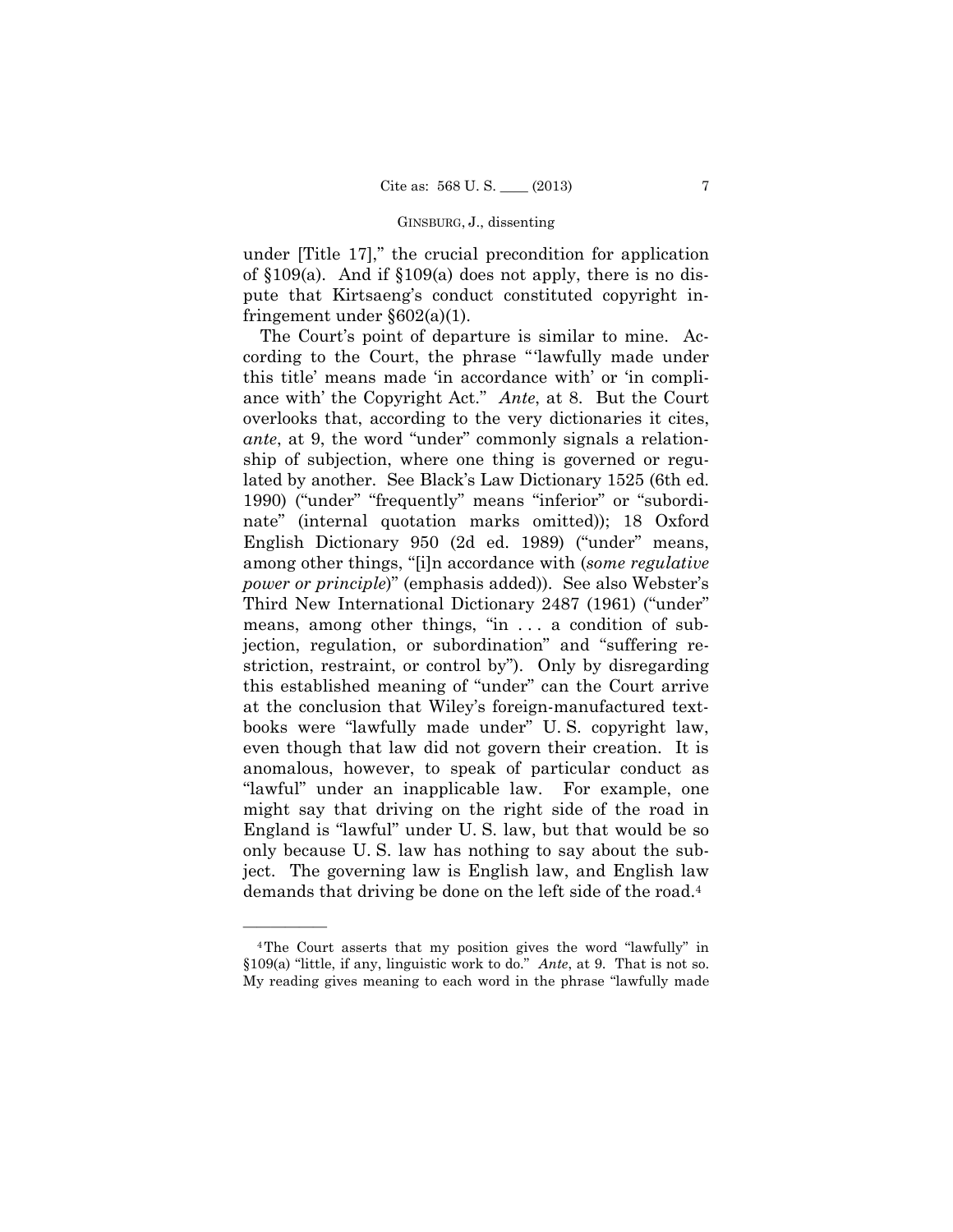The logical implication of the Court's definition of the word "under" is that *any* copy manufactured abroad—even a piratical one made without the copyright owner's authorization and in violation of the law of the country where it was created—would fall within the scope of §109(a). Any such copy would have been made "in accordance with" or "in compliance with" the U. S. Copyright Act, in the sense that manufacturing the copy did not violate the Act (because the Act does not apply extraterritorially).

The Court rightly refuses to accept such an absurd conclusion. Instead, it interprets §109(a) as applying only to copies whose making actually complied with Title 17, or would have complied with Title 17 had Title 17 been applicable (*i.e.*, had the copies been made in the United States). See *ante*, at 8 ("§109(a)'s 'first sale' doctrine would apply to copyrighted works as long as their manufacture met the requirements of American copyright law."). Congress, however, used express language when it called for such a counterfactual inquiry in 17 U. S. C. §§602(a)(2) and (b). See §602(a)(2) ("Importation into the United States or exportation from the United States, without the authority of the owner of copyright under this title, of copies or phonorecords, the making of which either constituted an infringement of copyright, or *which would have constituted an infringement of copyright if this title had been applicable*, is an infringement of the exclusive right to distribute copies or phonorecords under section 106." (emphasis added)); §602(b) ("In a case where the making

under this title." The word "made" signifies that the conduct at issue is the creation or manufacture of a copy. See Webster's Third New International Dictionary 1356 (1961) (defining "made" as "artificially produced by a manufacturing process"). The word "lawfully" indicates that for §109(a) to apply, the copy's creation must have complied with some body of law. Finally, the prepositional phrase "under this title" clarifies what that body of law is—namely, the copyright prescriptions contained in Title 17 of the U. S. Code.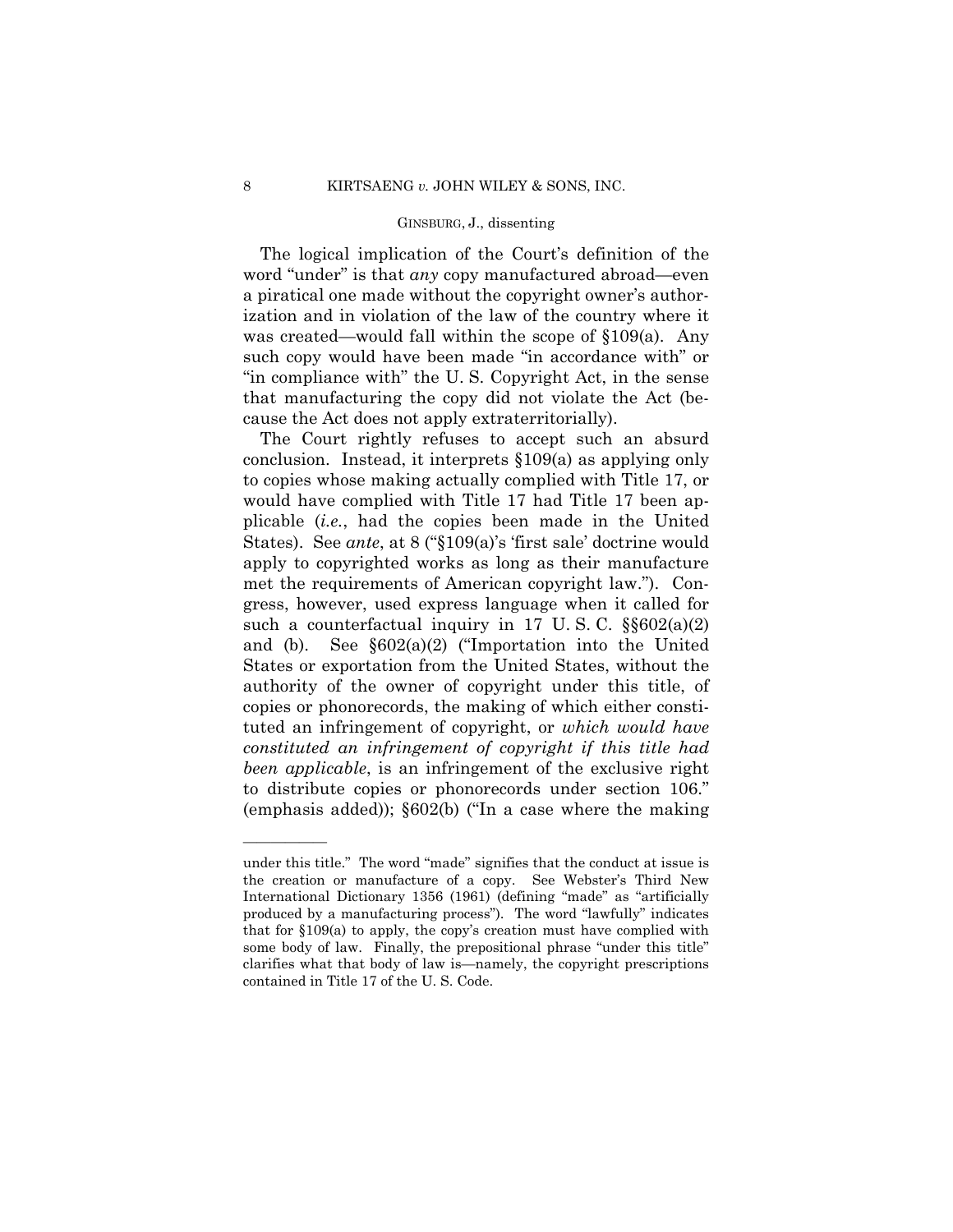of the copies or phonorecords *would have constituted an infringement of copyright if this title had been applicable*, their importation is prohibited." (emphasis added)). Had Congress intended courts to engage in a similarly hypothetical inquiry under §109(a), Congress would presumably have included similar language in that section. See *Russello* v. *United States*, 464 U. S. 16, 23 (1983) ("'[W]here Congress includes particular language in one section of a statute but omits it in another section of the same Act, it is generally presumed that Congress acts intentionally and purposely in the disparate inclusion or exclusion.'" (quoting *United States* v. *Wong Kim Bo*, 472 F. 2d 720, 722 (CA5 1972) (*per curiam*); brackets in original)).5

<sup>5</sup>Attempting to show that my reading of §109(a) is susceptible to the same criticism, the Court points to the now-repealed "manufacturing clause," which required "copies of a work consisting preponderantly of nondramatic literary material . . . in the English language" to be "manufactured in the United States or Canada." Copyright Act of 1976, §601(a), 90 Stat. 2588. Because Congress expressly referred to manufacturing in this provision, the Court contends, the phrase "lawfully made under this title" in §109(a) cannot mean "manufactured in the United States." *Ante*, at 19. This argument is a non sequitur. I do *not*  contend that the phrases "lawfully made under this title" and "manufactured in the United States" are interchangeable. To repeat, I read the phrase "lawfully made under this title" as referring to instances in which a copy's creation is governed by, and conducted in compliance with, Title 17 of the U. S. Code. See *supra*, at 6. Not all copies "manufactured in the United States" will satisfy this standard. For example, piratical copies manufactured in the United States without the copyright owner's authorization are not "lawfully made under [Title 17]." Nor would the phrase "lawfully manufactured in the United States" be an exact substitute for "lawfully made under this title." The making of a copy may be lawful under Title 17 yet still violate some other provision of law. Consider, for example, a copy made with the copyright owner's authorization by workers who are paid less than minimum wage. The copy would be "lawfully made under [Title 17]" in the sense that its creation would not violate any provision of that title, but the copy's manufacturing would nonetheless be unlawful due to the viola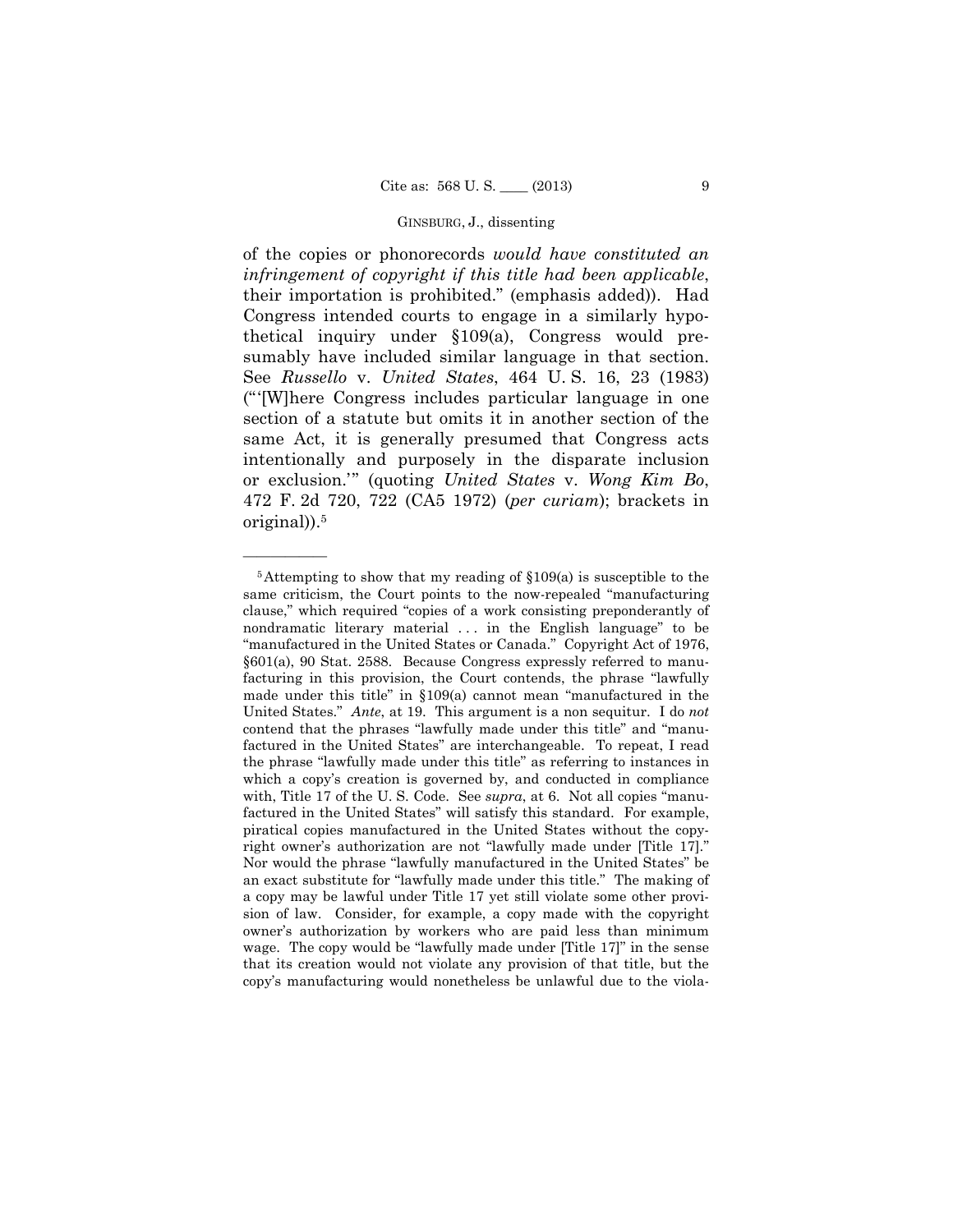did so to achieve a broad objective. Had Congress intended retical."). See also *ante*, at 2 (KAGAN, J., concurring) (the Not only does the Court adopt an unnatural construction of the §109(a) phrase "lawfully made under this title." Concomitantly, the Court reduces  $\S602(a)(1)$  to insignificance. As the Court appears to acknowledge, see *ante*, at 26, the only independent effect  $\S 602(a)(1)$  has under today's decision is to prohibit unauthorized importations carried out by persons who merely have possession of, but do not own, the imported copies. See 17 U. S. C. §109(a) (§109(a) applies to any "*owner* of a particular copy or phonorecord lawfully made under this title" (emphasis added)).<sup>6</sup> If this is enough to avoid rendering  $\S 602(a)(1)$ entirely "superfluous," *ante*, at 26, it hardly suffices to give the owner's importation right the scope Congress intended it to have. Congress used broad language in §602(a)(1); it simply to provide a copyright remedy against larcenous lessees, licensees, consignees, and bailees of films and other copyright-protected goods, see *ante*, at 13–14, 26, it likely would have used language tailored to that narrow purpose. See 2 Nimmer §8.12[B][6][c], at 8–184.31, n. 432 ("It may be wondered whether . . . potential causes of action [against licensees and the like] are more than theo-Court's decision limits §602(a)(1) "to a fairly esoteric set of

tion of the minimum-wage laws.<br><sup>6</sup>When §602(a)(1) was originally enacted in 1976, it played an additional role—providing a private cause of action against importers of piratical goods. See *Quality King*, 523 U. S., at 146. In 2008, however, Congress amended §602 to provide for such a cause of action in §602(a)(2), which prohibits the unauthorized "[i]mportation into the United States . . . of copies or phonorecords, the making of which either constituted an infringement of copyright, or which would have constituted an infringement of copyright if [Title 17] had been applicable." See PROIPA, §105(b)(3), 122 Stat. 4259–4260. Thus, under the Court's interpretation, the only conduct reached by §602(a)(1) but not  $§602(a)(2)$  is a nonowner's unauthorized importation of a nonpiratical copy.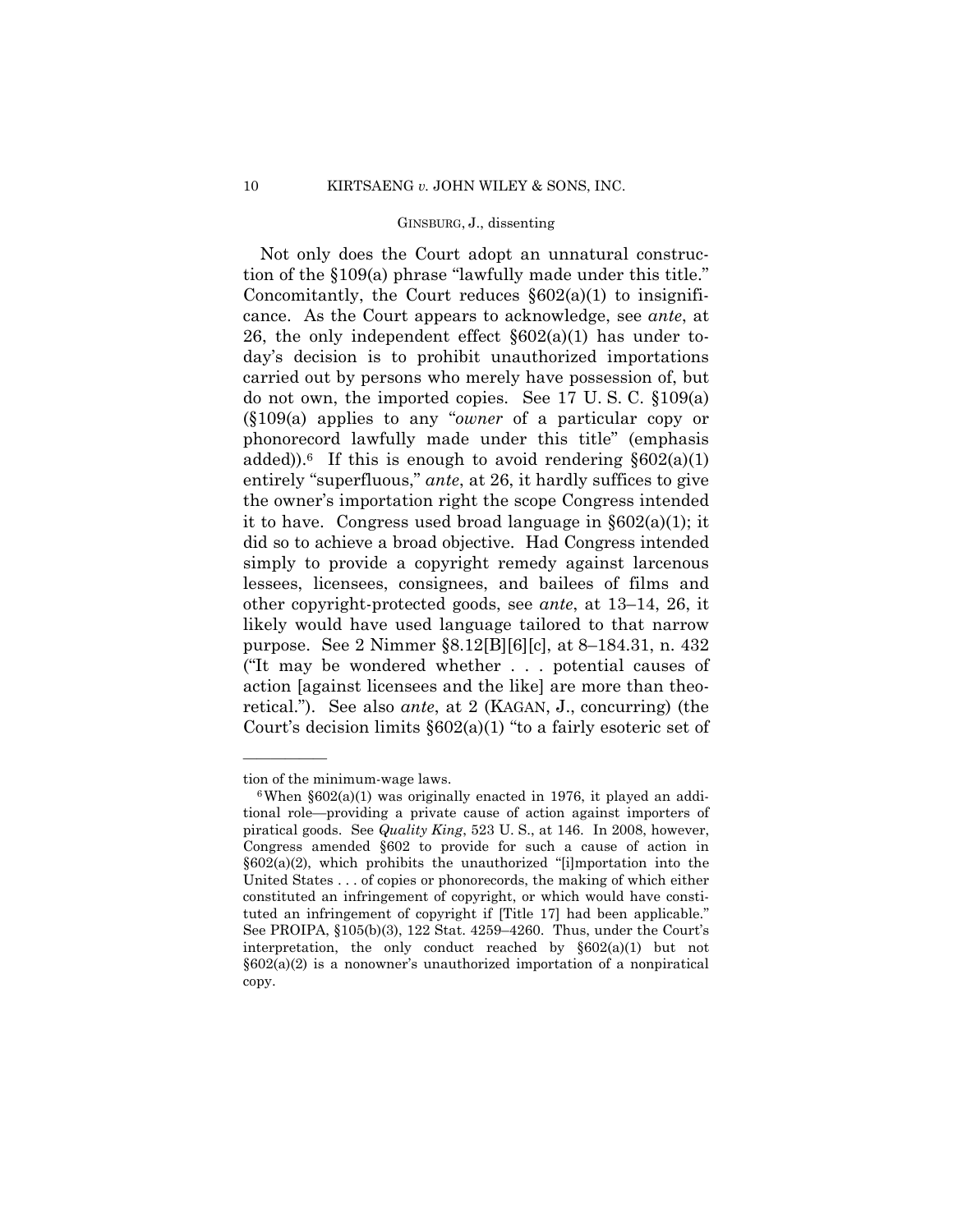applications").7

——————

The Court's decision also overwhelms 17 U. S. C.  $§602(a)(3)$ 's exceptions to  $§602(a)(1)$ 's importation prohibition. 2 P. Goldstein, Copyright §7.6.1.2(a), p. 7:141 (3d ed. 2012) (hereinafter Goldstein).8 Those exceptions permit the importation of copies without the copyright owner's authorization for certain governmental, personal, scholarly, educational, and religious purposes. 17 U. S. C. §602(a)(3). Copies imported under these exceptions "will often be lawfully made gray market goods purchased through normal market channels abroad." 2 Goldstein

<sup>&</sup>lt;sup>7</sup>Notably, the Court ignores the history of  $\S602(a)(1)$ , which reveals that the primary purpose of the prescription was not to provide a remedy against rogue licensees, consignees, and bailees, against whom copyright owners could frequently assert breach-of-contract claims even in the absence of  $\S 602(a)(1)$ . Instead, the primary purpose of  $\S 602(a)(1)$ was to reach third-party importers, enterprising actors like Kirtsaeng, against whom copyright owners could not assert contract claims due to lack of privity. See Part III, *infra*.<br><sup>8</sup> Section 602(a)(3) provides:

<sup>&</sup>quot;This subsection [*i.e.*, §602(a)] does not apply to—

<sup>&</sup>quot;(A) importation or exportation of copies or phonorecords under the authority or for the use of the Government of the United States or of any State or political subdivision of a State, but not including copies or phonorecords for use in schools, or copies of any audiovisual work imported for purposes other than archival use;

<sup>&</sup>quot;(B) importation or exportation, for the private use of the importer or exporter and not for distribution, by any person with respect to no more than one copy or phonorecord of any one work at any one time, or by any person arriving from outside the United States or departing from the United States with respect to copies or phonorecords forming part of such person's personal baggage; or

<sup>&</sup>quot;(C) importation by or for an organization operated for scholarly, educational, or religious purposes and not for private gain, with respect to no more than one copy of an audiovisual work solely for its archival purposes, and no more than five copies or phonorecords of any other work for its library lending or archival purposes, unless the importation of such copies or phonorecords is part of an activity consisting of systematic reproduction or distribution, engaged in by such organization in violation of the provisions of section  $108(g)(2)$ ."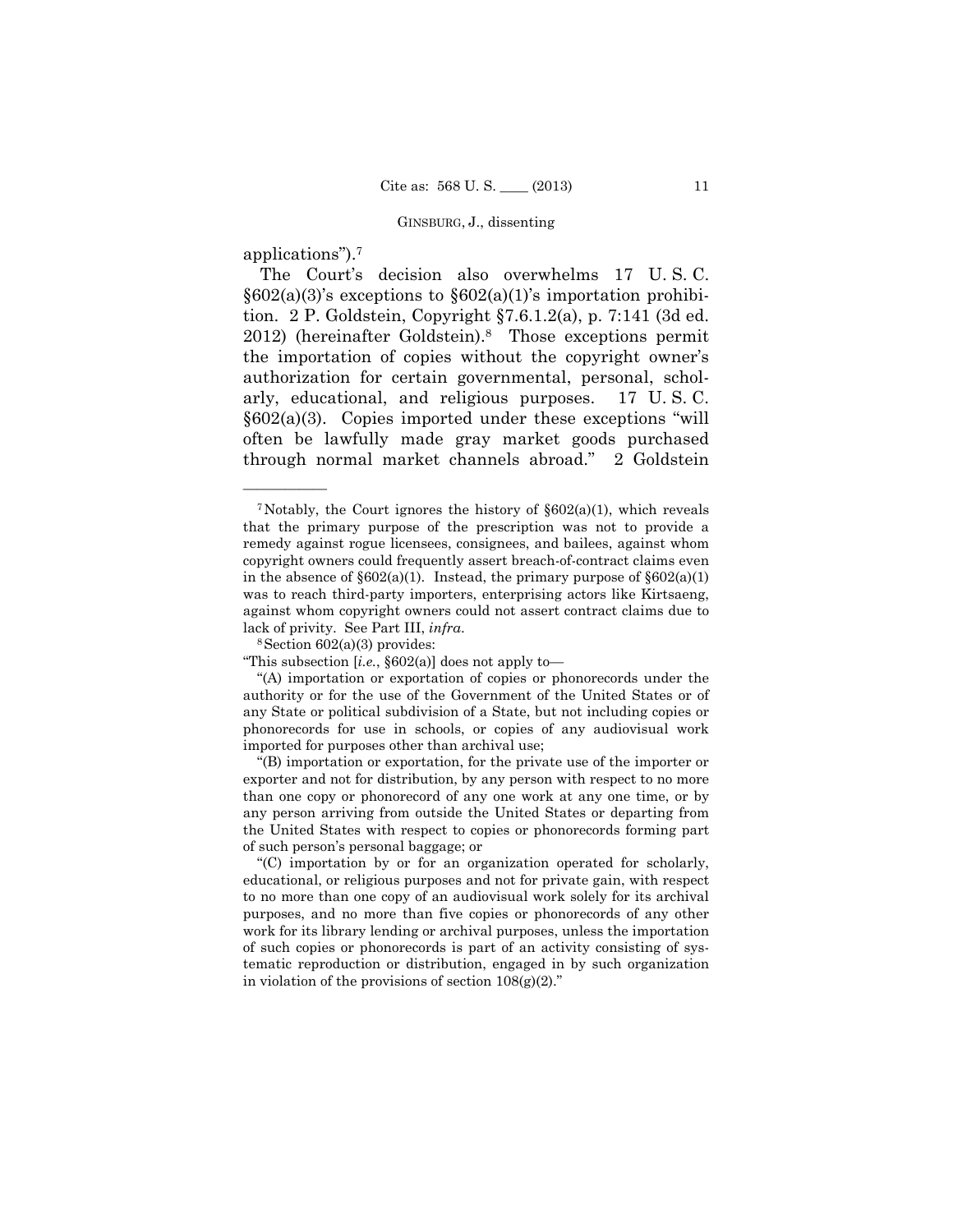$§7.6.1.2(a)$ , at  $7.141.9$  But if, as the Court holds, such copies can in any event be imported by virtue of §109(a),  $§602(a)(3)$ 's work has already been done. For example, had Congress conceived of §109(a)'s sweep as the Court does, what earthly reason would there be to provide, as Congress did in  $\S602(a)(3)(C)$ , that a library may import "no more than five copies" of a non-audiovisual work for its "lending or archival purposes"?

The far more plausible reading of §§109(a) and 602(a), then, is that Congress intended §109(a) to apply to copies made in the United States, not to copies manufactured and sold abroad. That reading of the first sale and importation provisions leaves  $§602(a)(3)$ 's exceptions with real, meaningful work to do. See *TRW Inc.* v. *Andrews*, 534 U. S. 19, 31 (2001) ("It is a cardinal principle of statutory construction that a statute ought, upon the whole, to be so construed that, if it can be prevented, no clause, sentence, or word shall be superfluous, void, or insignificant." (internal quotation marks omitted)). In the range of circumstances covered by the exceptions, §602(a)(3) frees individuals and entities who purchase foreign-made copies abroad from the requirement they would otherwise face under  $\S 602(a)(1)$  of obtaining the copyright owner's permission to import the copies into the United States.10

<sup>9</sup>The term "gray market good" refers to a good that is "imported outside the distribution channels that have been contractually negotiated by the intellectual property owner." Forsyth & Rothnie, Parallel Imports, in The Interface Between Intellectual Property Rights and Competition Policy 429 (S. Anderman ed. 2007). Such goods are also commonly called "parallel imports." *Ibid.* 

<sup>&</sup>lt;sup>10</sup>The Court asserts that its reading of  $$109(a)$  is bolstered by  $$104$ , which extends the copyright "protection[s]" of Title 17 to a wide variety of foreign works. See *ante*, at 10–11. The "protection under this title" afforded by §104, however, is merely protection against infringing conduct within the United States, the only place where Title 17 applies. See 4 W. Patry, Copyright §13:44.10, pp. 13–128 to 13–129 (2012) (hereinafter Patry). Thus, my reading of the phrase "under this title" in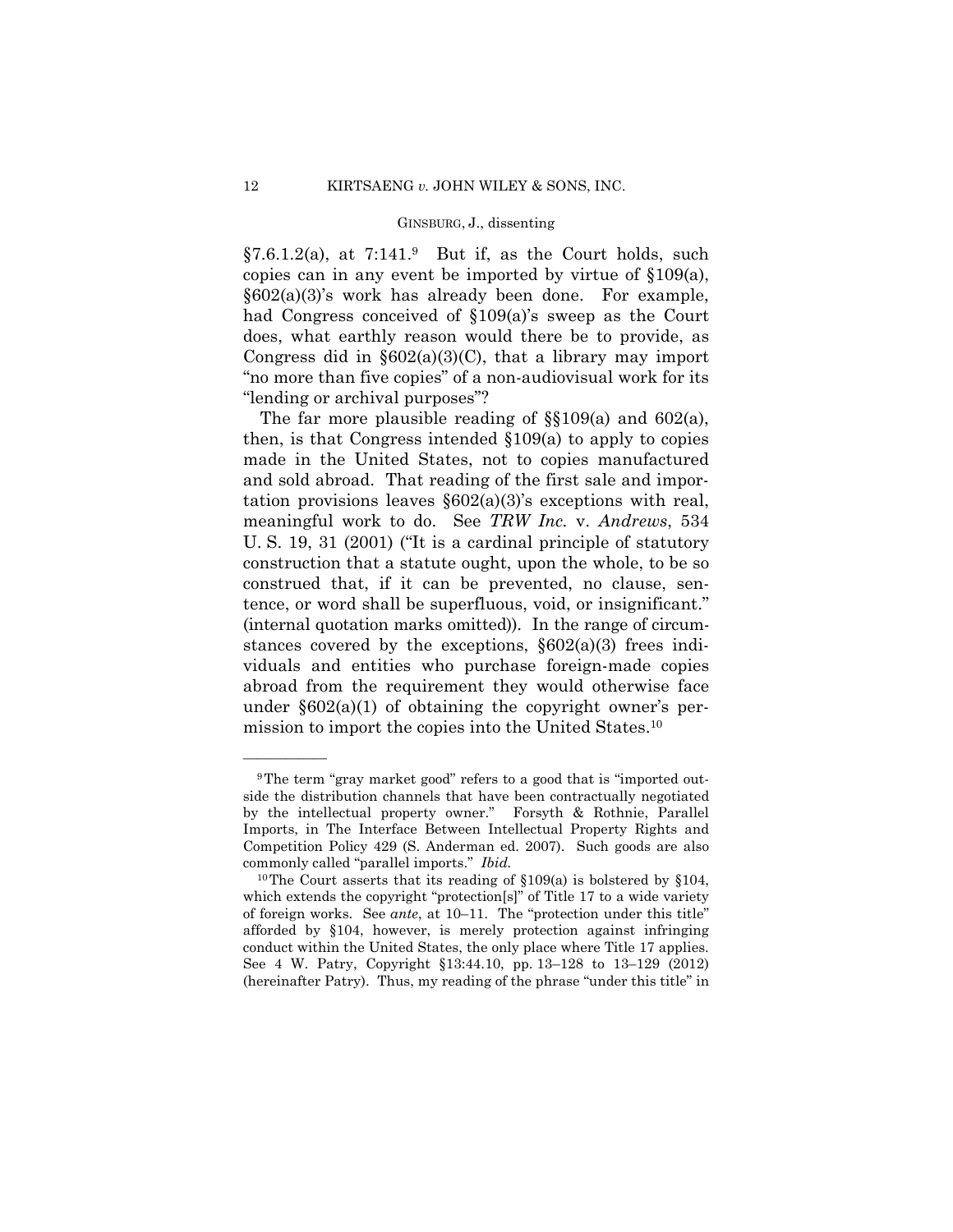## III

The history of  $\S602(a)(1)$  reinforces the conclusion I draw from the text of the relevant provisions: §109(a) does not apply to copies manufactured abroad. Section  $602(a)(1)$  was enacted as part of the Copyright Act of 1976, 90 Stat. 2589–2590. That Act was the product of a lengthy revision effort overseen by the U. S. Copyright Office. See *Mills Music, Inc.* v. *Snyder*, 469 U. S. 153, 159–160 (1985). In its initial 1961 report on recommended revisions, the Copyright Office noted that publishers had "suggested that the [then-existing] import ban on piratical copies should be extended to bar the importation of . . . foreign edition[s]" in violation of "agreements to divide international markets for copyrighted works." Copyright Law Revision: Report of the Register of Copyrights on the General Revision of the U. S. Copyright Law, 87th Cong., 1st Sess., 126 (H. R. Judiciary Comm. Print 1961) (hereinafter Copyright Law Revision). See Copyright Act of 1947, §106, 61 Stat. 663 ("The importation into the United States . . . of any piratical copies of any work copyrighted

<sup>§109(</sup>a) is consistent with Congress' use of that phrase in §104. Furthermore, §104 describes which *works* are entitled to copyright protection under U. S. law. But no one disputes that Wiley's copyrights in the works at issue in this case are valid. The only question is whether Kirtsaeng's importation of *copies* of those works infringed Wiley's copyrights. It is basic to copyright law that "[o]wnership of a copyright . . . is distinct from ownership of any material object in which the work is embodied." 17 U. S. C. §202. See also §101 ("'Copies' are material objects, other than phonorecords, in which a work is fixed by any method now known or later developed, and from which the work can be perceived, reproduced, or otherwise communicated, either directly or with the aid of a machine or device."). Given the distinction copyright law draws between works and copies, §104 is inapposite to the question here presented. 4 Patry §13:44.10, at 13–129 ("There is no connection, linguistically or substantively, between Section[s] 104 and 109: Section 104 deals with national eligibility for the *intangible* work of authorship; Section 109(a) deals with the *tangible*, physical embodiment of the work, the 'copy.'").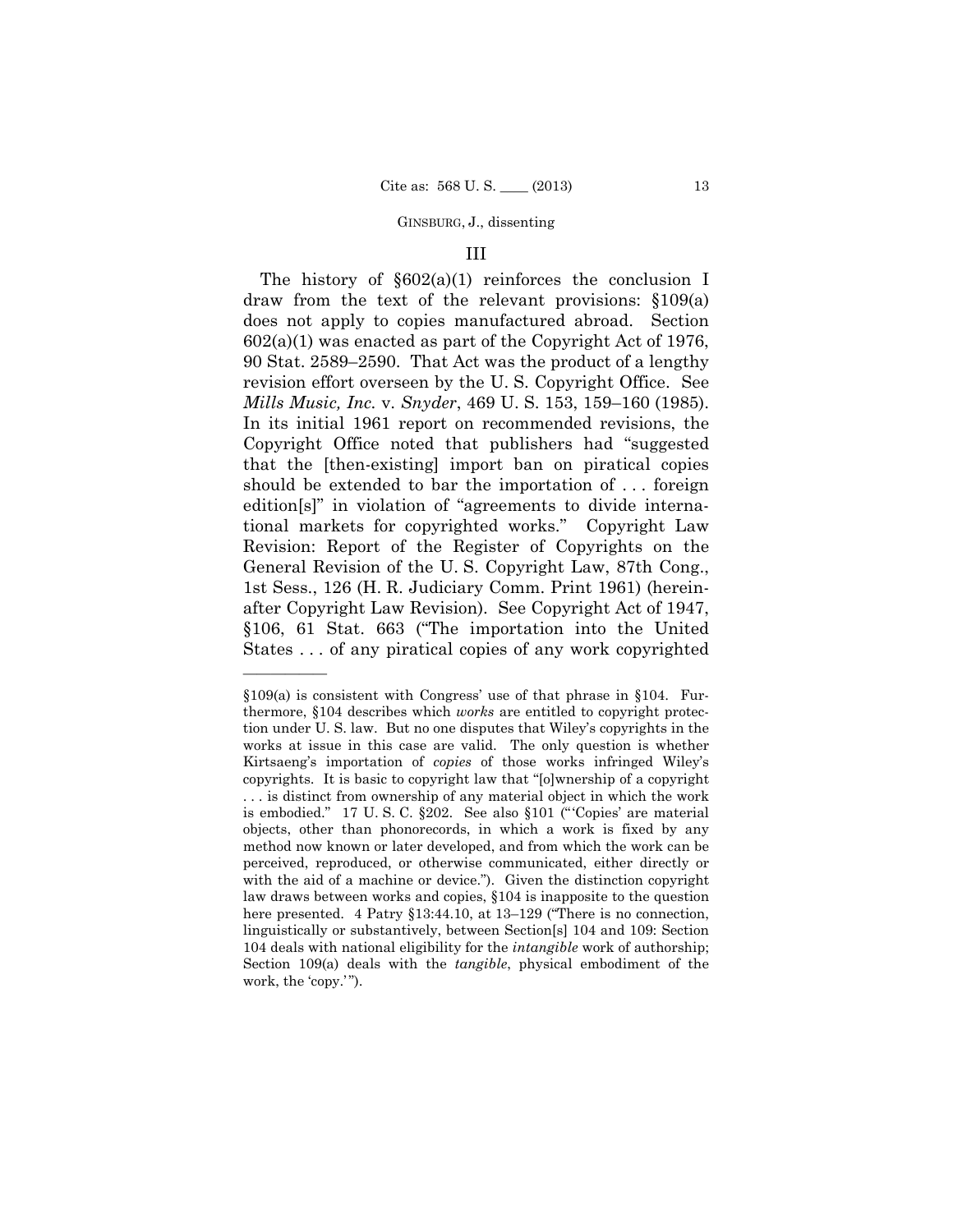in the United States . . . is prohibited."). The Copyright Office originally recommended against such an extension of the importation ban, reasoning that enforcement of territorial restrictions was best left to contract law. Copyright Law Revision 126.

Publishing-industry representatives argued strenuously against the position initially taken by the Copyright Office. At a 1962 panel discussion on the Copyright Office's report, for example, Horace Manges of the American Book Publishers Council stated:

"When a U. S. book publisher enters into a contract with a British publisher to acquire exclusive U. S. rights for a particular book, he often finds that the English edition . . . of that particular book finds its way into this country. Now it's all right to say, 'Commence a lawsuit for breach of contract.' But this is expensive, burdensome, and, for the most part, ineffective." Copyright Law Revision Part 2: Discussion and Comments on Report of the Register of Copyrights on the General Revision of the U. S. Copyright Law, 88th Cong., 1st Sess., 212 (H. R. Judiciary Comm. Print 1963).

Sidney Diamond, representing London Records, elaborated on Manges' statement. "There are many situations," he explained, "in which it is not necessarily a question of the inadequacy of a contract remedy—in the sense that it may be difficult or not quick enough to solve the particular problem." *Id.*, at 213. "Very frequently," Diamond stated, publishers "run into a situation where . . . copies of [a] work . . . produced in a foreign country . . . may be shipped [to the United States] without violating any contract of the U. S. copyright proprietor." *Ibid.* To illustrate, Diamond noted, if a "British publisher [sells a copy] to an individual who in turn ship[s] it over" to the United States, the individual's conduct would not "violate [any] contract between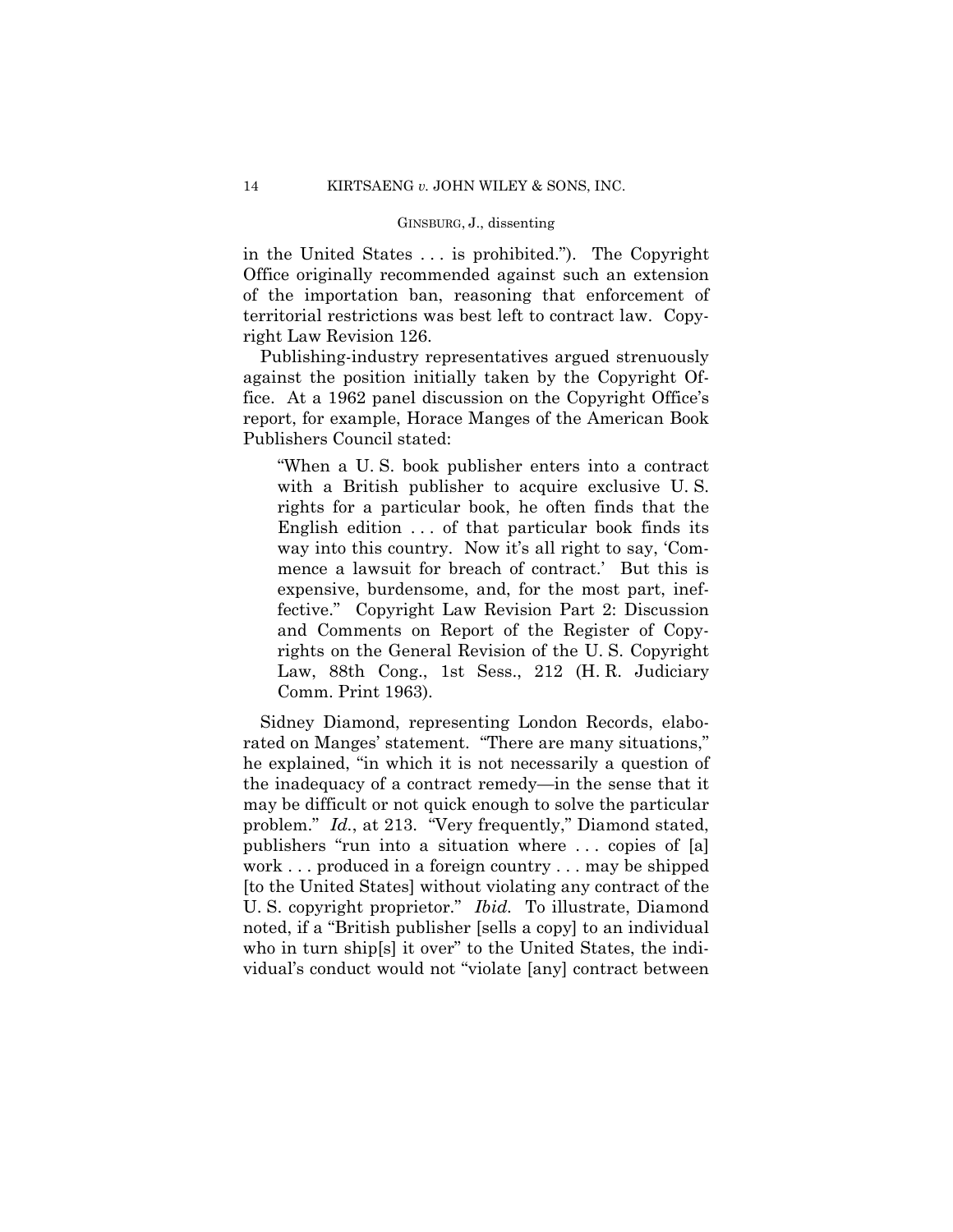the British and the American publisher." *Ibid.* In such a case, "no possibility of any contract remedy" would exist. *Ibid.* The facts of Kirtsaeng's case fit Diamond's example, save that the copies at issue here were printed and initially sold in Asia rather than Great Britain.

After considering comments on its 1961 report, the Copyright Office "prepared a preliminary draft of provisions for a new copyright statute." Copyright Law Revision Part 3: Preliminary Draft for Revised U. S. Copyright Law and Discussions and Comments on the Draft, 88th Cong., 2d Sess., V (H. R. Judiciary Comm. Print 1964). Section 44 of the draft statute addressed the concerns raised by publishing-industry representatives. In particular, §44(a) provided:

"Importation into the United States of copies or records of a work for the purpose of distribution to the public shall, if such articles are imported without the authority of the owner of the exclusive right to distribute copies or records under this title, constitute an infringement of copyright actionable under section 35 [*i.e.*, the section providing for a private cause of action for copyright infringement]." *Id.*, at 32–33.

In a 1964 panel discussion regarding the draft statute, Abe Goldman, the Copyright Office's General Counsel, left no doubt about the meaning of §44(a). It represented, he explained, a "shif[t]" from the Copyright Office's 1961 report, which had recommended against using copyright law to facilitate publishers' efforts to segment international markets. Copyright Law Revision Part 4: Further Discussions and Comments on Preliminary Draft for Revised U. S. Copyright Law, 88th Cong., 2d Sess., 203 (H. R. Judiciary Comm. Print 1964). Section 44(a), Goldman stated, would allow copyright owners to bring infringement actions against importers of "foreign copies that were made under proper authority." *Ibid.* See also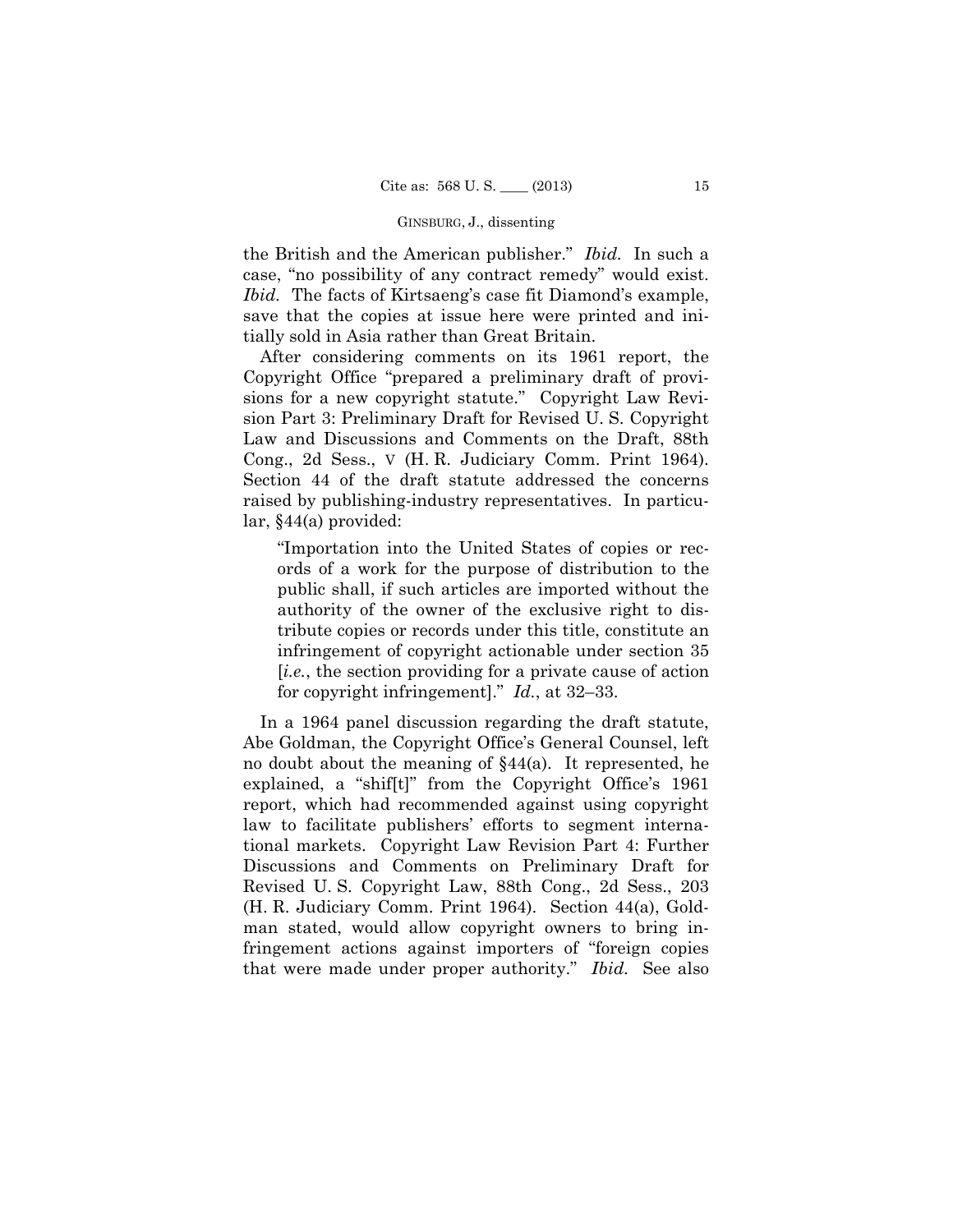*id.*, at 205–206 (Goldman agreed with a speaker's comment that §44(a) "enlarge[d]" U. S. copyright law by extending import prohibitions "to works legally produced in Europe" and other foreign countries).<sup>11</sup>

The next step in the copyright revision process was the introduction in Congress of a draft bill on July 20, 1964. See Copyright Law Revision Part 5: 1964 Revision Bill with Discussions and Comments, 89th Cong., 1st Sess., III (H. R. Judiciary Comm. Print 1965). After another round of public comments, a revised bill was introduced on February 4, 1965. See Copyright Law Revision Part 6: Supplementary Report of the Register of Copyrights on the General Revision of the U. S. Copyright Law: 1965 Revision Bill, 89th Cong., 1st Sess., V (H. R. Judiciary Comm. Print 1965) (hereinafter Copyright Law Revision Part 6). In language closely resembling the statutory text later enacted by Congress, §602(a) of the 1965 bill provided:

"Importation into the United States, without the authority of the owner of copyright under this title, of copies or phonorecords of a work for the purpose of distribution to the public is an infringement of the exclusive right to distribute copies or phonorecords under section 106, actionable under section 501." *Id.*, at 292.12

<sup>11</sup>As the Court observes, *ante*, at 29, Irwin Karp of the Authors League of America stated at the 1964 panel discussion that §44(a) ran counter to "the very basic concept of copyright law that, once you've sold a copy legally, you can't restrict its resale." Copyright Law Revision Part 4, at 212. When asked if he was "presenting . . . an argument against" §44(a), however, Karp responded that he was "neutral on th[e] provision." *Id.*, at 211. There is thus little reason to believe that any changes to the wording of  $\S 44(a)$  before its codification in  $\S 602(a)$  were made in response to Karp's discussion of "the problem of restricting [the] transfer of . . . lawfully obtained [foreign] copies." *Ibid.* 

<sup>&</sup>lt;sup>12</sup>There is but one difference between this language from the 1965 bill and the corresponding language in the current version of  $\S 602(a)(1)$ :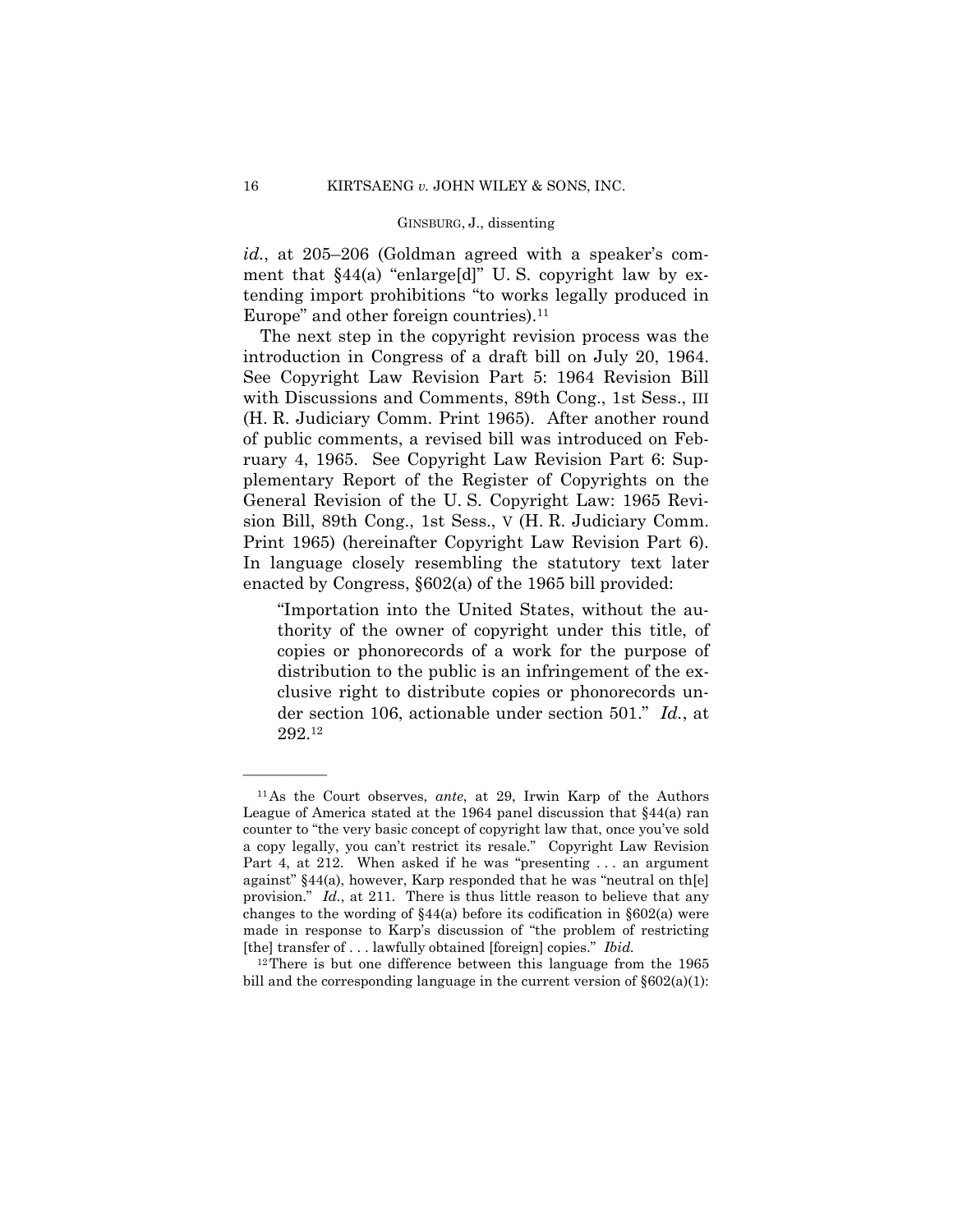The Court implies that the 1965 bill's "explici[t] refer[ence] to §106" showed a marked departure from §44(a) of the Copyright Office's prior draft. *Ante*, at 29. The Copyright Office, however, did not see it that way. In its summary of the 1965 bill's provisions, the Copyright Office observed that §602(a) of the 1965 bill, like §44(a) of the Copyright Office's prior draft, see *supra*, at 15–16, permitted copyright owners to bring infringement actions against unauthorized importers in cases "where the copyright owner had authorized the making of [the imported] copies in a foreign country for distribution only in that country." Copyright Law Revision Part 6, at 149–150. See also *id.*, at XXVI (Under §602(a) of the 1965 bill, "[a]n unauthorized importer could be enjoined and sued for damages both where the copies or phonorecords he was importing were 'piratical' (that is, where their making would have constituted an infringement if the U. S. copyright law could have been applied), and where their making was 'lawful.'").

The current text of  $\S 602(a)(1)$  was finally enacted into law in 1976. See Copyright Act of 1976, §602(a), 90 Stat. 2589–2590. The House and Senate Committee Reports on the 1976 Act demonstrate that Congress understood, as did the Copyright Office, just what that text meant. Both Reports state:

"Section 602 [deals] with two separate situations: importation of 'piratical' articles (that is, copies or phonorecords made without any authorization of the

 language contained in the 1964 bill. See Copyright Law Revision Part In the current version, the phrase "for the purpose of distribution to the public" is omitted and the phrase "that have been acquired outside the United States" appears in its stead. There are no material differences between the quoted language from the 1965 bill and the corresponding 6: Supplementary Report of the Register of Copyrights on the General Revision of the U. S. Copyright Law: 1965 Revision Bill, 89th Cong., 1st Sess., 292–293 (H. R. Judiciary Comm. Print 1965).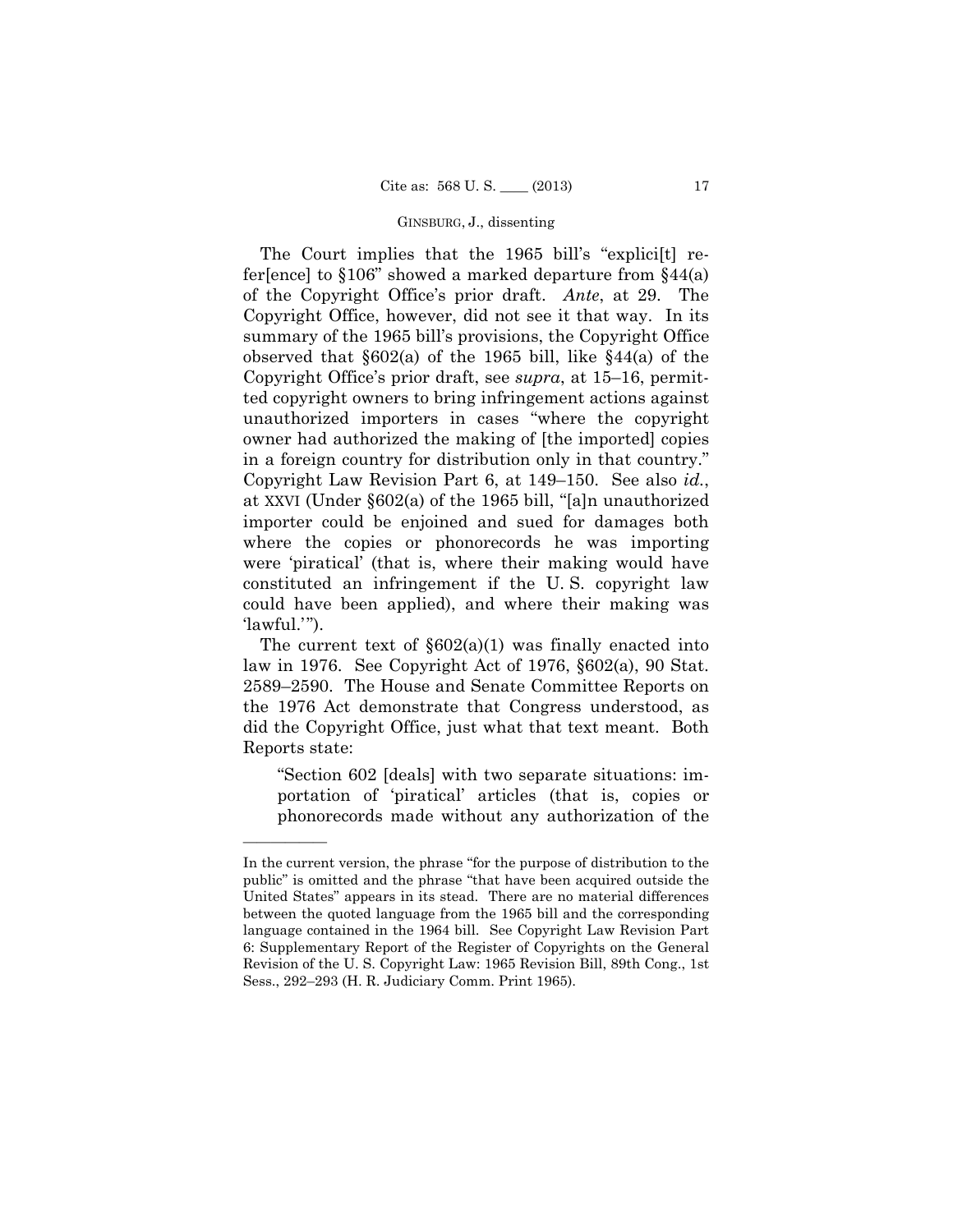copyright owner), and unauthorized importation of copies or phonorecords that were lawfully made. *The general approach of section 602 is to make unauthorized importation an act of infringement in both cases*, but to permit the Bureau of Customs to prohibit importation only of 'piratical' articles." S. Rep. No. 94– 473, p. 151 (1975) (emphasis added). See also H. R. Rep. No. 94–1476, p. 169 (1976) (same).

In sum, the legislative history of the Copyright Act of 1976 is hardly "inconclusive." *Ante*, at 28. To the contrary, it confirms what the plain text of the Act conveys: Congress intended  $\S602(a)(1)$  to provide copyright owners with a remedy against the unauthorized importation of foreign-made copies of their works, even if those copies were made and sold abroad with the copyright owner's authorization.13

# IV

 tual property rights under the laws of different nations. Unlike the Court's holding, my position is consistent with the stance the United States has taken in internationaltrade negotiations. This case bears on the highly contentious trade issue of interterritorial exhaustion. The issue arises because intellectual property law is territorial in nature, see *supra*, at 6, which means that creators of intellectual property "may hold a set of parallel" intellec-Chiappetta, The Desirability of Agreeing to Disagree: The WTO, TRIPS, International IPR Exhaustion and a Few Other Things, 21 Mich. J. Int'l L. 333, 340–341 (2000) (hereinafter Chiappetta). There is no international con

<sup>&</sup>lt;sup>13</sup>The Court purports to find support for its position in the House and Senate Committee Reports on the 1976 Copyright Act. *Ante*, at 30–31. It fails to come up with anything in the Act's legislative history, however, showing that Congress understood the words "lawfully made under this title" in §109(a) to encompass foreign-made copies.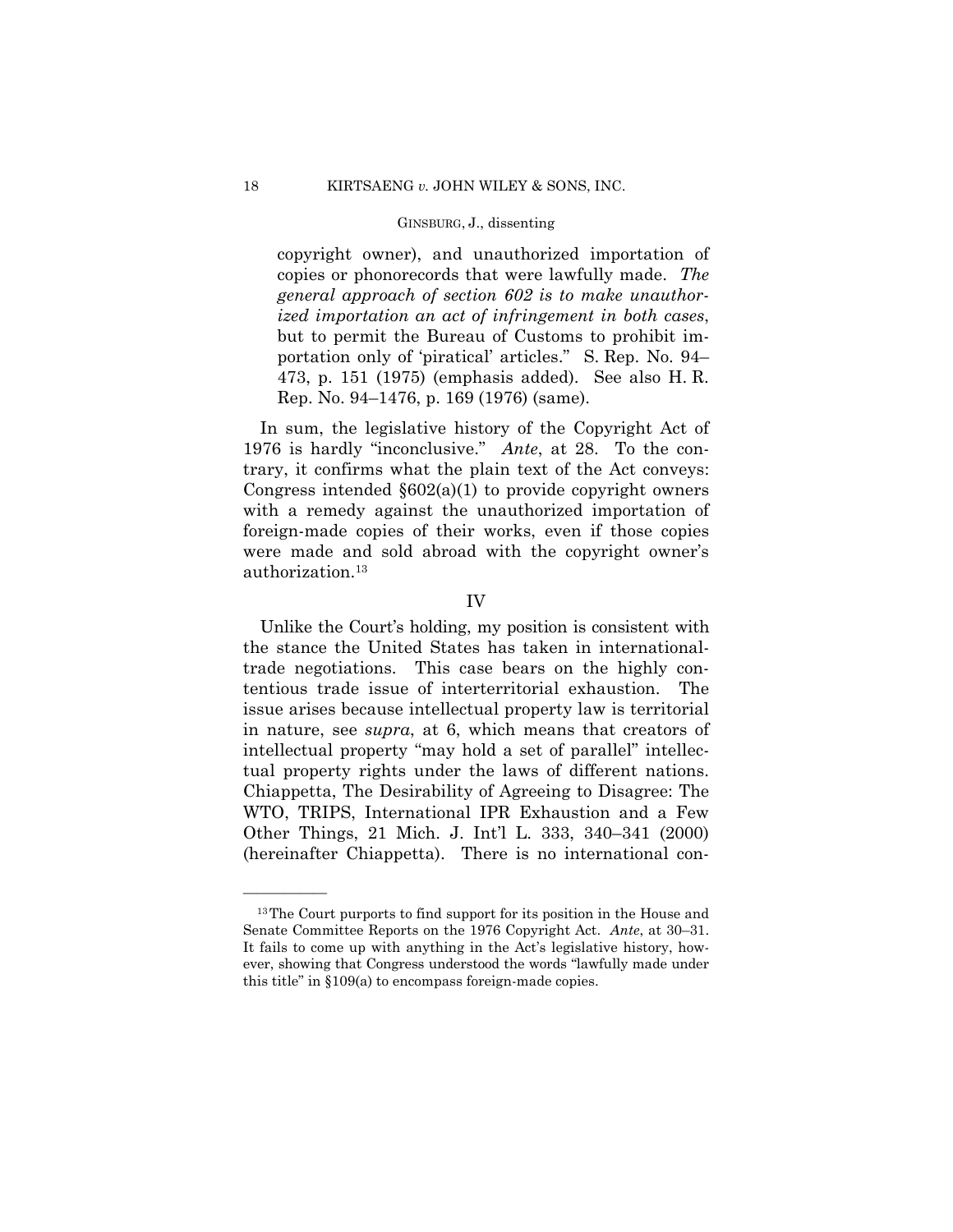sensus on whether the sale in one country of a good incorporating protected intellectual property exhausts the intellectual property owner's right to control the distribution of that good elsewhere. Indeed, the members of the World Trade Organization, "agreeing to disagree,"14 provided in Article 6 of the Agreement on Trade-Related Aspects of Intellectual Property Rights (TRIPS), Apr. 15, 1994, 33 I. L. M. 1197, 1200, that "nothing in this Agreement shall be used to address the issue of . . . exhaustion." See Chiappetta 346 (observing that exhaustion of intellectual property rights was "hotly debated" during the TRIPS negotiations and that Article 6 "reflects [the negotiators'] ultimate inability to agree" on a single international standard). Similar language appears in other treaties to which the United States is a party. See World Intellectual Property Organization (WIPO) Copyright Treaty, Art. 6(2), Dec. 20, 1996, S. Treaty Doc. No. 105–17, p. 7 ("Nothing in this Treaty shall affect the freedom of Contracting Parties to determine the conditions, if any, under which the exhaustion of the right [to control distribution of copies of a copyrighted work] applies after the first sale or other transfer of ownership of the original or a copy of the work with the authorization of the author."); WIPO Performances and Phonograms Treaty, Art. 8(2), Dec. 20, 1996, S. Treaty Doc. No. 105–17, p. 28 (containing language nearly identical to Article 6(2) of the WIPO Copyright Treaty).

In the absence of agreement at the international level, each country has been left to choose for itself the exhaustion framework it will follow. One option is a nationalexhaustion regime, under which a copyright owner's right

<sup>14</sup>Chiappetta, The Desirability of Agreeing to Disagree: The WTO, TRIPS, International IPR Exhaustion and a Few Other Things, 21 Mich. J. Int'l L. 333, 340 (2000) (hereinafter Chiappetta) (internal quotation marks omitted).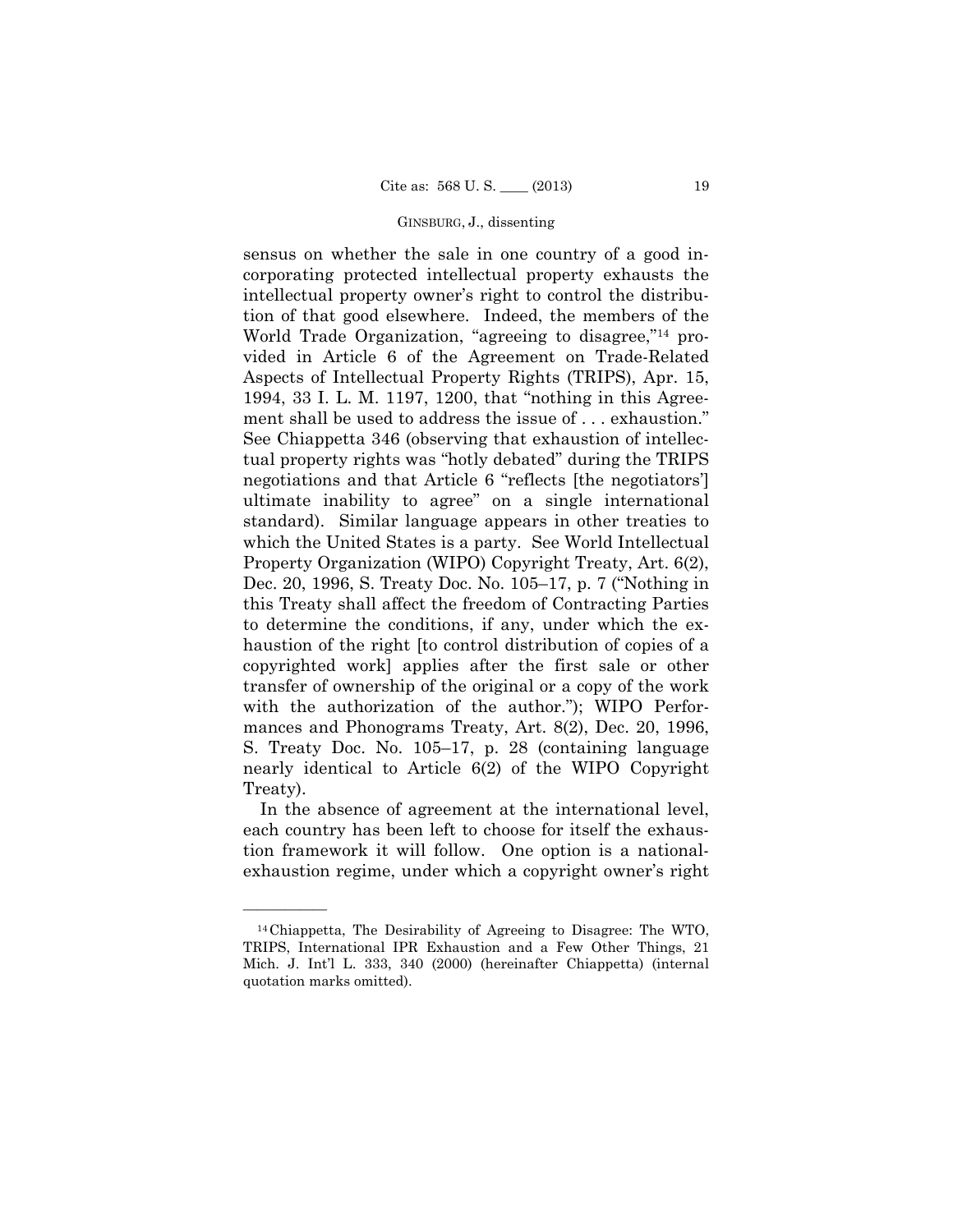tion right throughout that region. See *id.*, at 430, 445. Section 602(a)(1), in my view, ties the United States to a to control distribution of a particular copy is exhausted only within the country in which the copy is sold. See Forsyth & Rothnie, Parallel Imports, in The Interface Between Intellectual Property Rights and Competition Policy 429, 430 (S. Anderman ed. 2007) (hereinafter Forsyth & Rothnie). Another option is a rule of international exhaustion, under which the authorized distribution of a particular copy anywhere in the world exhausts the copyright owner's distribution right everywhere with respect to that copy. See *ibid.* The European Union has adopted the intermediate approach of regional exhaustion, under which the sale of a copy anywhere within the European Economic Area exhausts the copyright owner's distribunational-exhaustion framework. The Court's decision, in contrast, places the United States solidly in the internationalexhaustion camp.

Strong arguments have been made both in favor of, and in opposition to, international exhaustion. See Chiappetta 360 ("[r]easonable people making valid points can, and do, reach conflicting conclusions" regarding the desirability of international exhaustion). International exhaustion subjects copyright-protected goods to competition from lower priced imports and, to that extent, benefits consumers. Correspondingly, copyright owners profit from a national-exhaustion regime, which also enlarges the monetary incentive to create new copyrightable works. See Forsyth & Rothnie 432–437 (surveying arguments for and against international exhaustion).

Weighing the competing policy concerns, our Government reached the conclusion that widespread adoption of the international-exhaustion framework would be inconsistent with the long-term economic interests of the United States. See Brief for United States as *Amicus Curiae* in *Quality King*, O. T. 1997, No. 96–1470, pp. 22–26 (herein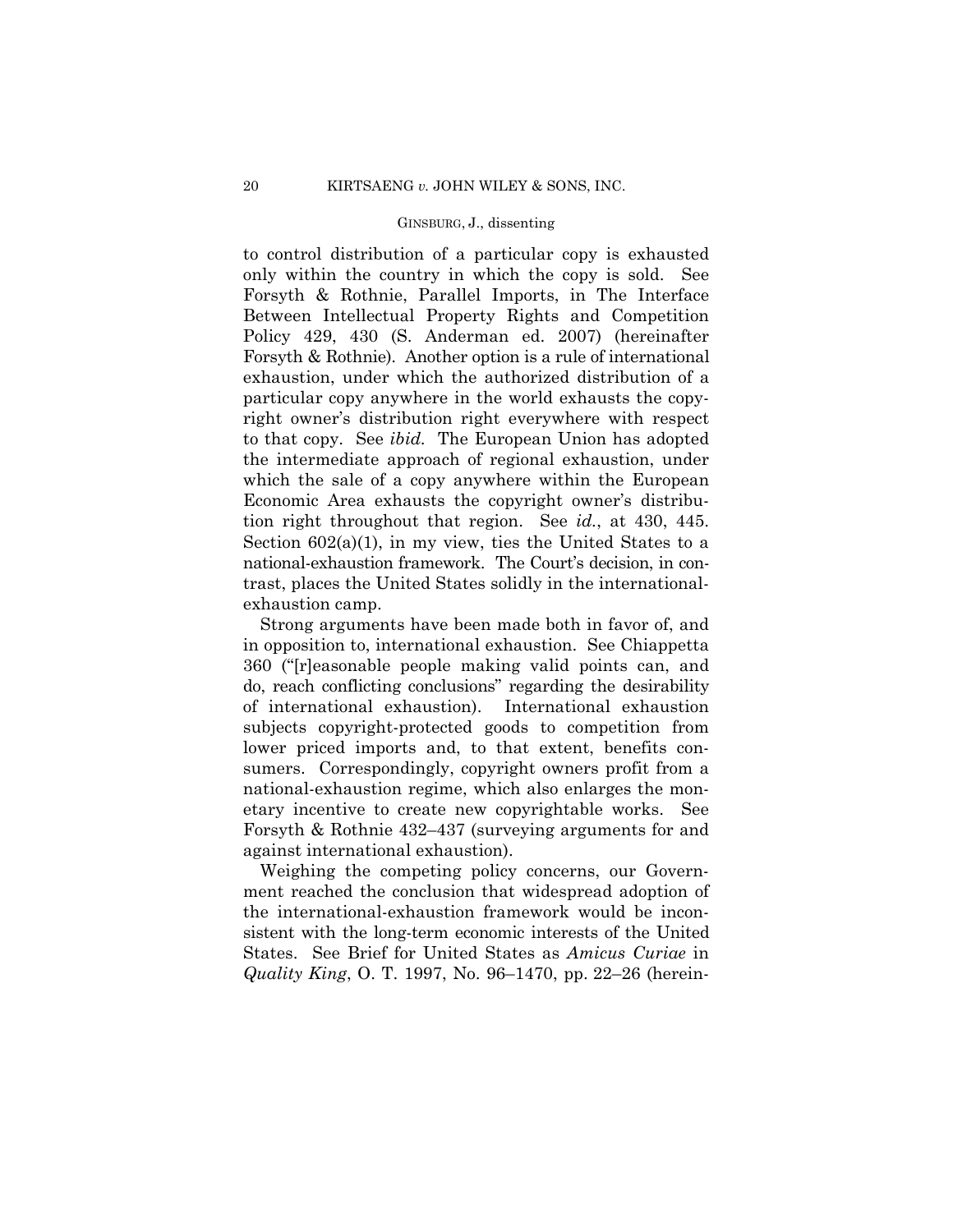after *Quality King* Brief).15 Accordingly, the United States has steadfastly "taken the position in international trade negotiations that domestic copyright owners should ... have the right to prevent the unauthorized importation of copies of their work sold abroad." *Id.*, at 22. The United States has "advanced this position in multilateral trade negotiations," including the negotiations on the TRIPS Agreement. *Id.*, at 24. See also D. Gervais, The TRIPS Agreement: Drafting History and Analysis §2.63, p. 199 (3d ed. 2008). It has also taken a dim view of our trading partners' adoption of legislation incorporating elements of international exhaustion. See Clapperton & Corones, Locking in Customers, Locking Out Competitors: Anti-Circumvention Laws in Australia and Their Potential Effect on Competition in High Technology Markets, 30 Melbourne U. L. Rev. 657, 664 (2006) (United States expressed concern regarding international-exhaustion legislation in Australia); Montén, Comment, The Inconsistency Between Section 301 and TRIPS: Counterproductive With Respect to the Future of International Protection of Intellectual Property Rights? 9 Marq. Intellectual

<sup>15</sup>The Court states that my "reliance on the Solicitor General's position in *Quality King* is undermined by his agreement in that case with [the] reading of §109(a)" that the Court today adopts. *Ante,* at 33. The United States' principal concern in both *Quality King* and this case, however, has been to protect copyright owners' "right to prevent parallel imports." Brief for United States as *Amicus Curiae* in *Quality King*, O. T. 1997, No. 96–1470, p. 6 (hereinafter *Quality King* Brief). See also Brief for United States as *Amicus Curiae* 14 (arguing that Kirtsaeng's interpretation of §109(a), which the Court adopts, would "subver[t] Section 602(a)(1)'s ban on unauthorized importation"). In *Quality King*, the Solicitor General urged this Court to hold that §109(a)'s codification of the first sale doctrine does not limit the right to control importation set forth in §602(a). *Quality King* Brief 7–30. After *Quality King* rejected that contention, the United States reconsidered its position, and it now endorses the interpretation of the §109(a) phrase "lawfully made under this title" I would adopt. Brief for United States as *Amicus Curiae* 6–7, 13–14.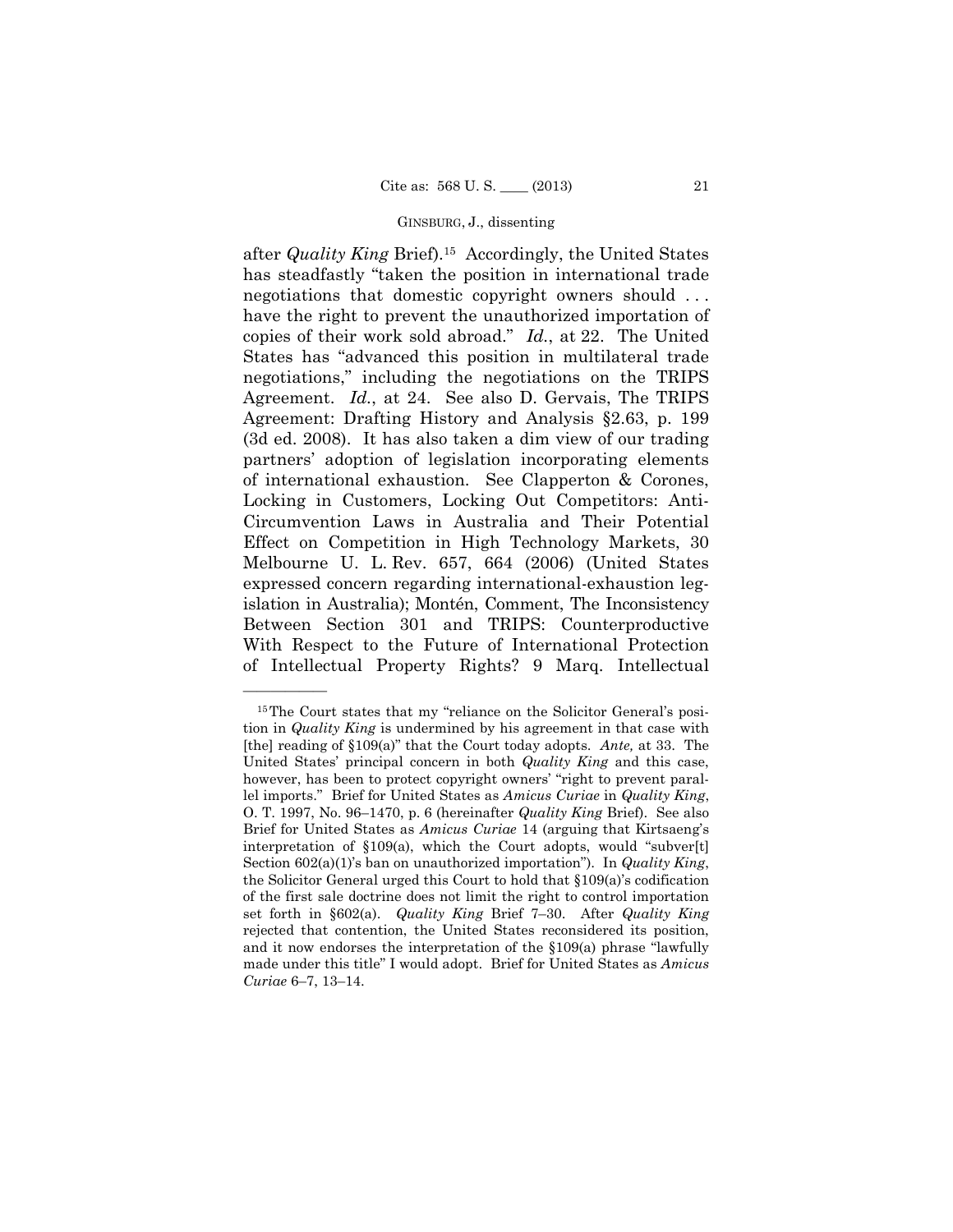Property L. Rev. 387, 417–418 (2005) (same with respect to New Zealand and Taiwan).

 (GINSBURG, J., concurring). *Quality King* left open the Even if the text and history of the Copyright Act were ambiguous on the answer to the question this case presents which they are not, see Parts II–III, *supra*16—I would resist a holding out of accord with the firm position the United States has taken on exhaustion in international negotiations. *Quality King*, I acknowledge, discounted the Government's concerns about potential inconsistency with United States obligations under certain bilateral trade agreements. See 523 U. S., at 153–154. See also *Quality King* Brief 22–24 (listing the agreements). That decision, however, dealt only with copyright-protected products made in the United States. See 523 U. S., at 154 question whether owners of U. S. copyrights could retain control over the importation of copies manufactured and sold abroad—a point the Court obscures, see *ante,* at 33 (arguing that *Quality King* "significantly eroded" the national-exhaustion principle that, in my view,  $\S 602(a)(1)$ embraces). The Court today answers that question with a resounding "no," and in doing so, it risks undermining the United States' credibility on the world stage. While the Government has urged our trading partners to refrain from adopting international-exhaustion regimes that could benefit consumers within their borders but would impact adversely on intellectual-property producers in the United States, the Court embraces an international-exhaustion rule that could benefit U. S. consumers but would likely

<sup>&</sup>lt;sup>16</sup> Congress hardly lacks capacity to provide for international exhaustion when that is its intent. Indeed, Congress has expressly provided for international exhaustion in the narrow context of semiconductor chips embodying protected "mask works." See 17 U. S. C. §§905(2), 906(b). See also 2 M. Nimmer & D. Nimmer, Copyright §8A.06[E], p. 8A–37 (2012) (hereinafter Nimmer) ("[T]he first sale doctrine under [§906(b)] expressly immunizes unauthorized importation.").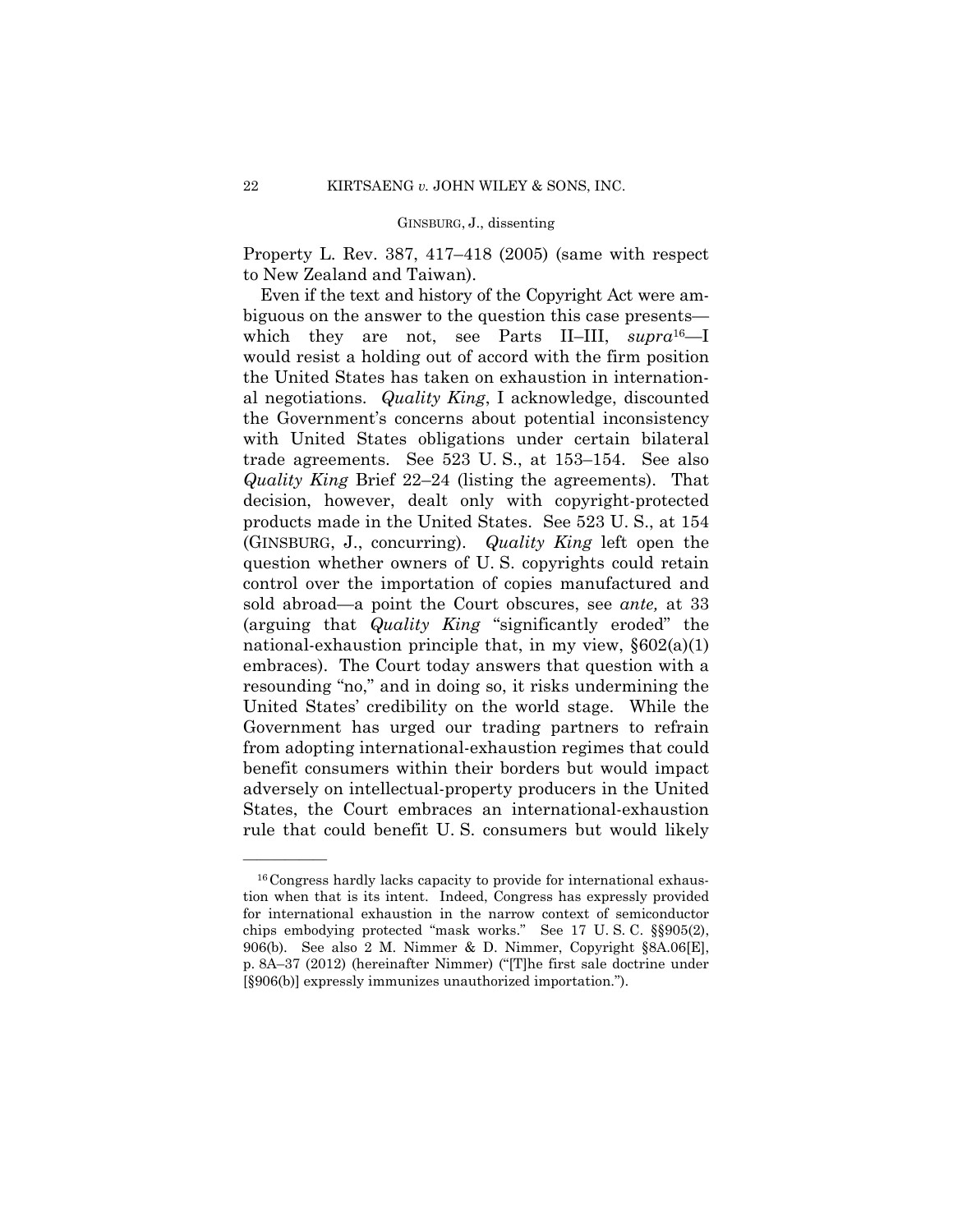disadvantage foreign holders of U. S. copyrights. This dissonance scarcely enhances the United States' "role as a trusted partner in multilateral endeavors." *Vimar Seguros y Reaseguros, S. A.* v. *M/V Sky Reefer*, 515 U. S. 528, 539 (1995).

V

I turn now to the Court's justifications for a decision difficult to reconcile with the Copyright Act's text and history.

A

The Court asserts that its holding "is consistent with antitrust laws that ordinarily forbid market divisions." *Ante*, at 32. See also *ante*, at 18 (again referring to antitrust principles). Section  $602(a)(1)$ , however, read as I do and as the Government does, simply facilitates copyright owners' efforts to impose "vertical restraints" on distributors of copies of their works. See Forsyth & Rothnie 435 ("Parallel importation restrictions enable manufacturers and distributors to erect 'vertical restraints' in the market through exclusive distribution agreements."). See generally *Leegin Creative Leather Products, Inc.* v. *PSKS, Inc.*, 551 U. S. 877 (2007) (discussing vertical restraints). We have held that vertical restraints are not *per se* illegal under §1 of the Sherman Act, 15 U. S. C. §1, because such "restraints can have procompetitive effects." 551 U. S., at 881–882.17

<sup>17</sup>Despite the Court's suggestion to the contrary, this case in no way implicates the *per se* antitrust prohibition against *horizontal*  " '[a]greements between competitors to allocate territories to minimize competition.'" Ante, at 32 (quoting *Palmer* v. *BRG of Ga., Inc.*, 498 U. S. 46, 49 (1990) (*per curiam*)). Wiley is not requesting authority to enter into collusive agreements with other textbook publishers that would, for example, make Wiley the exclusive supplier of textbooks on particular subjects within particular geographic regions. Instead, Wiley asserts no more than the prerogative to impose *vertical* restraints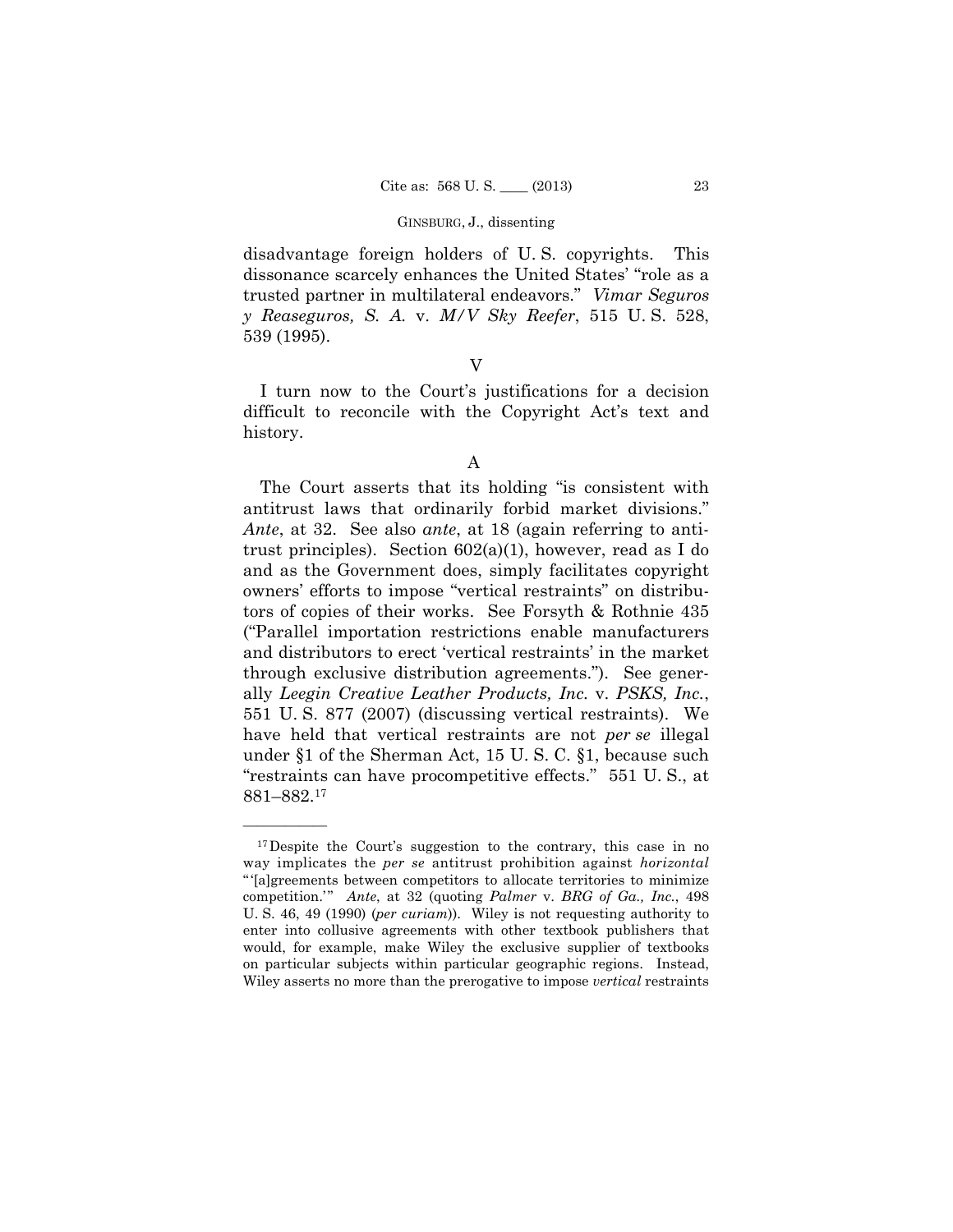## B

 *ante*, at 2–3 (KAGAN, J., concurring) (expressing concern The Court sees many "horribles" following from a holding that the §109(a) phrase "lawfully made under this title" does not encompass foreign-made copies. *Ante*, at 22 (internal quotation marks omitted). If §109(a) excluded foreign-made copies, the Court fears, then copyright owners could exercise perpetual control over the downstream distribution or public display of such copies. A ruling in Wiley's favor, the Court asserts, would shutter libraries, put used-book dealers out of business, cripple art museums, and prevent the resale of a wide range of consumer goods, from cars to calculators. *Ante*, at 19–22. See also about "imposing downstream liability on those who purchase and resell in the United States copies that happen to have been manufactured abroad"). Copyright law and precedent, however, erect barriers to the anticipated horribles.18

1

Recognizing that foreign-made copies fall outside the ambit of §109(a) would not mean they are forever free of the first sale doctrine. As earlier observed, see *supra*, at 2, the Court stated that doctrine initially in its 1908 *Bobbs-*

on the distribution of its own textbooks. See Hovenkamp, Post-Sale Restraints and Competitive Harm: The First Sale Doctrine in Perspective, 66 N. Y. U. Ann. Survey Am. L. 487, 488 (2011) ("vertical restraints" include "limits [on] the way a seller's own product can be distributed"). 18As the Court observes, *ante,* at 32–33, the United States stated at

 ingful effect to §602(a)(1)'s ban on unauthorized importation. *Ibid.* oral argument that the types of "horribles" predicted in the Court's opinion would, if they came to pass, be "worse than the frustration of market segmentation" that will result from the Court's interpretation of §109(a). Tr. of Oral Arg. 51. The United States, however, recognized that this purported dilemma is a false one. As the United States explained, the Court's horribles can be avoided while still giving mean-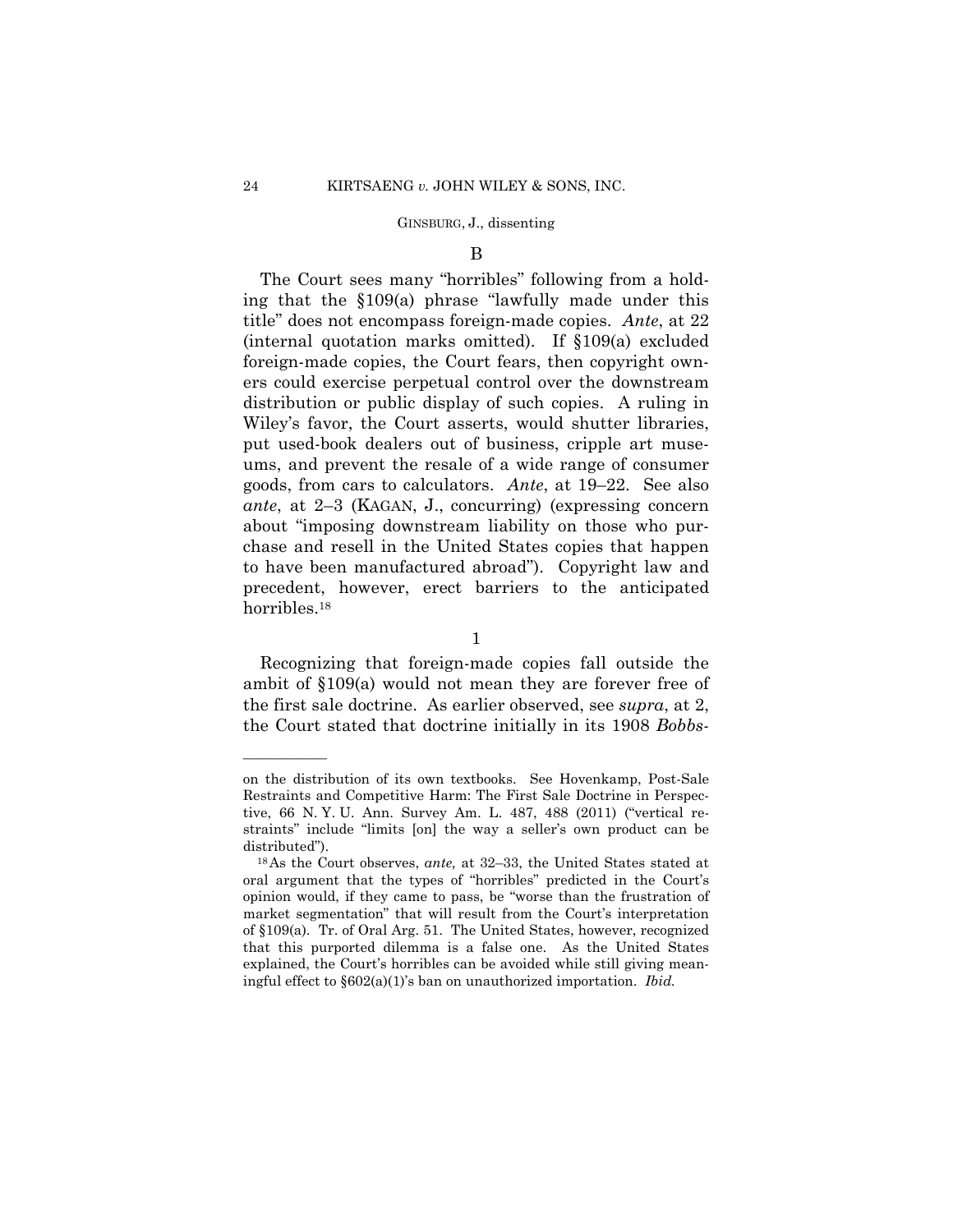copying, executing, finishing, and vending" their works. *Merrill* decision. At that time, no statutory provision expressly codified the first sale doctrine. Instead, copyright law merely provided that copyright owners had "the sole liberty of printing, reprinting, publishing, completing, Copyright Act of 1891, §1, 26 Stat. 1107.

In *Bobbs-Merrill*, the Court addressed the scope of the statutory right to "ven[d]." In granting that right, the Court held, Congress did not intend to permit copyright owners "to fasten . . . a restriction upon the subsequent alienation of the subject-matter of copyright after the owner had parted with the title to one who had acquired full dominion over it and had given a satisfactory price for it." 210 U. S., at 349–350. "[O]ne who has sold a copyrighted article . . . without restriction," the Court explained, "has parted with all right to control the sale of it." *Id.*, at 350. Thus, "[t]he purchaser of a book, once sold by authority of the owner of the copyright, may sell it again, although he could not publish a new edition of it." *Ibid.* 

 the Court was "purely [one] of statutory construction").19 Under the logic of *Bobbs-Merrill*, the sale of a foreignmanufactured copy in the United States carried out with the copyright owner's authorization would exhaust the copyright owner's right to "vend" that copy. The copy could thenceforth be resold, lent out, or otherwise redistributed without further authorization from the copyright owner. Although §106(3) uses the word "distribute" rather than "vend," there is no reason to think Congress intended the word "distribute" to bear a meaning different from the construction the Court gave to the word "vend" in *Bobbs-Merrill*. See *ibid.* (emphasizing that the question before

<sup>19</sup> It appears that the Copyright Act of 1976 omitted the word "vend" and introduced the word "distribute" to avoid the "redundan[cy]" present in pre-1976 law. Copyright Law Revision: Report of the Register of Copyrights on the General Revision of the U. S. Copyright Law, 87th Cong., 1st Sess., 21 (H. R. Judiciary Comm. Print 1961) (noting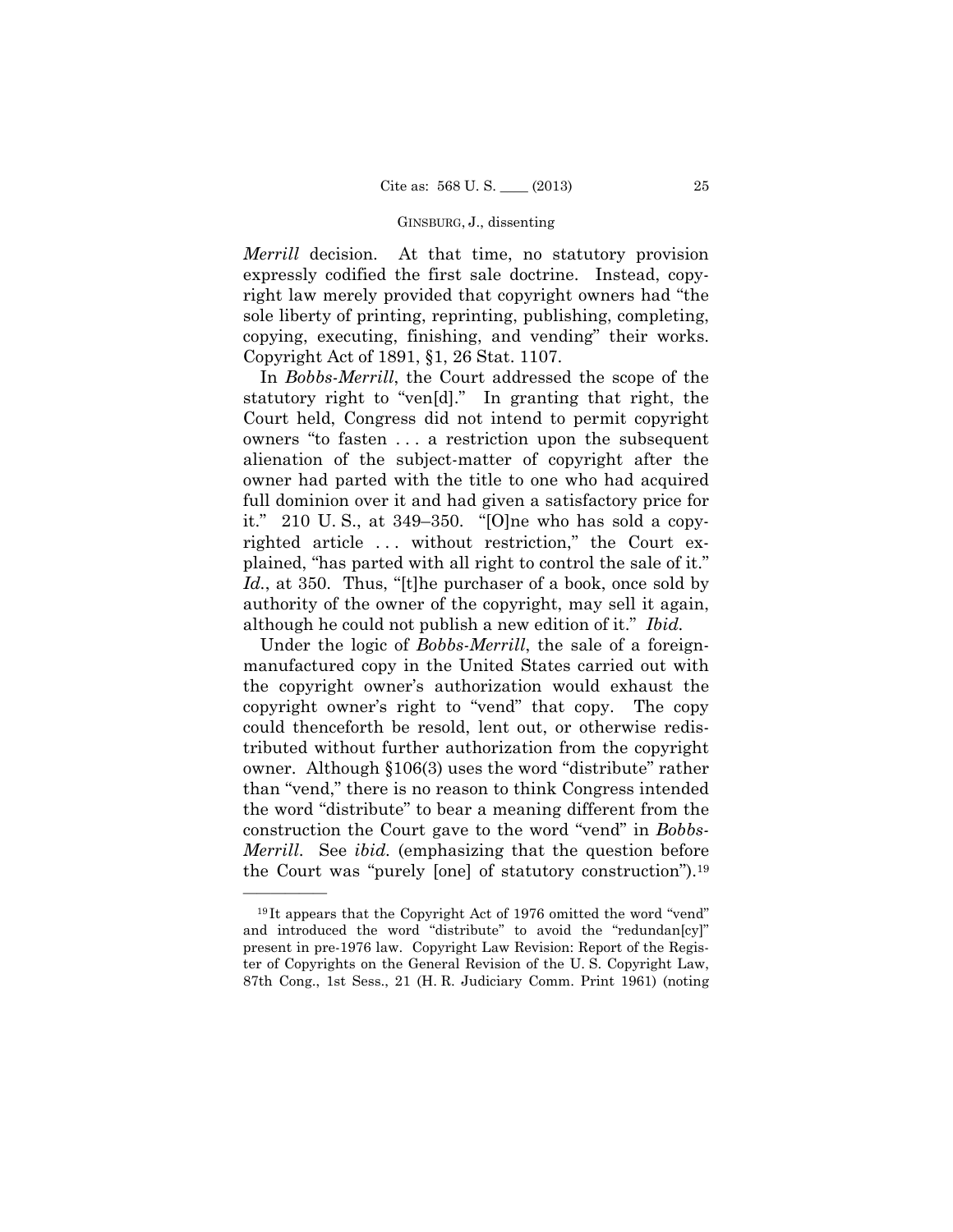Thus, in accord with *Bobbs-Merrill*, the first authorized distribution of a foreign-made copy in the United States exhausts the copyright owner's distribution right under §106(3). After such an authorized distribution, a library may lend, or a used-book dealer may resell, the foreignmade copy without seeking the copyright owner's permission. Cf. *ante*, at 19–21.

For example, if Wiley, rather than Kirtsaeng, had imported into the United States and then sold the foreignmade textbooks at issue in this case, Wiley's §106(3) distribution right would have been exhausted under the rationale of *Bobbs-Merrill*. Purchasers of the textbooks would thus be free to dispose of the books as they wished without first gaining a license from Wiley.

This line of reasoning, it must be acknowledged, significantly curtails the independent effect of §109(a). If, as I maintain, the term "distribute" in §106(3) incorporates the first sale doctrine by virtue of *Bobbs-Merrill*, then §109(a)'s codification of that doctrine adds little to the regulatory regime.20 Section 109(a), however, does serve

that the exclusive rights to "publish" and "vend" works under the Copyright Act of 1947, §1(a), 61 Stat. 652–653, were "redundant"). 20My position that *Bobbs-Merrill* lives on as a limiting construction of

 §13:40, at 13–111 (under the Copyright Act of 1891, "copies of books by the §106(3) distribution right does not leave §109(a) with no work to do. There can be little doubt that the books at issue in *Bobbs-Merrill* were published and first sold in the United States. See *Bobbs-Merrill Co.* v. *Straus*, 139 F. 155, 157 (CC SDNY 1905) (the publisher claiming copyright infringement in *Bobbs-Merrill* was incorporated and had its principal office in Indiana). See also Copyright Act of 1891, §3, 26 Stat. 1107–1108 (generally prohibiting importation, even by the copyright owner, of foreign-manufactured copies of copyrighted books); 4 Patry both foreign *and* U. S. authors had to be printed in the United States"). But cf. *ante*, at 18 (asserting, without acknowledging the 1891 Copyright Act's general prohibition against the importation of foreign-made copies of copyrighted books, that the Court is unable to find any "geographical distinctions . . . in *Bobbs-Merrill*"). Thus, exhaustion occurs under *Bobbs-Merrill* only when a copy is distributed within the United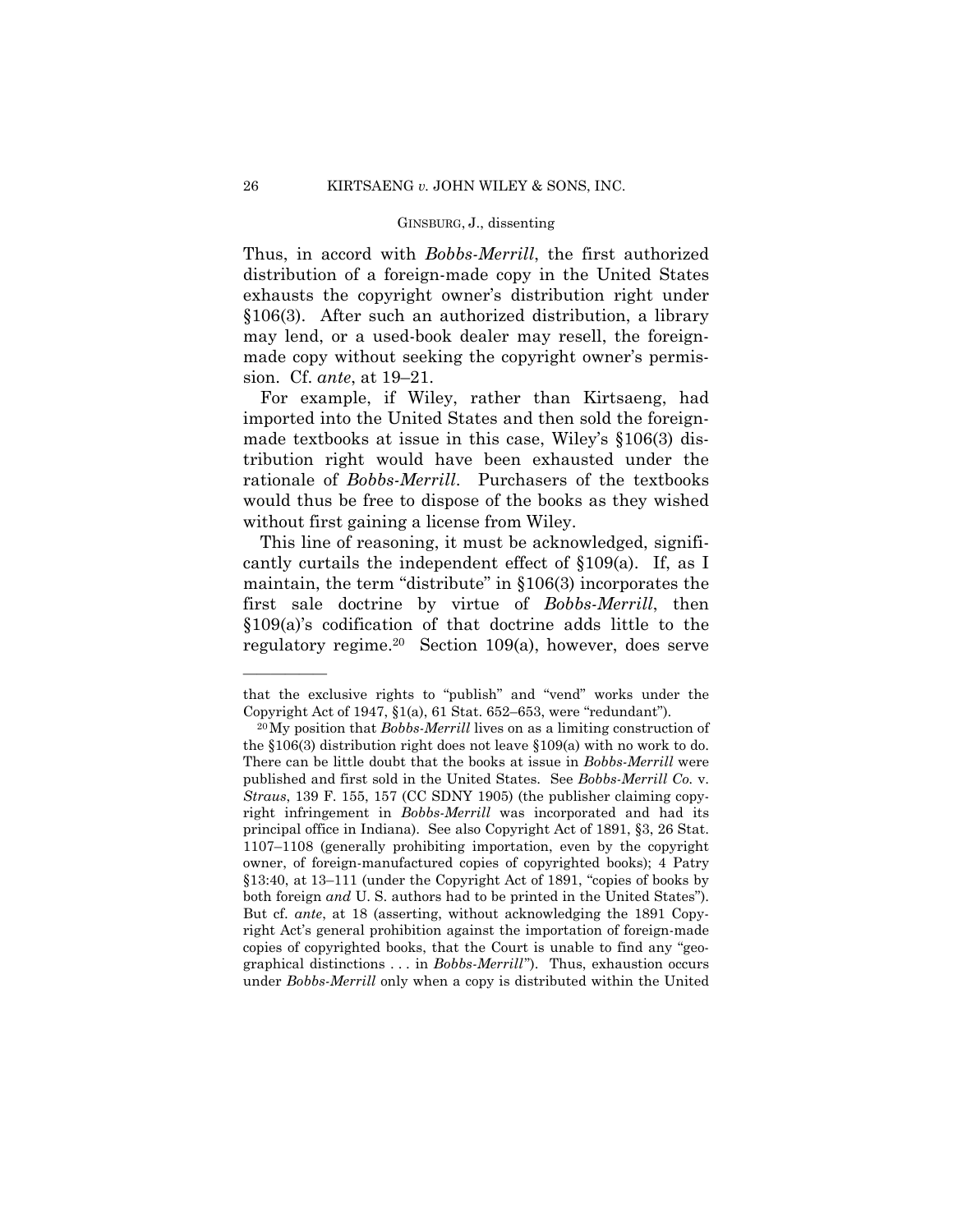as a statutory bulwark against courts deviating from *Bobbs-Merrill* in a way that increases copyright owners' control over downstream distribution, and legislative history indicates that is precisely the role Congress intended §109(a) to play. Congress first codified the first sale doctrine in §41 of the Copyright Act of 1909, 35 Stat. 1084.21 It did so, the House Committee Report on the 1909 Act explains, "in order to make . . . clear that [Congress had] no intention [of] enlarg[ing] in any way the construction to be given to the word 'vend.'" H. R. Rep. No. 2222, 60th Cong., 2d Sess., 19 (1909). According to the Committee Report, §41 was "not intended to change [existing law] in any way." *Ibid.* The position I have stated and explained accords with this expression of congressional intent. In enacting §41 and its successors, I would hold, Congress did not "change . . . existing law," *ibid.*, by stripping the word "vend" (and thus its substitute "distribute") of the limiting construction imposed in *Bobbs-Merrill*.

In any event, the reading of the Copyright Act to which I subscribe honors Congress' aim in enacting §109(a) while the Court's reading of the Act severely diminishes §602(a)(1)'s role. See *supra*, at 10–12. My position in no way tugs against the principle underlying §109(a)—*i.e.*, that certain conduct by the copyright owner exhausts the

States with the copyright owner's permission, not when it is distributed abroad. But under §109(a), as interpreted in *Quality King*, any authorized distribution of a U. S.-made copy, even a distribution occurring in a foreign country, exhausts the copyright owner's distribution right under §106(3). See 523 U. S., at 145, n. 14. Section 109(a) therefore provides for exhaustion in a circumstance not reached by *Bobbs-Merrill*.<br><sup>21</sup> Section 41 of the 1909 Act provided: "[N]othing in this Act shall be

deemed to forbid, prevent, or restrict the transfer of any copy of a copyrighted work the possession of which has been lawfully obtained." 35 Stat. 1084. This language was repeated without material change in §27 of the Copyright Act of 1947, 61 Stat. 660. As noted above, see *supra*, at 2, 17 U. S. C. §109(a) sets out the current codification of the first sale doctrine.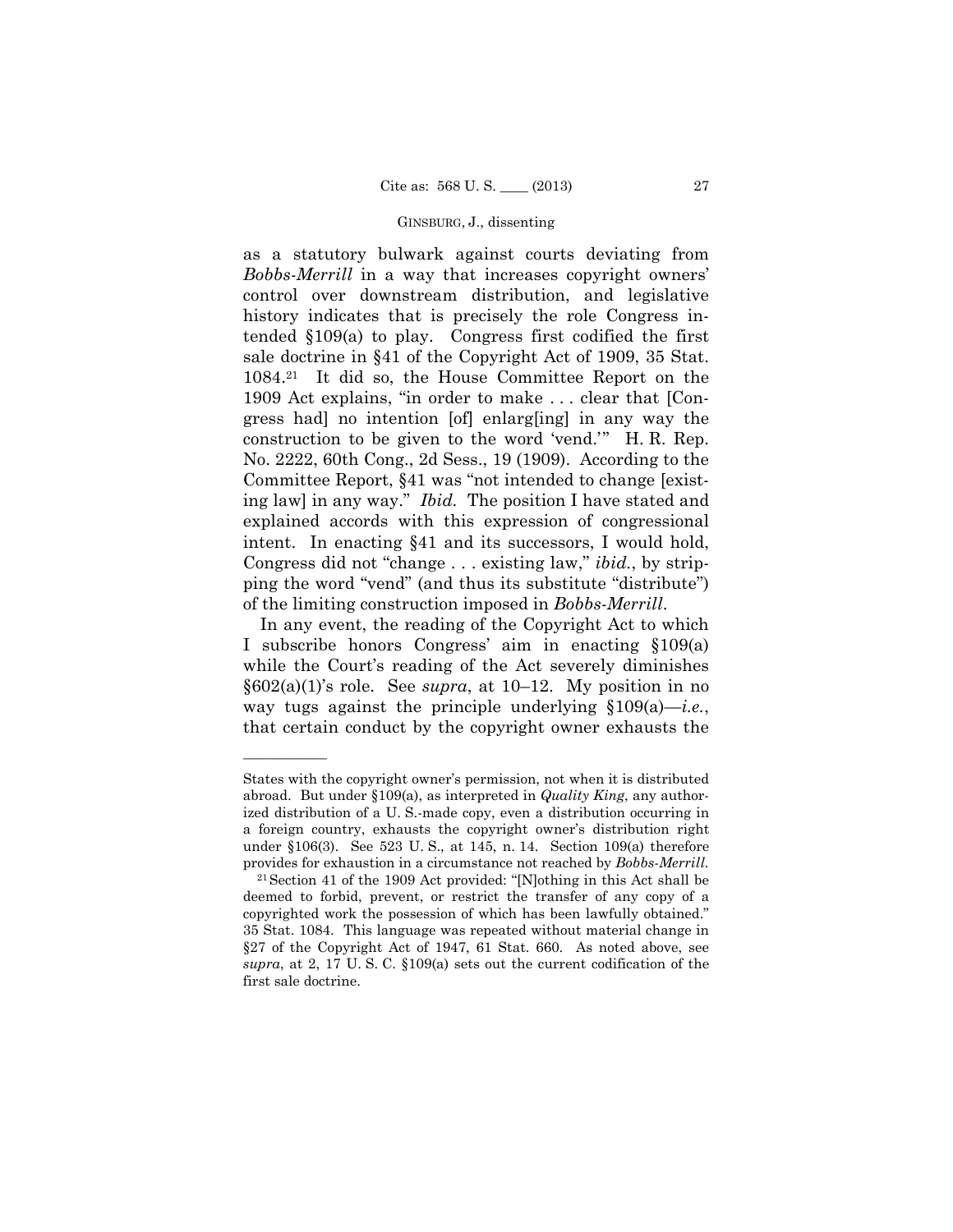owner's §106(3) distribution right. The Court, in contrast, fails to give meaningful effect to Congress' manifest intent in §602(a)(1) to grant copyright owners the right to control the importation of foreign-made copies of their works.

2

 against the absurd consequences imagined by the Court. Other statutory prescriptions provide further protection For example,  $§602(a)(3)(C)$  permits "an organization operated for scholarly, educational, or religious purposes" to import, without the copyright owner's authorization, up to five foreign-made copies of a non-audiovisual work notably, a book—for "library lending or archival purposes." But cf. *ante*, at 19–20 (suggesting that affirming the Second Circuit's decision might prevent libraries from lending foreign-made books).22

 museums from displaying works of art created abroad. The Court also notes that *amici* representing art museums fear that a ruling in Wiley's favor would prevent *Ante*, at 22 (citing Brief for Association of Art Museum Directors et al.). These *amici* observe that a museum's right to display works of art often depends on 17 U. S. C. §109(c). See Brief for Association of Art Museum Directors et al. 11–13.23 That provision addresses exhaustion of

<sup>22</sup>A group of *amici* representing libraries expresses the concern that lower courts might interpret  $\S 602(a)(3)(C)$  as authorizing only the importing, but not the lending, of foreign-made copies of non-audiovisual works. See Brief for American Library Association et al. 20. The United States maintains, and I agree, however, that  $§602(a)(3)(C)$  "is fairly (and best) read as implicitly authorizing lending, in addition to importation, of all works other than audiovisual works."

Brief for United States as *Amicus Curiae* 30, n. 6.<br><sup>23</sup>Title 17 U. S. C. §109(c) provides: "Notwithstanding the provisions of section 106(5), the owner of a particular copy lawfully made under this title, or any person authorized by such owner, is entitled, without the authority of the copyright owner, to display that copy publicly, either directly or by the projection of no more than one image at a time, to viewers present at the place where the copy is located."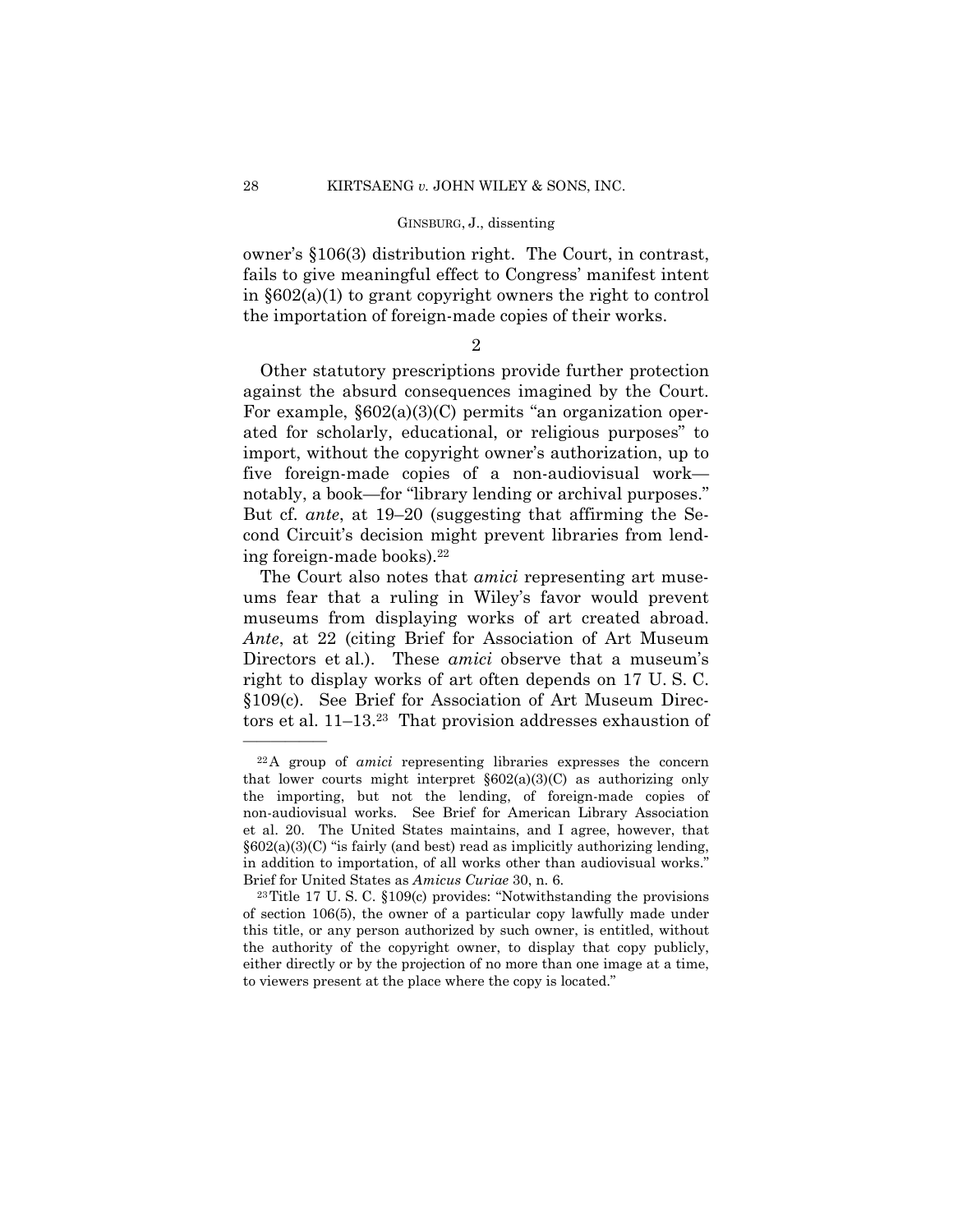a copyright owner's exclusive right under §106(5) to publicly display the owner's work. Because §109(c), like §109(a), applies only to copies "lawfully made under this title," *amici* contend that a ruling in Wiley's favor would prevent museums from invoking §109(c) with respect to foreign-made works of art. *Id.*, at 11–13.24

 that the work would be used for a specific purpose."). Limiting §109(c) to U. S.-made works, however, does not bar art museums from lawfully displaying works made in other countries. Museums can, of course, seek the copyright owner's permission to display a work. Furthermore, the sale of a work of art to a U. S. museum may carry with it an implied license to publicly display the work. See 2 Patry §5:131, at 5–280 ("[C]ourts have noted the potential availability of an implied nonexclusive licens[e] when the circumstances . . . demonstrate that the parties intended Displaying a work of art as part of a museum exhibition might also qualify as a "fair use" under 17 U. S. C. §107. Cf. *Bouchat* v. *Baltimore Ravens Ltd. Partnership*, 619 F. 3d 301, 313–316 (CA4 2010) (display of copyrighted logo in museum-like exhibition constituted "fair use").

 owners before reselling her car? *Ibid.* Although this The Court worries about the resale of foreign-made consumer goods "contain[ing] copyrightable software programs or packaging." *Ante*, at 21. For example, the Court observes that a car might be programmed with diverse forms of software, the copyrights to which might be owned by individuals or entities other than the manufacturer of the car. *Ibid.* Must a car owner, the Court asks, obtain permission from all of these various copyright question strays far from the one presented in this case and briefed by the parties, principles of fair use and implied

<sup>&</sup>lt;sup>24</sup>The word "copy," as it appears in  $§109(c)$ , applies to the original of a work of art because the Copyright Act defines the term "copies" to "includ[e] the material object  $\dots$  in which the work is first fixed." §101.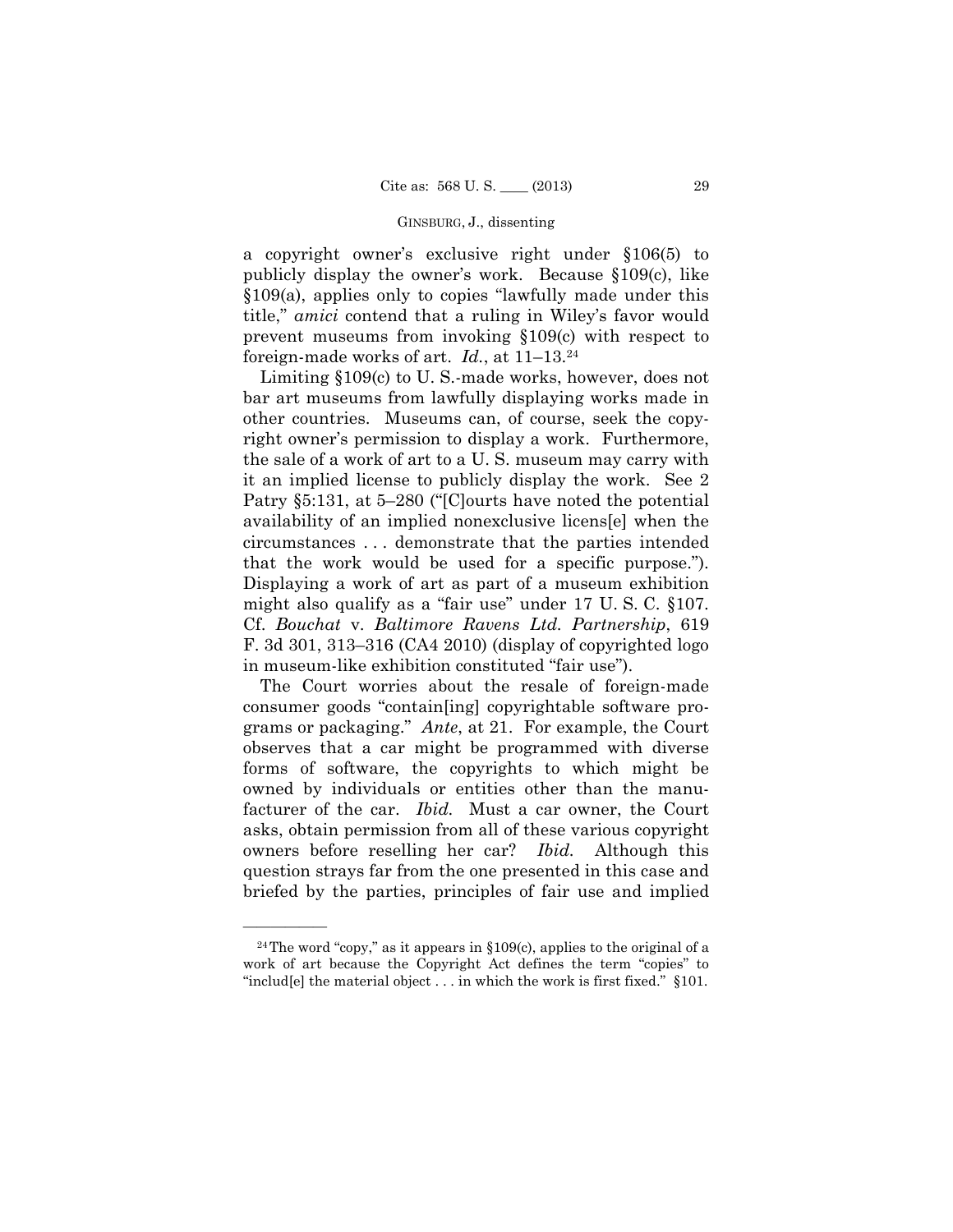license (to the extent that express licenses do not exist) would likely permit the car to be resold without the copyright owners' authorization.25

 applicable exclusively to copies made in the United States. Most telling in this regard, no court, it appears, has been called upon to answer any of the Court's "horribles" in an actual case. Three decades have passed since a federal court first published an opinion reading §109(a) as See *Columbia Broadcasting System, Inc.* v. *Scorpio Music Distributors, Inc.*, 569 F. Supp. 47, 49 (ED Pa. 1983), summarily aff 'd, 738 F. 2d 424 (CA3 1984) (table). Yet Kirtsaeng and his supporting *amici* cite not a single case in which the owner of a consumer good authorized for sale in the United States has been sued for copyright infringement after reselling the item or giving it away as a gift or to charity. The absence of such lawsuits is unsurprising. Routinely suing one's customers is hardly a best business

<sup>25</sup>Principles of fair use and implied license may also allow a U. S. tourist "who buys a copyrighted work of art, a poster, or . . . a bumper sticker" abroad to publicly "display it in America without the copyright owner's further authorization." *Ante*, at 15. (The tourist could lawfully bring the work of art, poster, or bumper sticker into the United States under 17 U. S. C.  $\S 602(a)(3)(B)$ , which provides that  $\S 602(a)(1)$ 's importation ban does not apply to "importation . . . by any person arriving from outside the United States . . . with respect to copies . . . forming part of such person's personal baggage."). Furthermore, an individual clearly would not incur liability for infringement merely by displaying a foreign-made poster or other artwork in her home. See §106(5) (granting the owners of copyrights in "literary, musical, dramatic, and choreographic works, pantomimes, and pictorial, graphic, or sculptural works" the exclusive right "to display the copyrighted work *publicly*" (emphasis added)). See also §101 (a work is displayed "publicly" if it is displayed "at a place open to the public or at any place where a substantial number of persons *outside of a normal circle of a family and its social acquaintances* is gathered" (emphasis added)). Cf. 2 Nimmer §8.14[C][1], at 8–192.2(1) ("[A] performance limited to members of the family and invited guests is not a public performance." (footnote omitted)).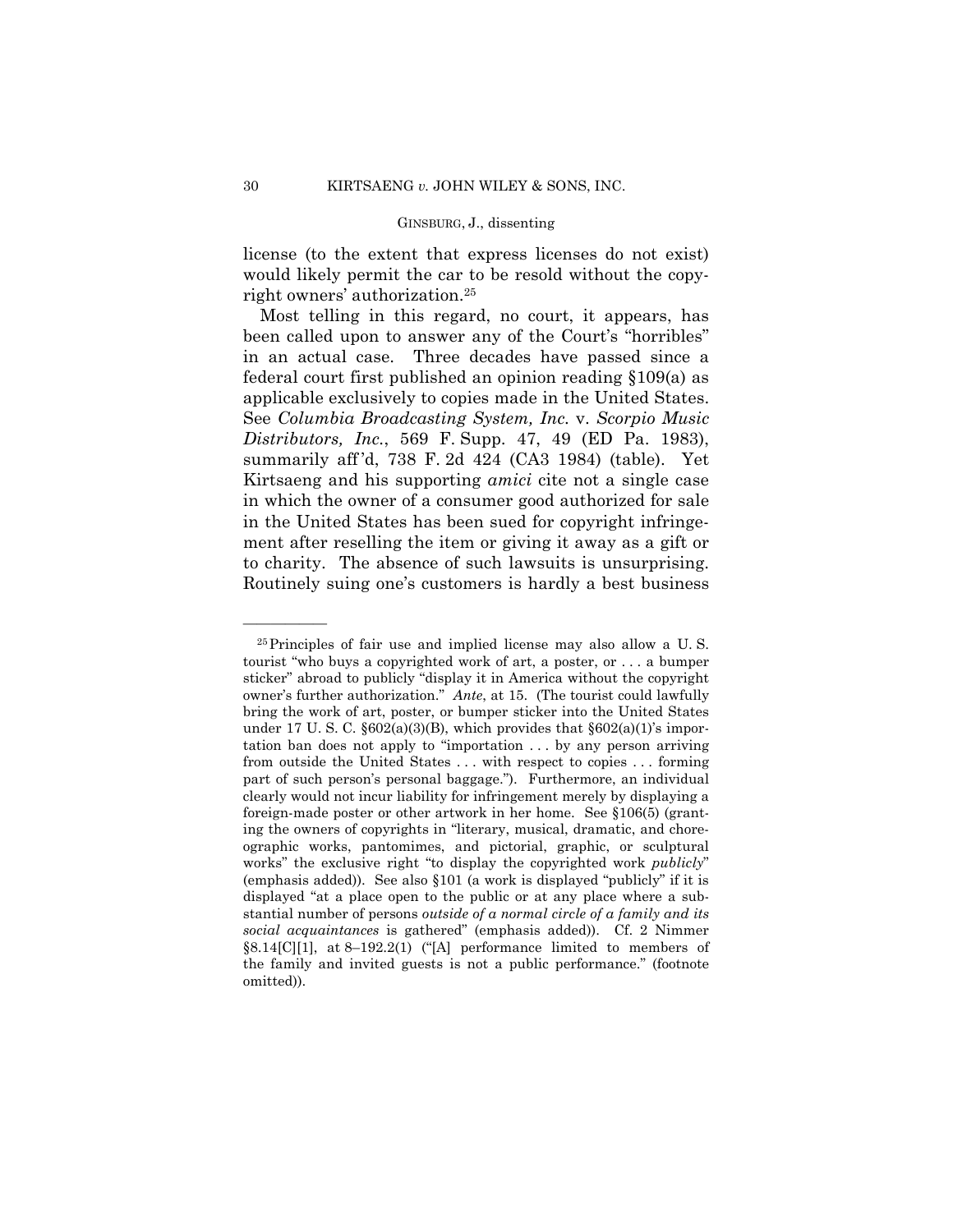practice.26 Manufacturers, moreover, may be hesitant to do business with software programmers taken to suing consumers. Manufacturers may also insist that software programmers agree to contract terms barring such lawsuits.

 some copyright owners from pressing infringement claims. The Court provides a different explanation for the absence of the untoward consequences predicted in its opinion—namely, that lower court decisions regarding the scope of §109(a)'s first sale prescription have not been uniform. *Ante*, at 23. Uncertainty generated by these conflicting decisions, the Court notes, may have deterred *Ante*, at 23–24. But if, as the Court suggests, there are a multitude of copyright owners champing at the bit to bring lawsuits against libraries, art museums, and consumers in an effort to exercise perpetual control over the downstream distribution and public display of foreign-made copies, might one not expect that at least a handful of such lawsuits would have been filed over the past 30 years? The absence of such suits indicates that the "practical problems" hypothesized by the Court are greatly exaggerated. *Ante*, at 24.27 They surely do not warrant disregard

<sup>26</sup>Exerting extensive control over secondary markets may not always be in a manufacturer's best interest. Carmakers, for example, often trumpet the resale value of their vehicles. See, *e.g.*, Nolan, UD grad leads Cadillac marketing, Dayton Daily News, Apr. 2, 2009, p. A8 ("Cadillac plays up its warranty coverage and reliable resale value to prospective customers."). If the transaction costs of reselling vehicles were to rise, consumers' perception of a new car's value, and thus the price they are willing to pay for such a car, might fall—an outcome hardly favorable to automobile manufacturers.<br><sup>27</sup> It should not be overlooked that the ability to prevent importation

of foreign-made copies encourages copyright owners such as Wiley to offer copies of their works at reduced prices to consumers in less developed countries who might otherwise be unable to afford them. The Court's holding, however, prevents copyright owners from barring the importation of such low-priced copies into the United States, where they will compete with the higher priced editions copyright owners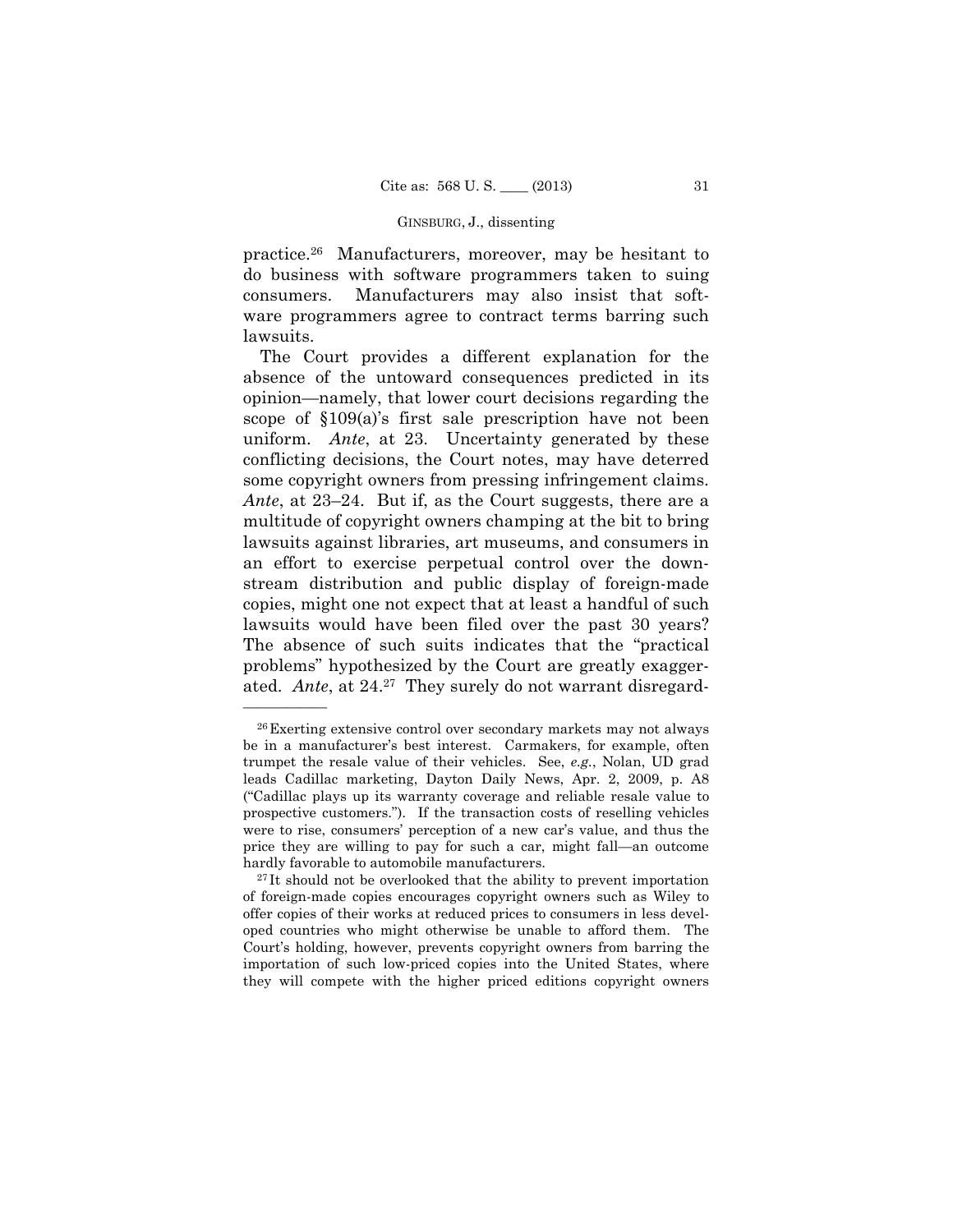## GINSBURG, J., dissenting

ing Congress' intent, expressed in §602(a)(1), to grant copyright owners the authority to bar the importation of foreign-made copies of their works. Cf. *Hartford Underwriters Ins. Co.* v. *Union Planters Bank, N. A.*, 530 U. S. 1, 6 (2000) ("[W]hen the statute's language is plain, the sole function of the courts—at least where the disposition required by the text is not absurd—is to enforce it according to its terms." (internal quotation marks omitted)).

## VI

To recapitulate, the objective of statutory interpretation is "to give effect to the intent of Congress." *American Trucking Assns.*, 310 U. S., at 542. Here, two congressional aims are evident. First, in enacting §602(a)(1), Congress intended to grant copyright owners permission to segment international markets by barring the importation of foreign-made copies into the United States. Second, as codification of the first sale doctrine underscores, Congress did not want the exclusive distribution right conferred in §106(3) to be boundless. Instead of harmonizing these objectives, the Court subordinates the first entirely to the second. It is unsurprising that none of the three major treatises on U. S. copyright law embrace the Court's construction of  $$109(a)$ . See 2 Nimmer  $$8.12[B][6][c]$ , at

——————

make available for sale in this country. To protect their profit margins in the U. S. market, copyright owners may raise prices in less developed countries or may withdraw from such markets altogether. See Brief for United States as *Amicus Curiae* 26; Brief for Text and Academic Authors Association as *Amicus Curiae* 12; Brief for Association of American Publishers as *Amicus Curiae* 37. See also Chiappetta 357– 358 (a rule of national exhaustion "encourages entry and participation in developing markets at lower, locally more affordable prices by eliminating them as risky sources of cheaper parallel imports back into premium markets"). Such an outcome would disserve consumers—and especially students—in developing nations and would hardly advance the "American foreign policy goals" of supporting education and economic development in such countries. *Quality King* Brief 25–26.